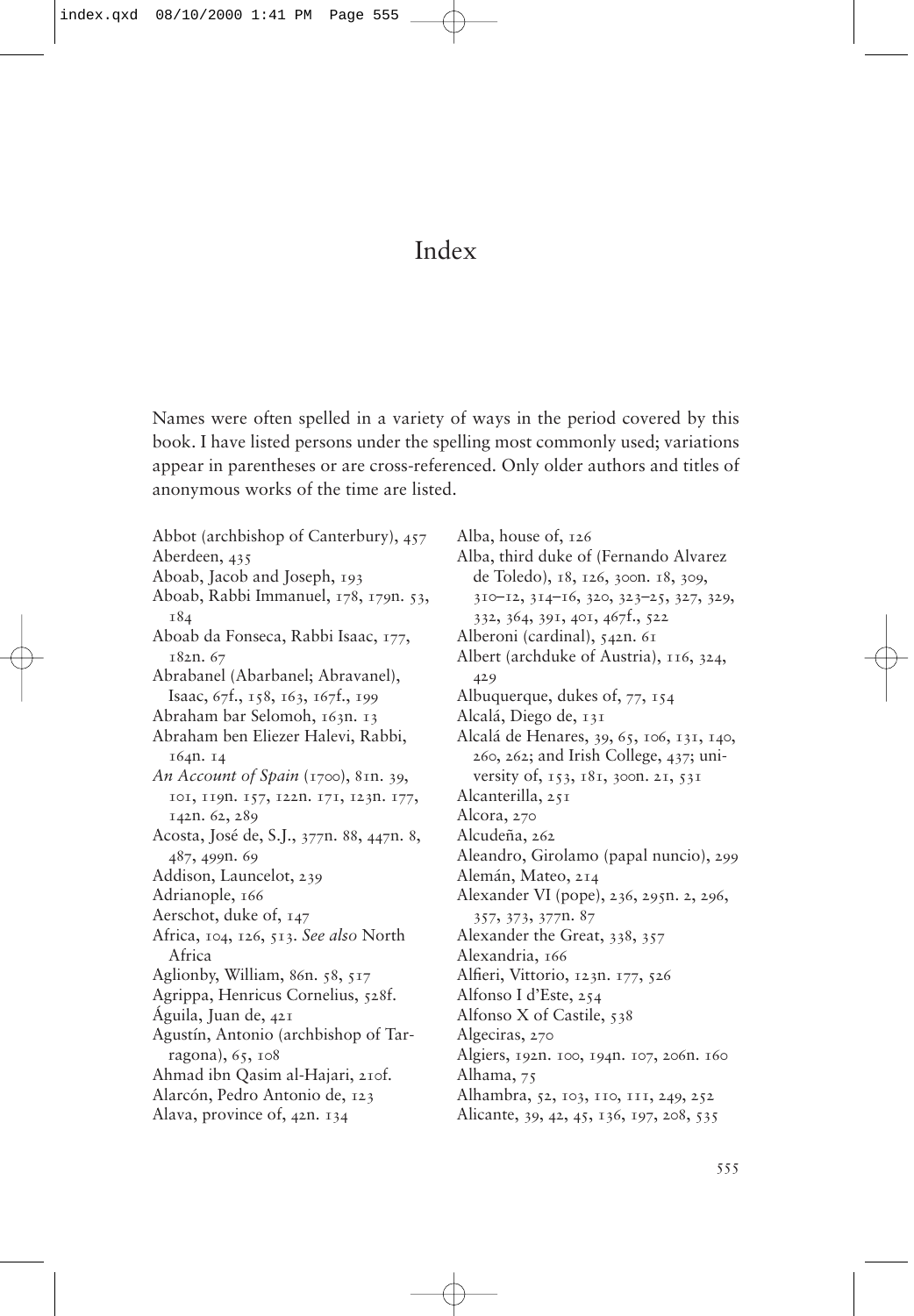Allen, William (cardinal), 301, 367f., 384, 406, 426n. 118, 427n. 121, 428 Almazán, Nicolás, S.J., 418 Almería, 103, 161 Alpujarras, 81 *Alumbrados,* 221n. 211, 342 Alured, Thomas, 466n. 85 Alva Ixtilxóchitl, Fernando de, 484 Álvarez, Baltasar, 159n. 116 Álvarez de Colmenares. *See* "Colmenares, Juan Alvarez de" *Amadís de Gaula* (*Gaule*), 169, 448 Ambassadors. *See* Diplomats America, 192n. 100 Amsterdam, 5, 167, 171, 197, 285, 323, 381; Jewish community in, 174–94, 198, 199, 213n. 183, 229n. 248 Andalusia (Andalusians), 46, 51, 67, 82, 88, 100–103, 149, 199, 212n. 176, 251, 253, 262, 269, 401, 411, 418, 424, 512, 536n. 37, 540 Angelus, 142 Angola, 59, 193n. 104 Anna of Austria (queen of Philip II), 144n. 69 *An Answer to the untruthes published* and printed in Spaine (1589), 386 Antequera, 75, 121 Antiquities, 107-9 Antonio, Nicolás, 125, 537 Antwerp, 57, 65f., 116, 174, 175, 180, 186, 196, 241f., 251, 252, 316, 318, 323, 355, 443, 450, 505n. 5, 528; Sack of, 310f., 336, 398n. 7, 448 Apocalyptic mentality, 363, 384, 459 Apparitions, 139f. Appellant party, 369n. 60, 392–94, 396, 399, 419 Arabic, 98, 205, 210, 211; manuscripts in, 67 Arabists,  $63$ ,  $211$ Arabs, 201 Aragon, 31, 41, 66, 87, 88, 91f., 162n. 9, 205, 206, 212, 219, 220, 225f., 243, 262, 274, 300, 403f., 468, 518, 535, 536n. 37; and revolt, 84, 86, 216, 387, 389, 422. *See also* Crown of Aragon

Aragonese, 82, 85, 336, 339, 511, 534n. 26, 540 `Arama, Rabbi Isaac, 195 Aranjuez, 47, 88, 95, 97f., 106, 534 *Araucana,* 450 Archers of the Royal Guard, 65f. Archidona, 251 Architects, Italian, 16 Architecture, Mudejar, 262 Aretino, 236 Arévalo, 521 Argyle, Archibald Campbell, earl of, 39 Ariosto, Ludovico, 237, 299 Aristotle, 328 Arles, 12 Arlington, Lord, 274 Armagh, archbishop of, 219 Arnauld, Antoine, 237, 336 Arnold, John (Carthusian), 422 Arras. *See* Monks, Benedictine from Arras Art: Italian, in Spain, 254–56; Medieval, 109–11; Renaissance, 111, 253; Spanish, diffusion of, 256–60 Arthur (king), 330 Arthur, Patrick, 442n. 185 Artisans. *See* England, artisans of; Flanders, artisans of Artois, 64, 104 Arundel, Thomas Howard, earl of, 35, 258, 260, 281n. 28, 282n. 29 Ashkenazi, 185 Ashley, Robert, 388n. 124 Assisi, 13 Aston, Walter (Lord Aston of Forfar), 35, 39, 48n. 157, 82n. 44, 85, 119n. 157, 120, 121n. 164, 133n. 28, 138n. 45, 154n. 103, 258, 434f., 456, 463f., 508, 531 Asturias, 11, 44, 79, 278, 535 Atahualpa (Inca), 486, 488 Athias, Joseph, 184 Atiya, Abraham, 194 Augsburg, 243 Augustine, St., 182, 191, 359 Augustinians, 126, 153 Aulnoy, Madame d', 6n. 11, 43n. 139, 47n. 155, 60–62, 71, 76, 91n. 70, 95,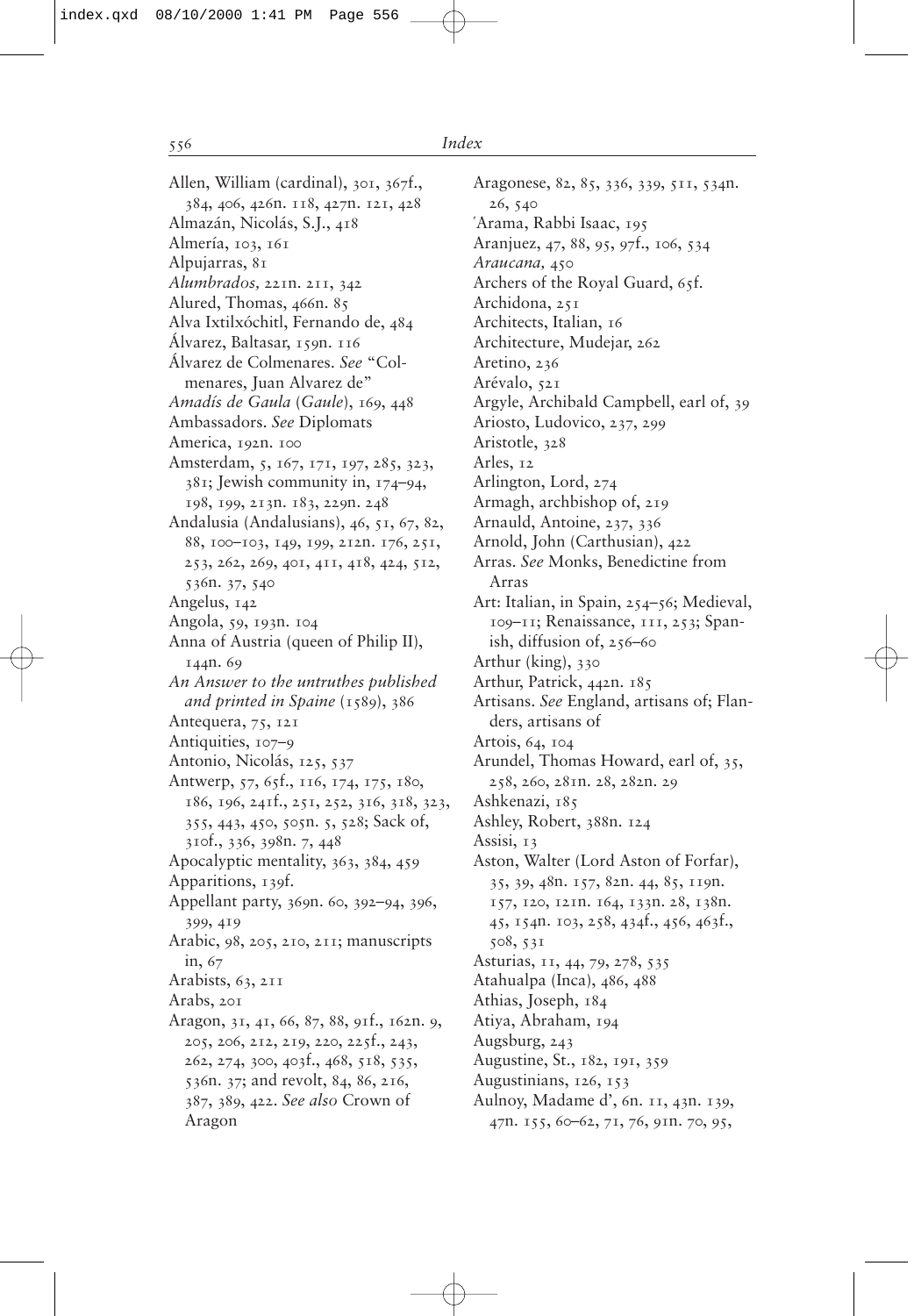97n. 91, 100, 111, 122n. 171, 123, 153n. 101, 154–56, 229, 233, 243, 289, 349, 531, 536 Austria, 16 *Autos de fé,* 135, 178n. 52, 195, 197f., 216, 221f., 229, 230, 232, 233, 235 *Autos sacramentales,* 136, 137, 139, 140, 141 Averroes, 111 Avicenna, 111 Avity, Pierre d', 75n. 15, 340, 347, 529, 533, 537n. 39 Ayala ("knight of Biscay"), 493 Aylmer, John (bishop of London), 361 Bacon, Francis, 118, 287, 309, 381n. 99, 387, 444, 453, 458, 459, 476n. 122, 506, 507n. 13 Badajoz, 179, 262 Badesfort, James, 281 Badoaro, Federico (Venetian ambassador), 83n. 48 Baglioni (Florentine), 464n. 81 Baker, George, 449 Baker, Sir Richard, 376n. 82 Balaguer, 144 Baldi, Pier Maria, 59, 260, 262, 268, 270 Bale, John, 359, 377n. 87, 378, 379, 384 Balearics, 103, 250 Baltasar, Gracián, S.J., 5 Bandits, 40, 46, 89 Barberini, Francesco (cardinal-legate), 49, 112, 137 Barcelona, 11, 38n. 114, 45–47, 50, 56, 66, 75, 79n. 35, 81, 85, 87, 88f., 91, 99, 100, 109, 119n. 158, 119, 228n. 240, 232, 243, 246, 250, 253, 260, 262, 269n. 64, 277, 279, 287, 511, 512, 518, 535, 541; British consuls at, 39; convent of Junqueras in, 88; procession in, 146n. 74; sardana at, 59 Barclay, Jean (John), 340f., 504, 532, 534, 537, 542 Baretti, Joseph, 3, 56 Bargrave, Robert, 42, 92, 93n. 81, 140, 145 Barnes, John, 410

Barreiros, Gaspar, 77n. 24, 90n. 68, 91, 92n. 80, 111 Barrios, Miguel de (Daniel Levi), 188–91, 193, 199 Barvoet, Alexander, 117 Basadonna, Pietro (Venetian ambassador),  $512$ Basle, 14, 249. *See also* Platter, Thomas Basques, 231n. 254, 243, 511; language of, 81 Bassompierre, François de (French ambassador), 44n. 143, 113, 118n. 155, 138, 142n. 60 Bathe, William, 451 Bayle, Pierre, 4f., 157, 233, 537 Baynham, Sir Edmond, 25 Bayonne, 16, 181, 220, 277 Beaulieu (English diplomat), 279, 281 Bedford, Lord and Lady, 358 Bedmar, Alonso de la Cueva, marqués de (Spanish ambassador), 297n. 6, 524 Beg, Uluch (Uruch), 67n. 209, 112 Beira, 270 Belgium, 126, 512; artisans of, 39. *See also* Flanders Bellarmine (cardinal), 282 Bellièvre, Pomponne de, 336 Belon de Mars, Pierre, 165 Bembo, Bernardo (Venetian), 55 Bembo, Giovanni (Venetian), 108 Benavente, count of, 259, 531 Benedictine Order, 413, 440; and English émigrés, 64. *See also* Monks, Benedictine, from Arras Bentivoglio, Guido (cardinal), 326 Benvenisti, Abraham (Augustín Enríquez), 167 Benveniste, Rabbi Moses, 193 Benzoni, Gerolamo, 7n. 12, 302f., 304, 333, 379n. 95, 470, 504 Bermingham, Richard, O.P., 434 Berners, Lord John Bourchier, 446 Berry, Richard, 457 Bertaut, François, 60, 71, 77n. 24, 93, 97, 98, 102, 110, 111, 123n. 174, 129n. 18, 145n. 72, 152, 153, 228, 231, 232, 537 Bérulle, Pierre de, 50, 51n. 163 Berwick, 422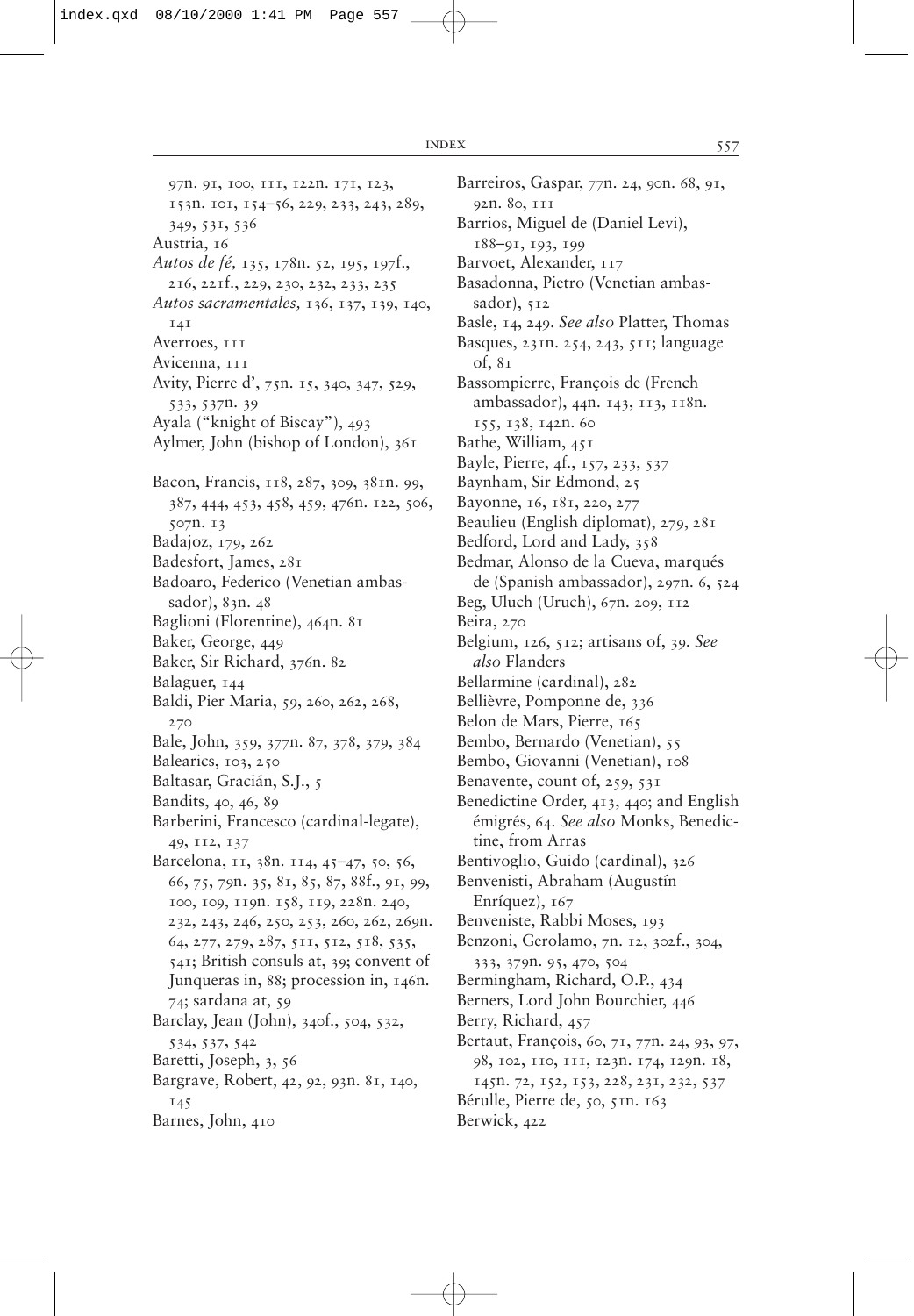Besian, Arroy, S.J., 344 Betanzos, Juan de, 488 Béthoulat, André de (comte de La Vaugoyon), 93n. 83, 152 Biblical language, 13, 91, 136-38, 140–42, 153, 174, 183f., 186, 202, 285, 305, 315f., 344, 357, 361, 386, 388f., 406, 407, 449, 469n. 100, 478 Bilbao, 83, 228, 440, 441; British consuls at, 39 Birch, Thomas, 286n. 37 Biscay, 41, 45n. 147, 250; Bay of, 87; Biscayans, 339, 442 Blackfan, John, S.J., 407 "Black Legend" of Spain, 233, 302, 309–27, 376f. Blaye, 11 Bluet, Thomas, 393 Boccaccio, 387 Boccalini, Traiano, 301, 467, 469, 504, 511n. 36 Bodenham, Roger, 371 Bodin, Jean, 8, 127n. 9, 127, 165, 331–33, 504 Bodkin, Augustine, 441f. Bohemian revolution of 1618, 459f. *See also* Frederick and Elizabeth of Bohemia Bohemians, 201 Boileau-Despréaux, Nicolas, 538 Bologna, 236, 254, 505 Books, published in Spain, 125 Books, trade in, 218, 221, 401; and French booksellers, 227; and Protestant books, 218n. 199 Boorde, Andrew, 13, 41, 446n. 2 Borghese, Camillo, 49, 91 Borgia, Caesar, 329 Borough, Stephen, 370 Borrello, Camillo, 303, 304n. 35 Borromeo (cardinal), 275 Borrow, George, 49n. 161, 56 Boscán Almogaver, Juan, 450 Bosch, Jerónimo, 112, 259 Bossuet, 5 Botero, Giovanni, 212f., 298, 303f., 307n. 47, 393, 504

Bothwell, Francis Hepburn Steward, earl of, 422n. 98, 430, 457n. 54 Bothwell, Lord ("bastard sonne"), 47 Bradford, John, 360 Bradforth (Bradford), John, 354–56, 357, 390n. 130 Braga, 74 Brantôme, Pierre de Bourdeilles, seigneur de, 43, 54, 124, 141f., 144n. 69, 220, 310f., 326, 328–32, 333, 335, 345n. 78, 524, 527n. 33 Braun, Georg, 65, 251 Brazil, 179f., 512. *See also* Pernambuco Brenan, Gerald, 56 Breval, J., 269f. Brigands, 83, 105. *See also* Bandits Bright, Timothy, 362 Brihuega, battle of, 517 Bristol, 370; earl of (*see* Digby, Sir John) Brittany, 37, 408 Bromley, Sir William, 98, 136, 139n. 46, 229, 541 Bronseval, Claude de, 42n. 135, 87n. 59, 89n. 64, 91, 92n. 75, 143n. 65, 220 Browne, Sir Thomas, 133, 239 Bruce, Robert, 422n. 99 Brueghel, 258, 259; the Younger, 323n. 43 Bruges, 65, 423 Brunel, Antoine de, 15, 60, 71, 76, 77, 86n. 57, 87n. 59, 87, 97, 104n. 110, 122, 130, 530, 534, 538; English translation of, 54n. 174 Bruni, Leonardo, 295n. 2 Bruno, Giordano, 307 Brushforde, John, 410f. Brussels, 44, 188, 189, 190, 199, 280f., 282, 324, 368, 428 Buckingham, George Villiers, first duke of, 35, 57, 79n. 33, 254n. 35, 259, 424, 446, 453, 459f., 461–65, 466n. 85, 473f., 475n. 121, 477, 478 Bullfights, 55, 59, 119–22, 230, 279, 424, 543 Burghley, Lord William Cecil, 36, 57, 95, 96n. 88, 276, 311n. 11, 357, 358, 363, 365f., 368, 371n. 65, 377n. 88,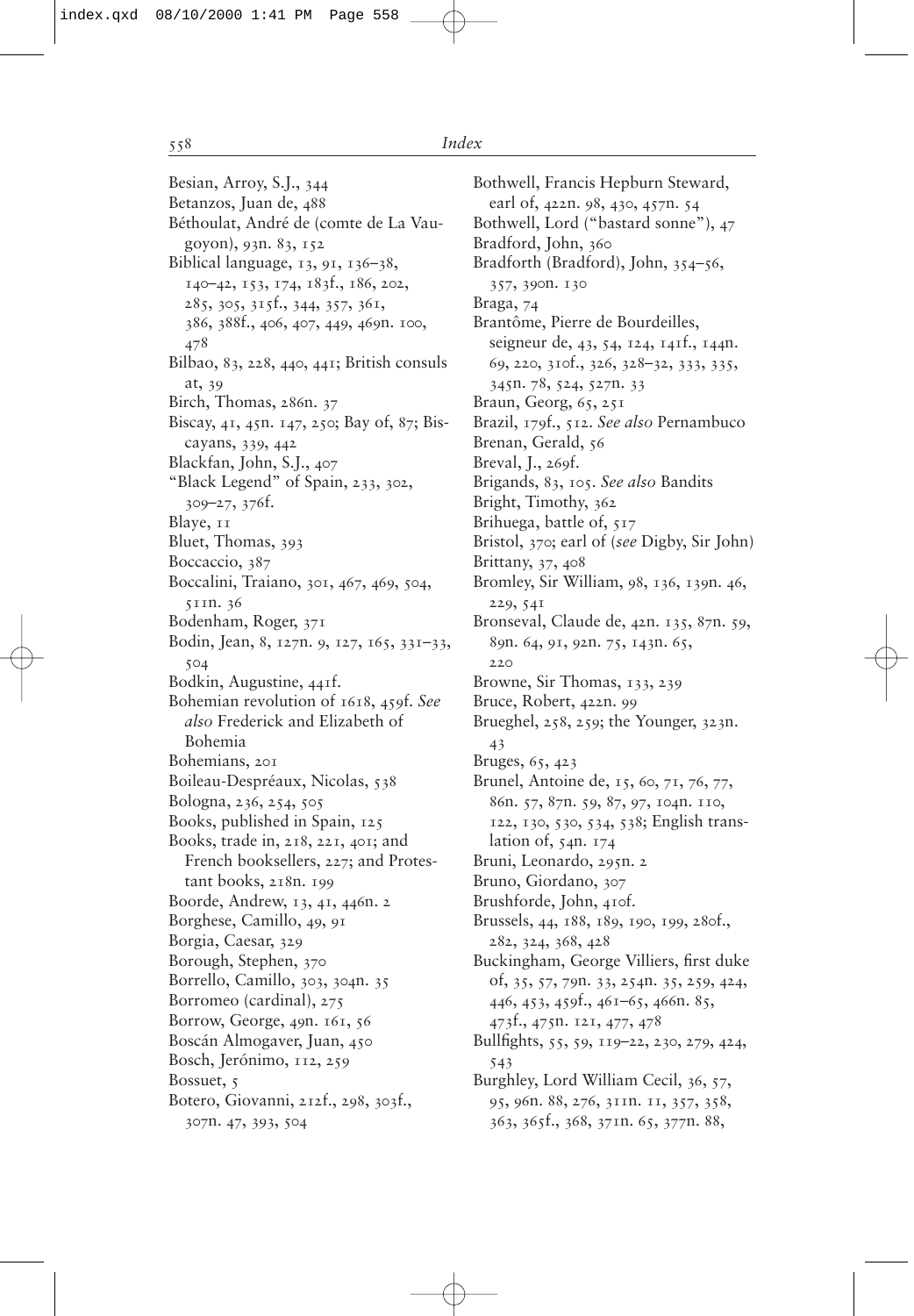380f., 383, 385, 386, 392, 407, 418, 424, 443–45, 447, 449 Burgo, Guillelmus de, 426n. 117 Burgos, 11, 13, 26, 55, 74, 88, 92, 121, 134n. 30, 144, 214, 250, 405, 532; archbishop of,  $155n$ . 109,  $531$ ; cathedral at,  $109$ ,  $110$ ,  $137n$ .  $41$ ; crucifix at, 144n. 69, 145, 146 Burleigh, Lord. *See* Burghley, William Cecil Burley, Richard, 38 Burton, Nicolas, 361 Butler, Richard, 37 Byron, Lord George Gordon Noel, 123, 231 *Cabala* (1654), 477f. Cabeças, 251 Cabots, 373n. 73 Cádiz, 12, 16, 56, 58, 74, 101, 102, 107, 137, 142, 181, 196, 250, 253, 269, 330, 383, 388, 420n. 91, 440f., 469, 519; English merchants in, 39; see of, 424 Caetani (cardinal-legate), 336 Cairo, 192n. 10 Caithness, bishop of, 353 Calabria, 305 Calais, 358 Calatrava, Order of, 197, 198 Calderón de la Barca, Pedro, 60, 532 Calixtus III (pope), 296 Calvin, 182, 228, 401, 458 Calvinists, 221, 310f., 313, 325, 393, 449 Cambiaso, Luca, 258 Cambridge: Emmanuel College, 280; Cambridge University, 450 Camden, William, 362, 364, 376n. 82 Camões, 191, 276 Campanella, Tommaso, 298, 304–7, 325 Campion, Edmund, 427, 448 Canada, French missionaries to, 334n. 30 Canaries, 36n. 97, 193n. 104, 372 Canonisation, 133 Cansino, Jacob, 198 Canterbury, St. Thomas of, 13 Capsali, Rabbi Elijah (Joseph), 164, 165, 172f.

Capuchins, 145; French, 148 Cárdenas, Alonso de, 476 Cardinal-legate. *See* Barberini, Francesco Cardoso, Dr. Isaac (Fernando), 178, 184, 199 Carel, Jacques (sieur de Sainte-Garde), 60, 117, 122n. 169, 142n. 57, 154n. 103 Carleton, Captain George, 90n. 67, 100n. 100, 121n. 165, 149n. 86 Carlo Emanuele I of Savoy, 302 Carlos, Don. *See* Don Carlos Carmelites, 144, 326n. 55, 462; Discalced, 50, 350 Carranza, Bartolomé de (archbishop of Toledo), 218, 221, 353n. 11 Carrión, 146, 477 Cartagena, 259, 330 Cartography, 63 Carvajal y Mendoza, Luisa de, 416, 457 Carvalho, João, 223n. 216 Casanova, 122 Casaubon, Isaac, 452f. Cashel, archbishop of, 426 Cashel, John (archbishop), 442 Castelli, Giuseppe, 87n. 59, 117n. 152, 154n. 103 Castellion, Sébastien, 165n. 19 Castello, Fabricio, 95 Castiglione, Baldassare, 297, 528 Castile, 10, 41f., 45n. 147, 48, 79, 81, 82, 83, 84, 85, 87, 92–99, 143, 162n. 9, 168n. 25, 170, 172–73, 184, 187, 204, 220, 237, 249, 250, 262, 274, 295n. 2, 296, 344n. 76, 366n. 54, 468, 491, 494, 505, 506, 508, 510, 512, 514, 517; admiral of, 42, 115, 531; Castilians, 84, 85, 86; Cortes of, 82, 201, 213, 214, 437; Council of, 39, 202; language of, 4, 55, 62, 81, 166, 169–71, 176, 182, 286, 297, 328, 339, 346–50, 370, 374, 446–52, 465, 540, 541n. 58; Old, 82 Castro, Alfonso de, 360 Castro, Scipio di, 297f. Castro del Rio, 262, 263 Castro y Beldis, Guillen de, 347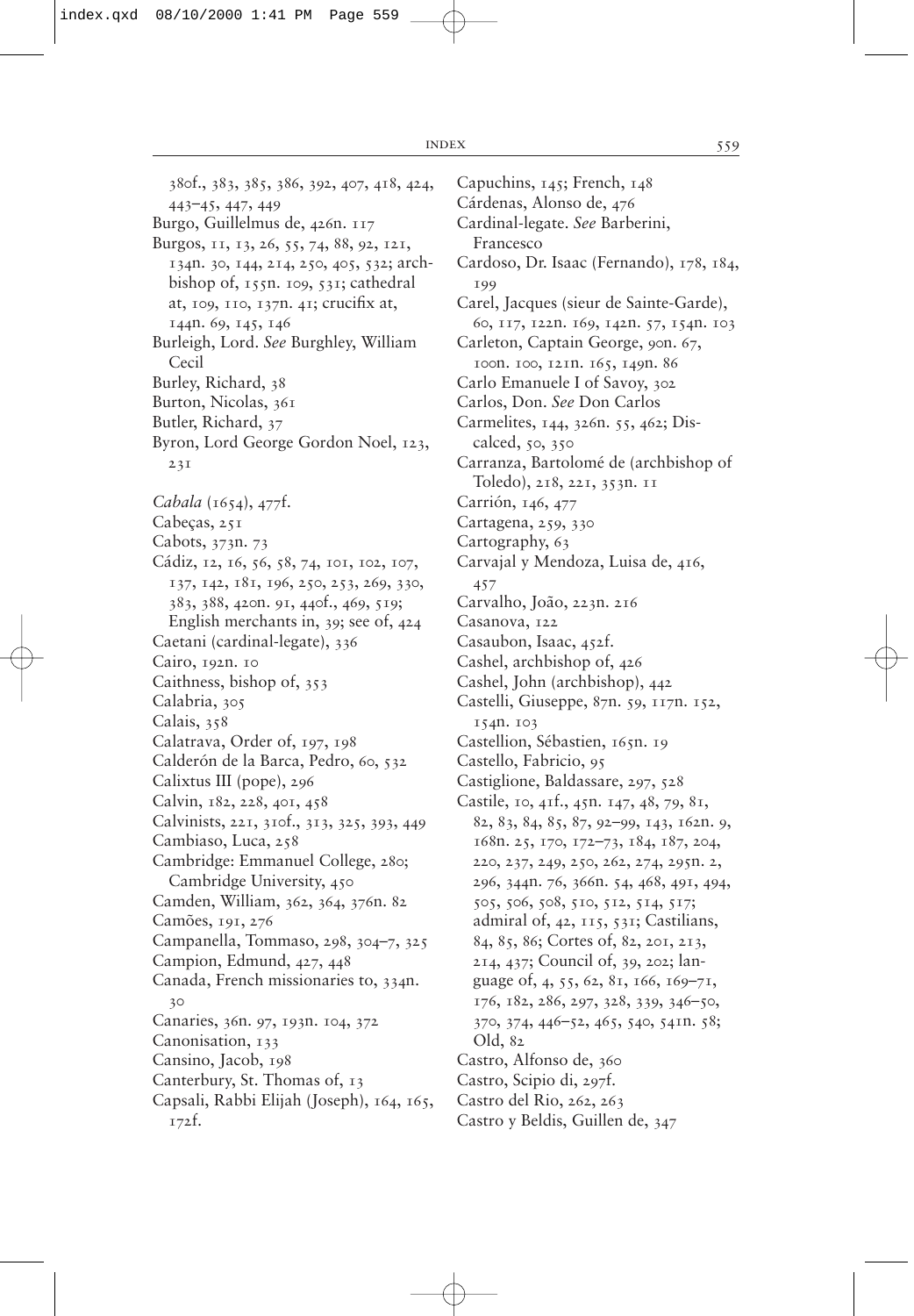| Catalonia, 10, 31, 43, 45f., 47n. 151, 81, |
|--------------------------------------------|
| 87, 88-91, 140, 143, 205, 217, 219, 243,   |
| 260, 300, 514, 515, 532, 533, 535, 536n.   |
| 37, 539, 541; Catalan Corts, 85; Cata-     |
|                                            |
| lans, 82, 85, 237, 296, 339, 345, 518,     |
| 540; flood in, 146n. 74; and opposi-       |
| tion to the Crown, 84; revolt of, 83,      |
| 85, 86, 216, 307, 506, 510, 511f.          |
| Catherine de Médici (queen of France),     |
| 334t.                                      |
| Catherine of Aragon (queen of Henry        |
| VIII), 17, 351, 446f.                      |
| Catherine of Braganza (queen of            |
|                                            |
| Charles II), 152n. 96                      |
| Catholic League, in France, 7, 60, 237,    |
| 334–39, 342, 401f., 418                    |
| Catholics. See England, Catholics in;      |
| Ireland; Poles; Scotland, Catholics in;    |
| Spanish Catholicism                        |
| Cavendish, Charles, 34n. 91                |
| Caverel, Philippe de, O.S.B., 42, 53n.     |
|                                            |
| 170, 64, 87n. 59, 88n. 61, 89n. 64, 90,    |
| 91, 92, 100n. 101, 104f., 106, 107, 108,   |
| 138, 142n. 60, 143n. 65, 530; as abbot     |
| of St. Vaast, 64                           |
| Cecil, John, 422f., 444n. 199              |
| Cecil, Robert. See Salisbury, Robert       |
| Cecil                                      |
| Cecil, William. See Burghley, William      |
|                                            |
| Cecil                                      |
| Cecil, William (Lord Roos). See Roos,      |
| Lord William Cecil                         |
| Cerdagne, 512                              |
| Cervantes, 8, 15, 134, 210, 256, 347f.,    |
| 451. See also Don Quijote                  |
| Challoner, Sir Thomas (English ambas-      |
| sador), 18, 35, 48, 130, 131               |
| Chamberlain, John, 282n. 29, 465f.         |
|                                            |
| Chapelain, Jean, 71                        |
| Chapman, George, 389                       |
| The Character of Spain (1660), 127,        |
| 534n. 28, 540, 542                         |
| Charke, William, 364f.                     |
| Charlemagne, 12, 59n. 188, 335, 344        |
| Charles, Prince. See Charles I of Eng-     |
| land                                       |
|                                            |
| Charles I of England, 6n. 10, 34f., 41,    |
| 57, 72, 73n. 11, 79n. 33, 84, 96, 120,     |
|                                            |
|                                            |

| 132, 133, 146, 254n. 35, 257-60, 287,   |
|-----------------------------------------|
| 342, 363n. 45, 419, 434, 436, 446, 455, |
| 459, 461-65, 467n. 88, 469n. 99, 469n.  |
| 100, 473-77, 504                        |
| Charles I of Spain. See Charles V       |
| Charles II of England, 35, 54, 75, 121, |
| 272, 274, 276n. 18, 288, 289, 476       |
| Charles II of Spain, 50, 86, 116, 151,  |
| 191n. 94, 230, 513-17; second queen     |
| of, 142. See also Marie Louise          |
| "Charles III" of Spain, 137, 517f.      |
| Charles IV of Spain, 161                |
| Charles V (Charles I of Spain; Holy     |
| Roman Emperor), 5n. 8, 9n. 18, 12,      |
|                                         |
| 17f., 45, 48, 53, 64, 79, 82f., 84, 85, |
| 103, 110, 115, 120, 164, 173, 183n. 70, |
| 205, 216, 219, 221, 224, 226, 236, 241, |
| 243, 254, 260, 295, 296, 299, 312, 313, |
| 314, 316, 317, 325-27, 329, 330, 331,   |
| 342, 343, 351, 354, 363, 375, 380, 448, |
| 467, 483n. 9, 485, 514f., 528           |
| Charles IX of France, 87n. 59, 363      |
| Charles of Guise, 337                   |
| Charnock, Robert, 399n. 9               |
| Chartres, 337                           |
| Chateaubriand, François René de, 349,   |
| 519n. 66, 543f.                         |
| Chauveton, Urbain, 333                  |
| Chavagnac, Gaspard de, 46n. 150, 345n.  |
| 77                                      |
| Chester, bishop of, 36                  |
| Chetardye, Trotti de la, 71n. 4         |
| Chevreuse, duchesse de, 50, 51n. 163    |
| Chiflet, J. J., 344n. 76                |
| Chilton, Leonard, 37In. 63              |
| China, 234n. 268, 358, 372              |
| Christmas Eve, 153                      |
| Churchill, John, 76n. 16                |
| Church music, 93                        |
| Cid, 183n. 70, 189                      |
| Cieza, Pedro de, 485-88, 489            |
| Cisneros, Diego de, 198f., 350n. 103    |
| Cisneros, Francisco Jiménez de (cardi-  |
| nal), 160, 161                          |
| Cistercians: of the Crown of Aragon,    |
| 143; French, 16, 41, 46, 48, 60n. 192,  |
| 87, 91, 92, 143, 220; of Portugal, 143. |
| See also Bronseval, Claude de           |
|                                         |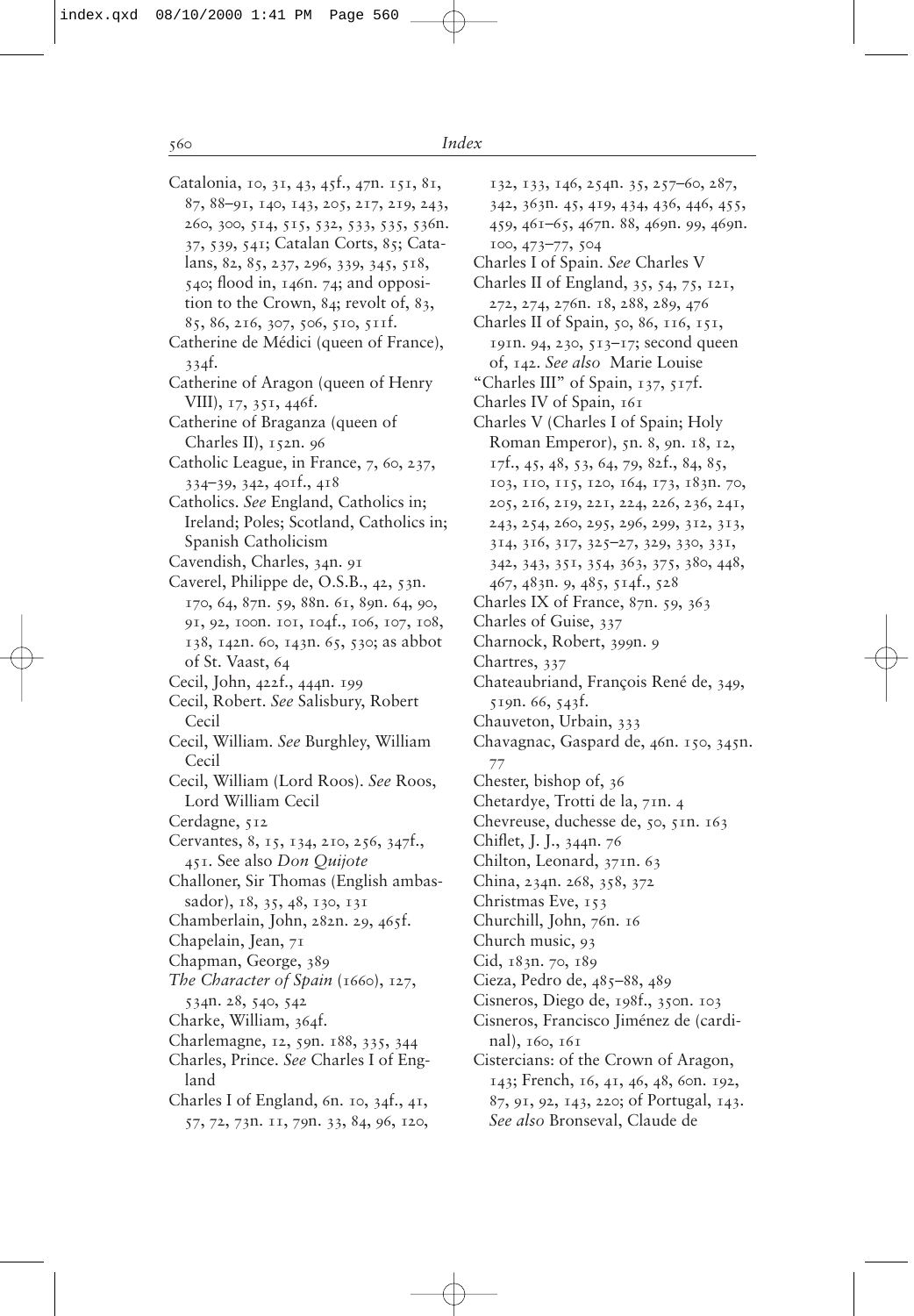Cîteaux, abbot of, 143n. 66 City of Majorca (Palma), cathedral at, 104 Ciudad Real, 195 Ciuti, Jacopo, 59n. 190 Clairvaux, abbot of. *See* Cistercians Clarendon, Lord. *See* Hyde, Edward Cleland, James, 72 Clement VII (pope), 236, 241, 360 Clement VIII (pope), 301, 421 Clénard, Nicolas, 7n. 12, 12, 40n.125, 64, 504 Clergy, 243f. Climent (bishop of Barcelona), 137 Cloppenburch, Jan Everhardts, 319–24 Clovis, 335, 344n. 76 Cock, Henri, of Gorcum, 65f., 81, 88f., 90, 91, 92n. 75, 99, 100n. 100, 106, 108, 109n. 127, 111, 120, 144, 225 Coimbra, 74 Coke, Roger, 148, 474n. 117 Coke, Sir Edward, 460 Colbert, Jean Baptiste, 101, 478, 535 Colleton, John, 399n. 9 Collioure, 46 "Colmenares, Juan Alvarez de," 43n. 139, 81n. 40, 155n. 109, 235n. 272, 269, 536n. 34 Colmenares, Madre Luisa (Franciscan nun), 146, 462, 477 Cologne, 13 Columbus, 303, 333 "Comedias." *See* Theatre Commynes, Philip de, 343 Compostela. *See* Santiago de Compostela Conchillos, Lope, 202 Confalionieri, Giovanni Battista, 47 Confraternities, 157 Congregación Real de Esclavos de el Dulce Nombre de María, 462 Connaught, 438f. Conry, Florence (Flaithrí Ó Maolchonaire), O.M. (archbishop of Tuam), 435n. 161, 438f., 440 Constantine (Roman emperor), 361 Constantinople, 72, 166, 167, 170, 171, 174, 192, 193, 194, 206, 209, 211, 470

Consuegra, fray Diego de, 151 Consuls, British, 39 Contarini, Gasparo, 83n. 48, 223 Contarini, Simeone (Venetian ambassador),  $78$ Conti, Ascanio, 139n. 46, 155n. 107, 278 *Conversos,* from Judaism, 67f., 78, 137, 161–63, 165, 167f., 169, 174, 175, 177, 179, 184, 192f., 194–203, 207, 211, 213, 214, 216, 219, 220, 221, 222, 223, 224, 225, 228, 229, 230, 231, 232, 235f., 237, 300f., 304, 336, 401, 404, 539; bankers, 196 Conway, Richard, 439, 440n. 174 Copley, Antony, 393 Córdoba, 43, 75, 102, 123n. 174, 150, 178, 189, 197, 231, 260, 330, 539, 541n.  $58$ ; bullfight at,  $59$ ; and English artisans, 39; figs from,  $35$ ; Mezquita,  $77$ , 110, 111, 277 Corfu, 192n. 100 Cork, 435 Corneille, 123, 347f., 349 "Cornelio Mauricio," 433 Cornwall, 38, 383, 401 Cornwallis, Sir Charles (English ambassador), 23–26, 27 illus., 131, 132, 134n. 32, 135n. 36, 204, 208f., 211, 223n. 214, 226f., 415f., 431f., 433f., 453–56, 458n. 57 Cornwallis, Sir Thomas, 132n. 27, 396n. 2 Cornwallis, Sir William, 24 Corpus Christi, feast of, 55, 140; procession on, 130, 135, 136, 153, 230, 489 Correggio, 257 Corro, Antonio del, 233n. 264, 313n. 17, 383, 449 Corsairs, Moorish, 46 Corsini, Marchese Filippo, 59 Cortes, Castilian, 16, 82, 99, 149, 460; of Monzón, 83 Cortés, Fernando, 243, 372, 482, 484 Cortés, Martín, 357, 370 Cortizos, Manuel, 198 Cosimo III (Grand Duke of Tuscany), 41, 47, 59, 91, 110, 115n. 146, 231, 260, 536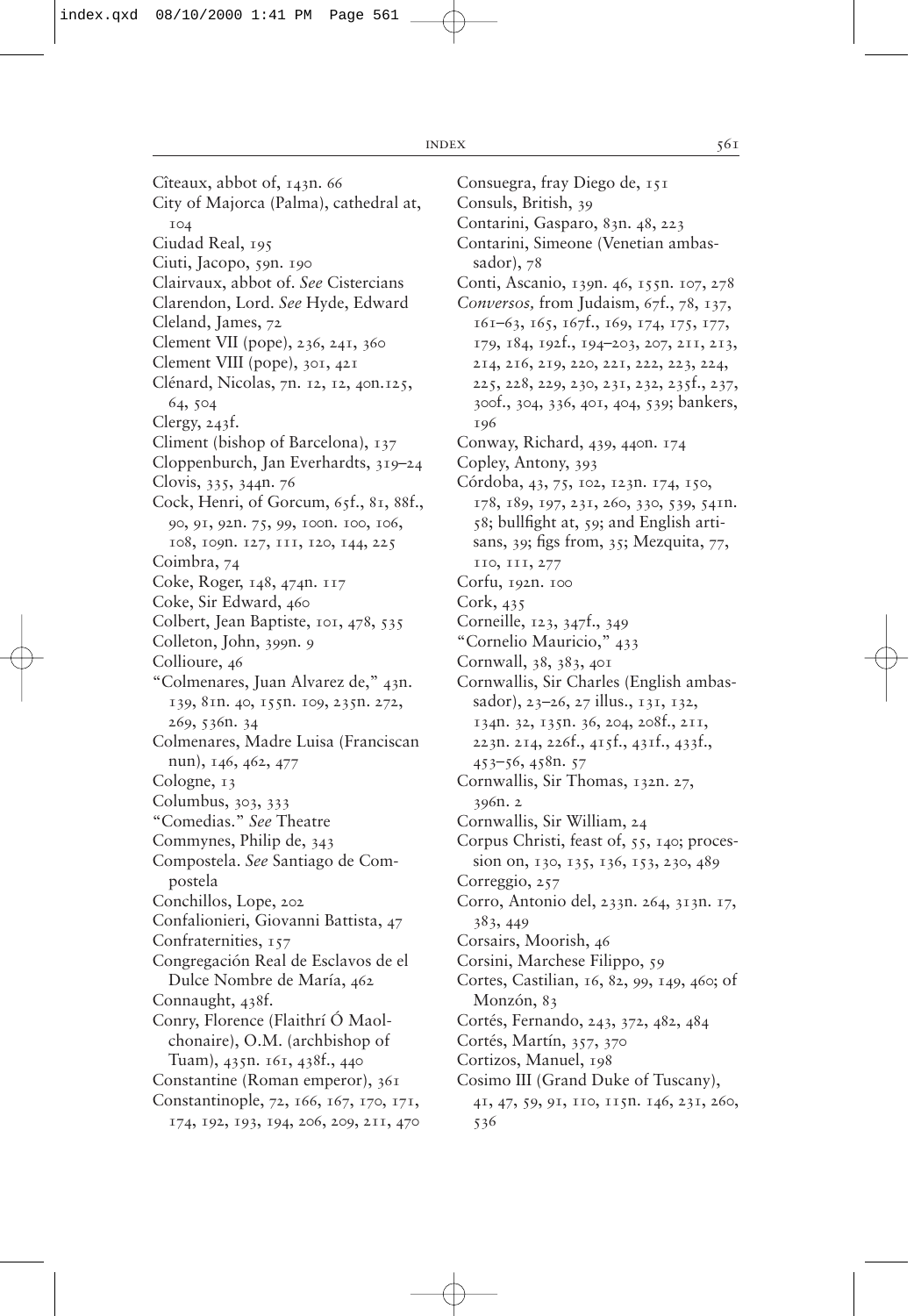Coste, Pierre, 4n. 4 Cotein, Juan, 222 Cottington, Francis (first baron; English ambassador), 21, 25f., 28 illus., 29, 33–35, 48n. 157, 48, 50, 51n. 163, 209, 211n. 174, 258–60, 273, 277, 279, 281, 282n. 29, 291, 416n. 73, 434, 455f., 475, 477 Cotton, Sir Robert, 366n. 54, 394, 460n. 65 Coulanges, Madame de, 60 Council of State, 126f., 223n. 214, 276, 401–3, 413n. 62, 415n. 72, 419, 423, 426, 429f., 431, 432, 439, 455, 462, 463n. 79 Council of Trent, 22n. 64, 216 Counter-Reformation, 7f., 16, 325, 396, 437, 440 Court, Benoît de, 534n. 25 Court of Spain, 60, 111–16, 178, 272, 308, 534 Covel, Dr. John, 133n. 29, 149n. 86 Craftsmen, French, 47 Cranmer, Thomas (archbishop of Canterbury), 360 Crawford, David Lindsay, earl of, 422n. 98 Crescenzi, Giovanni Battista (marqués de La Torre), 256, 258 Crespin, Jean, 232 Creswell, Joseph, S.J., 24n. 72, 25, 158f., 208, 369, 400–405, 408, 413–20, 430, 433, 457 Crete, 164 Croke, John, 384n. 115 Cromwell, Oliver, 130, 183, 192, 193, 395n. 147, 444, 476, 478f. Cromwell, Thomas (earl of Essex), 13, 360 Crown of Aragon, 82, 83, 84, 86, 172, 204, 208, 243, 250, 296, 332, 387, 517 Crusaders, 15f. Cuelbis (Culbis), Diego, 49, 129f., 143n. 63, 145n. 72, 147n. 78, 252 Cuello, Antonio, 135n. 36 Cuenca, 187, 215n. 190, 221n. 211, 268,

278

Custom-officers (agents),  $40, 87$ ; at Aragon, 45 Cuzco, 487, 489, 490 Da Costa, Uriel (Gabriel), 183, 184n. 72, 185f. Dacres, Francis, 411 Dallington, Robert, 74, 75 Dal Pozzo, Cassiano, 99n. 98, 112, 119, 121, 137, 139, 212, 231n. 253 Dante, 299 Dantiscus, Joannes, 53, 224, 226, 243 Danzig. *See* Diplomats, Danzig Darbishire, Father (Carthusian), 280 Darcy, Lord, 16 Daroca, 144 Daunce, Edward, 388 Davenant, Charles, 307n. 47 Davies, Sir John, 434n. 156 Davies, William, 72n. 8 Davila, Enrico Caterino, 339n. 56 Davila, Fr. Thomas, O.S.A., 126 Dee, John, 370, 372f. De Laet, Johann, 504f., 506 Delgado, Isabel, 53 Dellon, Charles, 233, 234 Denmark, 72, 117, 373, 392; the Dutch, 24n. 71, 204, 209, 280, 380, 391, 394, 453, 455, 456, 465, 467, 475, 480, 504, 507, 508, 509, 512f., 514; pamphleteers in, 234, 384, 387; revolt in, 171, 364, 366, 367, 376, 379, 398, 430, 433, 476, 521, 522, 526; views of Spain in, 242n. 1 Derby, Ferdinando Stanley, earl of, 403 Descartes,  $118$ De Thou, J. A., 234, 235, 237, 295, 313, 337, 343n. 72, 452, 504, 523, 524, 526 Deventer, 367 Devon, 352 *Dialogue d'entre le Maheustre et le Manant*, 338 Dias, Mihael, 193 Díaz del Castillo, Bernal, 484 Diedo, Gerolamo, 298n. 11 Dietrichstein (imperial ambassador), 524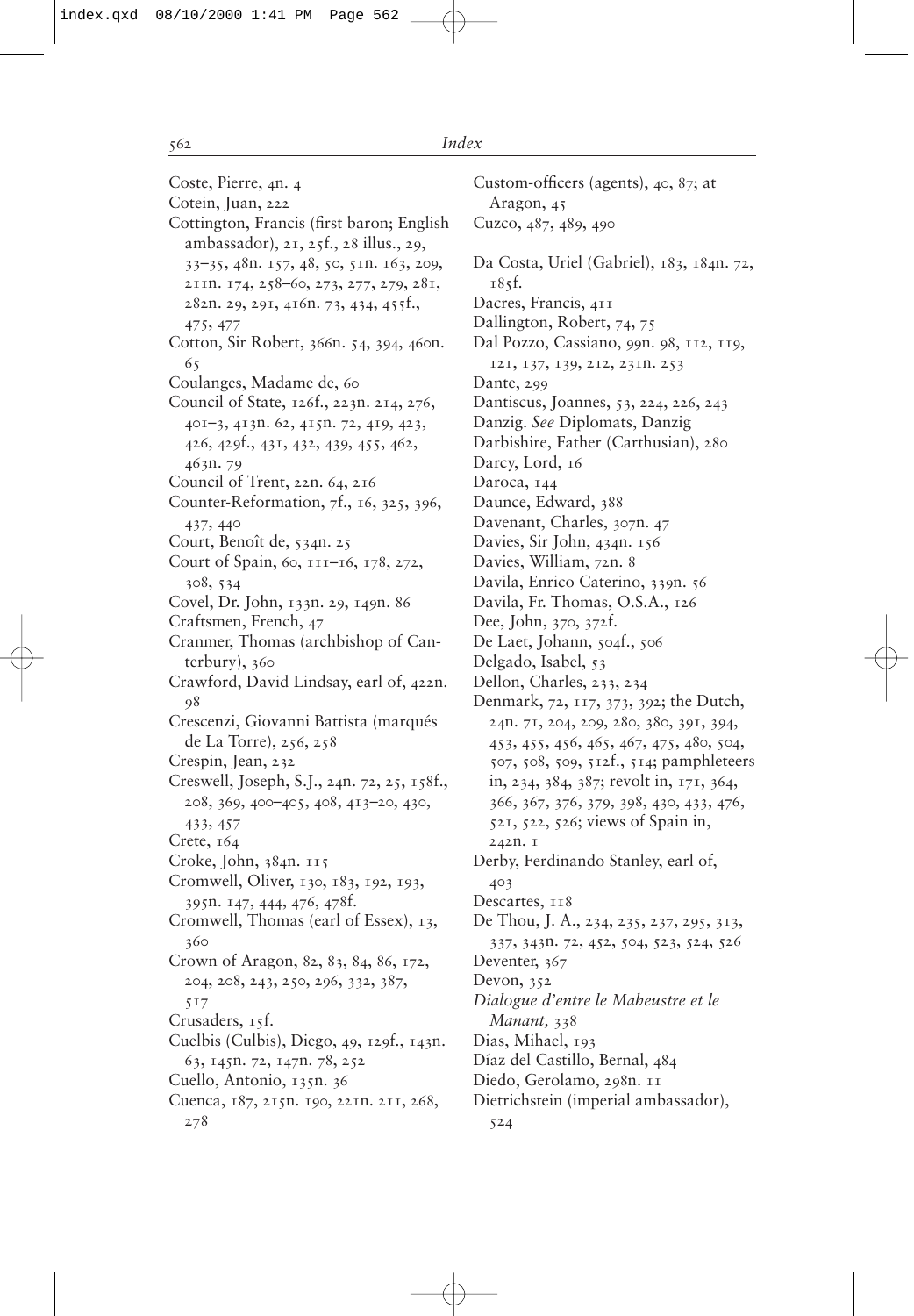Digby, Sir John (later first earl of Bristol; English ambassador), 21, 24, 25n. 77, 26, 28f., 30 illus., 35, 44, 50, 51n. 163, 57, 101n. 103, 222n. 212, 287n. 42, 416, 417f., 455–58, 461, 462–64, 477 Digby, Sir Kenelm, 57f., 117n. 152, 272, 473, 474n. 112, 478n. 132 Digges, Leonard, 451 Diplomats: Danish, 499; Danzig, 130; English, 17–19, 21, 23, 29–36, 39, 44f., 94, 120, 135, 136, 143, 148, 149, 151, 153, 198, 226n. 235, 226f., 279, 470f., 531, 543; French, 19f., 26, 42, 117, 129, 131, 138, 151, 152, 154, 204n. 150, 206n. 160, 221n. 211, 230, 521, 535, 538f.; Genoese, 93, 533; Italian, 45; Japanese, 96n. 88, 101, 105n. 111, 139, 144n. 70; Mantuan, 508; Moroccan, 11, 46, 67, 94, 98, 106, 123n. 175, 148, 228, 231, 272; papal nuncios, 22, 204, 299f., 476; Persian, 112; Polish (*see* Dantiscus, Joannes); and their reports, 17–38, 93; Spanish, 36, 260, 373n. 74, 401, 404, 426n. 114, 426, 431, 434, 455, 466n. 85, 505; Tuscan, 115, 254f., 300, 464n. 81 (*see also* Monanni, Bernardo); Swedish, 475; Venetian, 9, 19–22, 37, 48n. 157, 78, 83, 96, 98n. 96, 99n. 99, 105n. 111, 109n. 128, 113, 122n. 169, 126n. 5, 128f., 131, 143, 144n. 69, 153, 197n. 119, 204n. 150, 206, 213, 217, 221n. 211, 223, 224f., 236, 237, 255, 274n. 14, 281, 299n. 16, 302, 379f., 382, 506f., 508, 511f., 513, 516, 520–22, 528–30, 533, 535, 536, 543. *See also* Lucca, representatives of; Testi, Fulvio; *and individual diplomats A Direction for a Travailer,* 6, 74 *Discours de la contrariété,* 341–44, 345 Doerhanen, Henricus, 325n. 52 "Doleman, R.," 368f., 410 Domingo de Santo Tomás, O.P., 483n. 9, 486 Dominicans, 105, 150, 152, 224, 239, 305, 307, 360, 440, 478, 486, 491, 494. *See also* Navarrete, Domingo, O.P.

Donà, Leonardo (Venetian ambassador), 128, 224f., 297 Don Antonio (Portuguese pretender), 373, 392 Don Carlos, 9, 130f., 313, 315, 326, 331, 336, 444n. 199, 449n. 18, 520–27 Donne, John, 57 *Don Quijote,* 61, 78, 276, 344, 347, 348, 467n. 88 Doria, Paolo Mattia, 299n. 13 Dorléans, Luis, 338 Dort, Franciscus à, 95 Douai, 64, 369, 398, 405, 408, 409, 451; Scots College, 424 Drake, Sir Francis, 9, 298n. 9, 364n. 50, 372, 374, 376, 379, 380n. 97, 381, 382, 392, 405, 504 Dublin, 427; Trinity College, 437 Dudley, Arthur, 38 Dugdale, Richard, 235 Dumas, Alexandre, 346 Dunblane, bishop of, 422 Duran, Rabbi Solomon ben Simon, 194n. 107 Dutch Company of the East Indies, 193 East Indies, 179, 380, 512 Ébrard, Jean (seigneur de Saint-Sulpice), 221n. 211 Ecija, 75 Eden, Richard, 43n. 138, 357f., 370, 377, 378, 425 Edgeman, William, 135n. 35 Edmonds (Edmondes), Sir Thomas (ambassador), 7n. 12, 456 Edward III of England, 352 Edward VI of England, 357, 360, 418, 447 Eisenmenger, Johann Andreas, 200 Elder, John, 352f. Eleanor (queen-dowager of France), 312 Eliot, John, 95, 96 Elizabeth I of England,  $7, 9, 18, 25, 38,$ 51, 57, 72, 130, 132, 158, 208, 280, 311f., 342, 356, 357f., 360, 361–95, 399n. 9, 399, 400, 401, 403, 406, 410, 418, 419, 421, 429f., 437, 439, 443f., 446f., 449, 453, 460, 467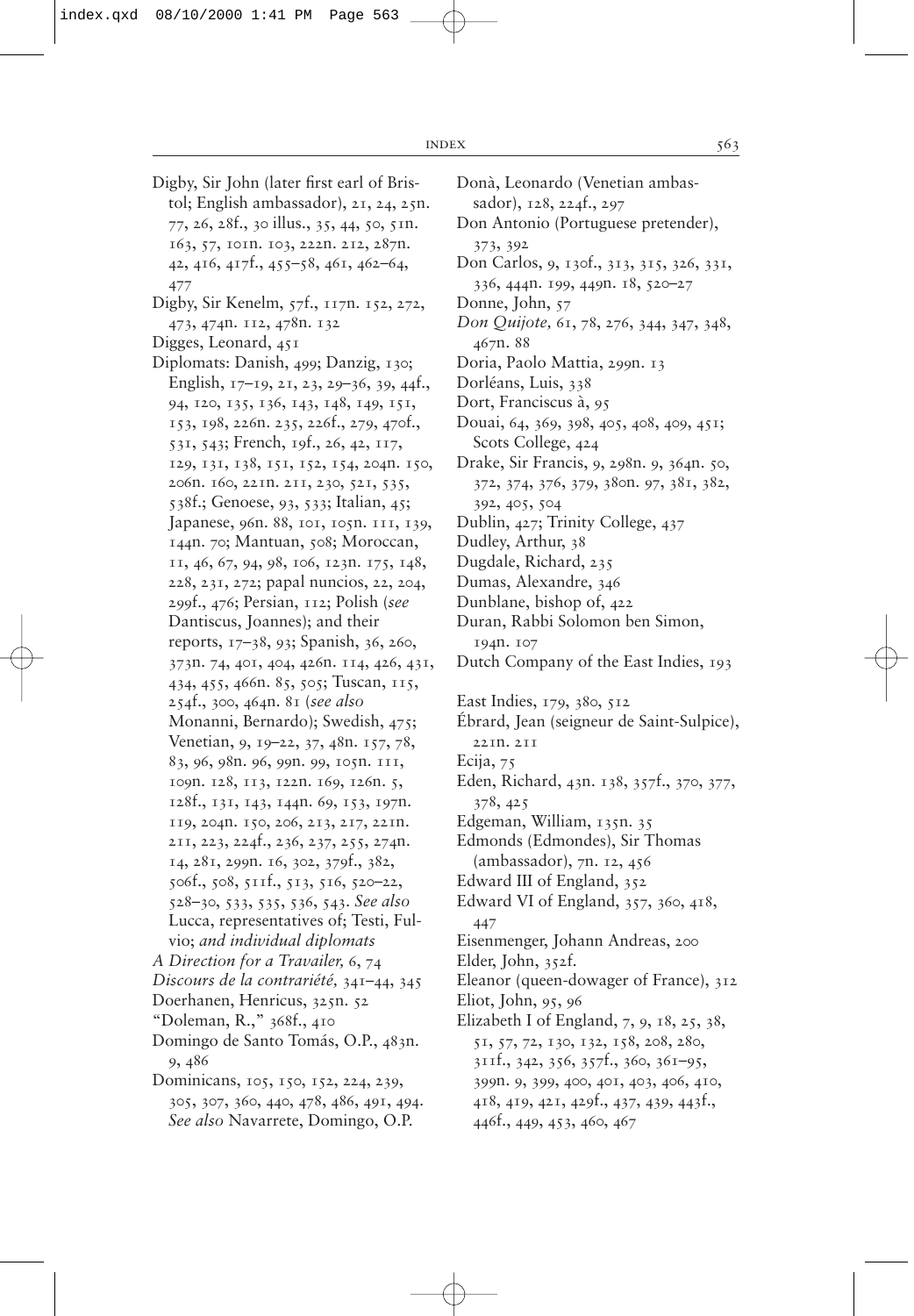188

Espina, Juan de, 258 Essex, 358n. 27

| Elizabeth of Valois (queen of Philip II),   |
|---------------------------------------------|
| 315, 329n. 9, 336f., 522, 523n. 14,         |
| 523n. 16, 524f.                             |
| Ely, 368                                    |
| Embassies: chaplains of, 39, 451; Eng-      |
| lish, 53n. 172, 87, 111, 123n. 177;         |
| French, 50, 93, 118; Persian, 67n. 209;     |
| and Protestant services in Madrid, 18,      |
|                                             |
| 25, 26; Spanish, and Catholic services      |
| in London, 18; Turkish, 18n. 56. See        |
| also Diplomats                              |
| Emblesmes sur les actions, perfections      |
| et moeurs du Segnor Espagnol, 340           |
| Engineers, in Italian military, 16          |
| England, 4, 54, 71, 76, 86, 125, 176,       |
| 192f., 208, 223, 225, 249, 304, 314, 317,   |
| 332, 342, 345, 446-79, 491n. 52, 518,       |
| 520, 542; artisans of, 39; Catholics in,    |
| 7, 16, 19, 36, 126f., 233, 290f., 342,      |
| 344, 365, 368-70, 385, 386, 390, 391f.,     |
| 403, 452, 456, 457, 475n. 83, 471-73,       |
| 476-79; the English, 17-19, 63, 89,         |
| 201, 204, 298, 480, 504, 505; exiles        |
| from, 38, 157-60, 2011. 138, 233, 277,      |
| 280, 281, 364, 376n. 82, 391, 393f.,        |
| 396-421, 448, 451, 454, 470, 472;           |
| Jesuits of, 158; king of, 12n. 28; mer-     |
| chants of, 23, 132, 226f .; pamphleteers    |
| of, 476f.; reports from, 93n. 84; resi-     |
| dents of, 38f.                              |
| Englefield, Sir Francis, 38, 391n. 132,     |
| 411, 412, 428                               |
| Enríquez Gómez, Antonio, 187f., 197n.       |
| 118, 203, 218, 226                          |
| Ens, Gaspar, 75n. 15, 101n. 103             |
| Enzinas, Francisco de, 233n. 264            |
| Erasmus, 8, 13, 40, 160f., 173, 200n. 131,  |
| 236, 238, 299, 528; Erasmians, 8, 12,       |
| 53, 224, 447, 486, 537                      |
| Ernest (archduke of Austria), 389           |
|                                             |
| Errol, Francis Hay, earl of, 422n. 98       |
| Escalante, Bernardino de, 372               |
| Escobar y Mendoza, Antonio de, S.J.,        |
| 60, 538                                     |
| Escorial, 17, 55n. 178, 67, 74, 75, 76, 88, |
| 94, 95-97, 109, 112, 115, 117, 134, 154,    |
| 190, 242n. 2, 255, 257, 262, 279, 345,      |

409, 424, 428, 470, 472, 504, 540

Essex, Robert Devereux, earl of, 394, 449 Estalagem da Gaita, 264 Estella, Diego de, O.M., 191 "Ethiopian" (black) slave, 64n. 203 Eusebius of Caesaria, 361 "Eussem, Esteban," 52n. 169 Evelyn, John, 54, 58n. 187, 285n. 35 Everaerts, Jean. *See* Second, Jean Evil eye, 58 Evora, 64 Exiles: Catholic, 38, 157f., 396–445; colleges founded by, 158, 366f., 369, 375, 384, 405–15, 436f., 445; Jewish, of 1492, 157f., 162–69; religious, 16. *See also* England, exiles from; Ireland, exiles from; Scotland, exiles from Extremadura, 91, 197n. 118 Eymerich, Nicolau, O.P., 217 Fairecloth, Alexander, 410 Fairfax, Lord Thomas, 478 Faith healers, 58 *The Famous Fight at Malago* (1588), 387 Fanshawe, Lady Ann (wife of Sir Richard Fanshawe), 34, 43, 52, 54, 57, 77, 97, 98, 101, 102, 124, 228f., 282f., 288–91, 531n. 12 Fanshawe, Sir Richard, 29, 31, 33 illus., 34, 39, 97, 102, 119n. 158, 150n. 89, 273, 288f., 514, 515 Favyn, André, 234 Feltham, Owen, 315n. 30, 327n. 58 Felton, John, 446 Fénelon, François de (archbishop of Combray), 233n. 262, 350 Fer, N. de, 76n. 19 Ferdinand I (Holy Roman Emperor), 51 Ferdinand I of Spain (Ferdinand the Catholic), 5n. 8, 15f., 51, 59, 128, 190, 204, 326, 329, 332, 467f., 481, 513; and Isabel, 103, 164f., 172, 178, 200, 223, 252, 296, 482, 518

Escudero, Lorenzo (Abraham Israel),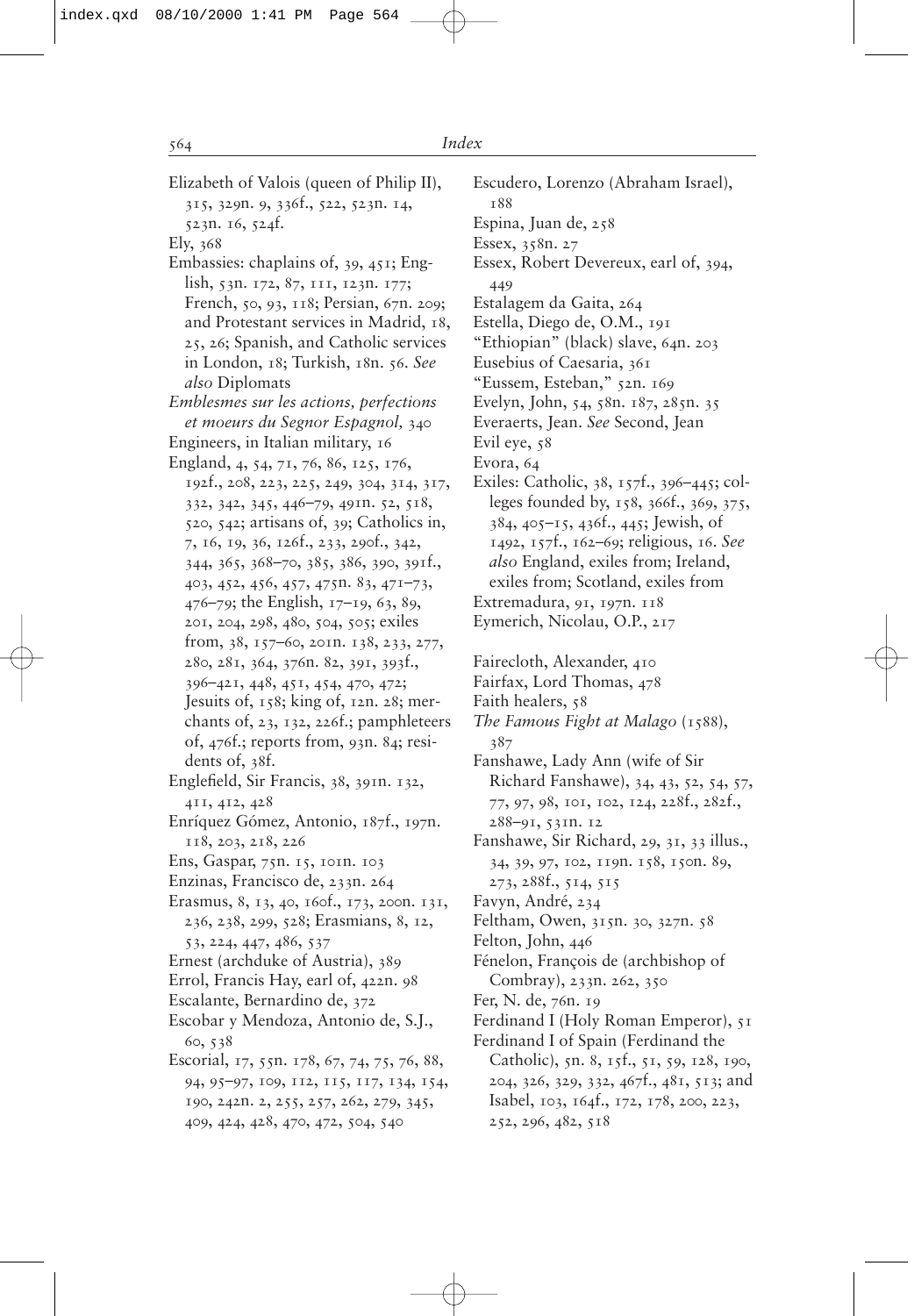Ferdinand VII of Spain, 519n. 66 Feria, duchess of (née Jane Dormer), 411 Fernández, Juan (el Labrador), 259f. Fernández de Enciso, Martín, 372 Fernández de Oviedo, Gonzalo, 240, 357, 485 Fernández de Villarreal, Manoel, 218 Fernández Navarete (de Navarrete), Pedro, 212, 276, 504 Fernando I de' Medici (Grand Duke of Tuscany), 301 Ferrar, Nicholas, 57 Ferrara, 166, 167, 168, 169, 174, 184 Ferrar family, 113n. 144 Fez, 184, 206 Fialetti, 281n. 28 Ficino, Marsilio, 307 Field, Eugene, 435 Field, John, 371 *A Fig for the Spaniard* (1591), 387 Finisterre, 11 Fitzgerald, Richard, 94n. 85, 129n. 14, 154n. 103, 275n. 16, 515n. 47 Fitzherbert, Thomas, S.J., 201n. 138, 402, 410, 411, 428f. Fitzmaurice, James, 426 Flagellants, 138, 243, 248, 270f. Flahry of Tuam. *See* Conry, Florence Flanders, 16, 34, 72, 73, 92, 99, 117, 123, 174, 177, 179, 180, 188, 225, 227, 300, 305, 329, 330, 354, 363, 364n. 50, 369, 372, 401, 403, 408, 409, 411, 417, 418, 419, 423, 428, 432, 437, 438, 446, 491n. 52, 509, 512; artisans of, 63; artists of, 241f., 251; bookseller of, 94; engineer of, 63; the Flemish; 62, 100, 116, 117, 230, 307, 336, 449, 507; humanists of, 139; members of the royal household in, 83; musicians of, 63; nobles of, 79, pilot of, 63, scholars of, 64; soldiers of, 88 Fletcher, Andrew (Alexander) of Saltoun, 299n. 13, 327

- Florence, 59, 73, 88, 194, 205n. 154, 287f., 448n. 14
- Flores, marqués de, 416f.
- Florida, 333
- Foix, Louis de ("Foxius"), 523, 539n. 51 Fonseca, Cristóbal de, 451, 532
- Fontana, Bartolomeo, 11f.
- Fontanelli, Count Alfonso, 45n. 147
- Ford, Richard, 3, 56, 100
- Fornells, 104n. 110
- Forneron, Henri, 527n. 34
- Foster, Seth, 391n. 132
- Fourquevaux, François Beccarie de Pavie, baron de (French ambassador), 20n. 62, 107n. 117, 206n. 160
- Foxe, John, 232, 353n. 11, 358–63, 371, 378, 379, 384, 459, 479
- Frampton, John, 371n. 65, 372
- France, 4, 46n. 150, 62, 64, 71, 72, 73, 74, 75, 79, 83, 84, 85, 86, 87, 88, 92, 97, 118, 125, 126, 133, 168, 176, 177, 184, 187, 188, 199, 203, 204, 225, 249, 283, 288, 295, 296, 297, 301, 304, 307, 314, 317, 327, 328–50, 351, 358, 363f., 368, 373, 389, 392, 400, 401, 403, 405, 446, 453, 465, 468, 479, 504, 506n. 11, 508, 509, 511, 512, 513, 517–19, 542f.; compared to Spain, 80, 274, 286, 510, 514f.; craftsmen of, 92; the French, 50, 51n. 163, 81, 129, 201, 228, 237f., 279, 298, 378, 409, 480, 522, 528; southern, 138, 209, 211
- Franchi, Fabio, 118n. 156
- Francis I of France, 205n. 154, 241, 354n. 16
- Francis II of France, 312, 364
- Franciscans, 25, 148, 150, 152, 323, 440, 484, 491, 493, 494, 499; English, 98, 108n. 125, 146; German, 137n. 41, 139n. 47; Irish, 435, 438. *See also* Álvarez, Baltasar; "Colmenares, Juan Alvarez de"; Pineda, Juan de
- Francis Xavier, St. 153
- François (duke of Anjou), 311, 323
- Frankfort, 323
- Frederick II (Elector Palatine), 9n. 18, 41f., 48, 226
- Frederick and Elizabeth of Bohemia, 363n. 45, 416, 460, 462, 507
- Fresneda, Bernardo de (bishop of Cuenca), 237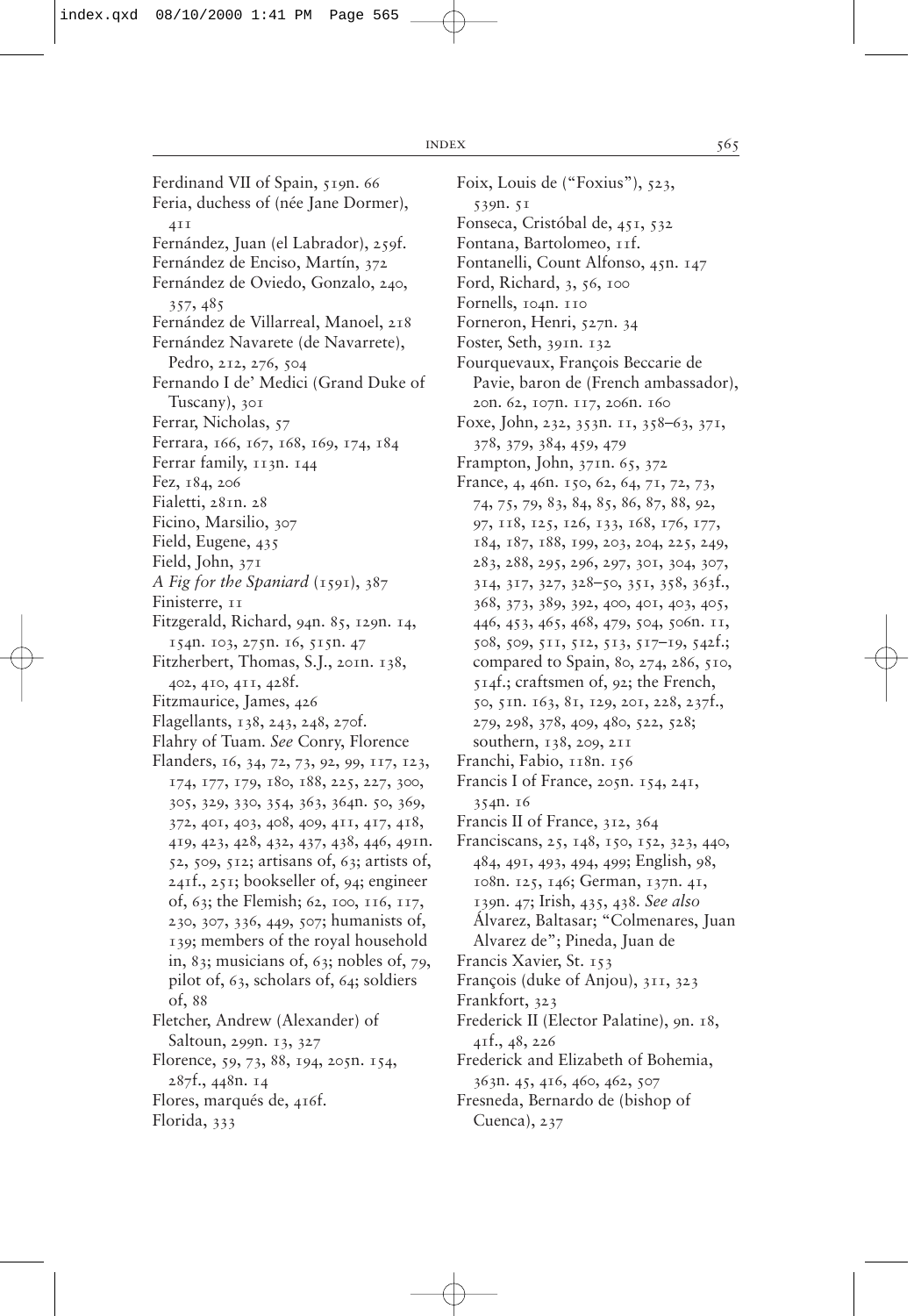Friars, 56, 142, 270, 462; Carmelite, 148. *See also* Augustinians; Dominicans; Franciscans Fribourg, 14 Frobisher, Martin, 358 Fromista, marqués de, 190n. 89 Fuente del Maestre, 148n. 84 Fuenterrabía, 243 Fugger correspondence, 140, 221 Furió y Ceriol, Fadrique, 201n. 137, 449n. 18 Gachard, L. P., 526f. Gage, George, 99n. 97 Gage, Thomas, 445n. 202, 478f. Gaguin, Robert, 52n. 169, 80 Galateo (Antonio de Ferrariis), 296n. 4, 297, 305 Galen, 117 Galicia, 11f., 14, 41, 44, 87, 107, 223n. 214, 237, 262, 278, 405, 536n. 37 Galway, 441f. Garau, Francisco, 232n. 257 García, Carlos, 341f., 346 Garcilaso de la Vega, 450 Garcilaso de la Vega (el Inca), 488–90, 491 Gardiner, Sir William, 289, 510n. 32 Garin, Juan, 90 Garnet, Henry, S.J., 433, 455 Gascoigne, George, 311n. 8 Gascons, 533 Al-Gassani. *See* Muhammad ibn `Abd al-Wahha Gattinara, Mercurino de, 128n. 13, 299 Gautier, Théophile, 543 *Gazette,* 229, 233 Geddes, Michael, 212n. 176, 234, 238n. 283 Gemelli-Careri, Giovanni Francesco, 101n. 104 General Council of Constance, 363 Generalife, 103, 252, 348 Geneva, 303, 313 Gennadij (archbishop of Novgorod), 481 Genoa, 166, 168, 208, 285n. 35, 301, 409,

448n. 14, 467; doctor of, 89; the Genoese, 16, 48, 100, 196 Gentillet, Innocent, 334 Gerbier, Sir Balthazar (Baltasar), 73n. 11, 505 German Diet, 312, 314 Germanías, 205 Germans, 14, 50, 52, 90, 99, 117, 201, 226, 325, 330, 331, 335, 356, 528, 533; official,  $53$ ; pilgrims,  $15$ ; students,  $72$ , 147; travel accounts of, 41. *See also* Cuelbis, Diego; Frederick II Germany, 12, 13, 22, 48n. 157, 72, 73, 92, 125, 223, 225, 246, 249, 285, 358, 395, 418, 461, 469, 512, 513 Gerson, Rabbi Joseph ben Don Meir, 195 Giambologna, 259 Gibbes (Gibbs), James, 97, 117 Gibbon, Christopher, 388 Gibraltar, 42, 102, 253, 270, 517, 518 Gilbert, Sir Humphrey (Humfrey), 373n. 73, 425 Gill, Alexander, 238n. 283 Giovio, Paolo, 313 Giraffi, Alessandro, 511 Girona, 45, 76 Giustiniani, Bernardo, 505 "Glorious Revolution" of 1688, 307n. 47 Gloucester, dean of, 18. *See also* Man, Dr. John Godolphin, Sir William (English ambassador), 31, 33, 39n. 115, 44n. 142, 94, 136, 137n. 40, 148n. 83, 151n. 95, 154n. 103, 229n. 246, 273–76, 291, 298n. 10, 514 Góis (Goes), Damião de, 8, 12, 250 Gomes Silveyra, Abraham, 200, 213n. 183 Gómez de Toledo, Diego (Semuel Abolafí), 196f. Gondomar, Diego Sarmiento de Acuña, count of (Spanish ambassador), 29n. 84, 52n. 169, 282, 418n. 84, 431, 432, 452, 457f., 459n. 61, 460, 461n. 70, 465f., 468f., 476n. 122, 477f., 506, 508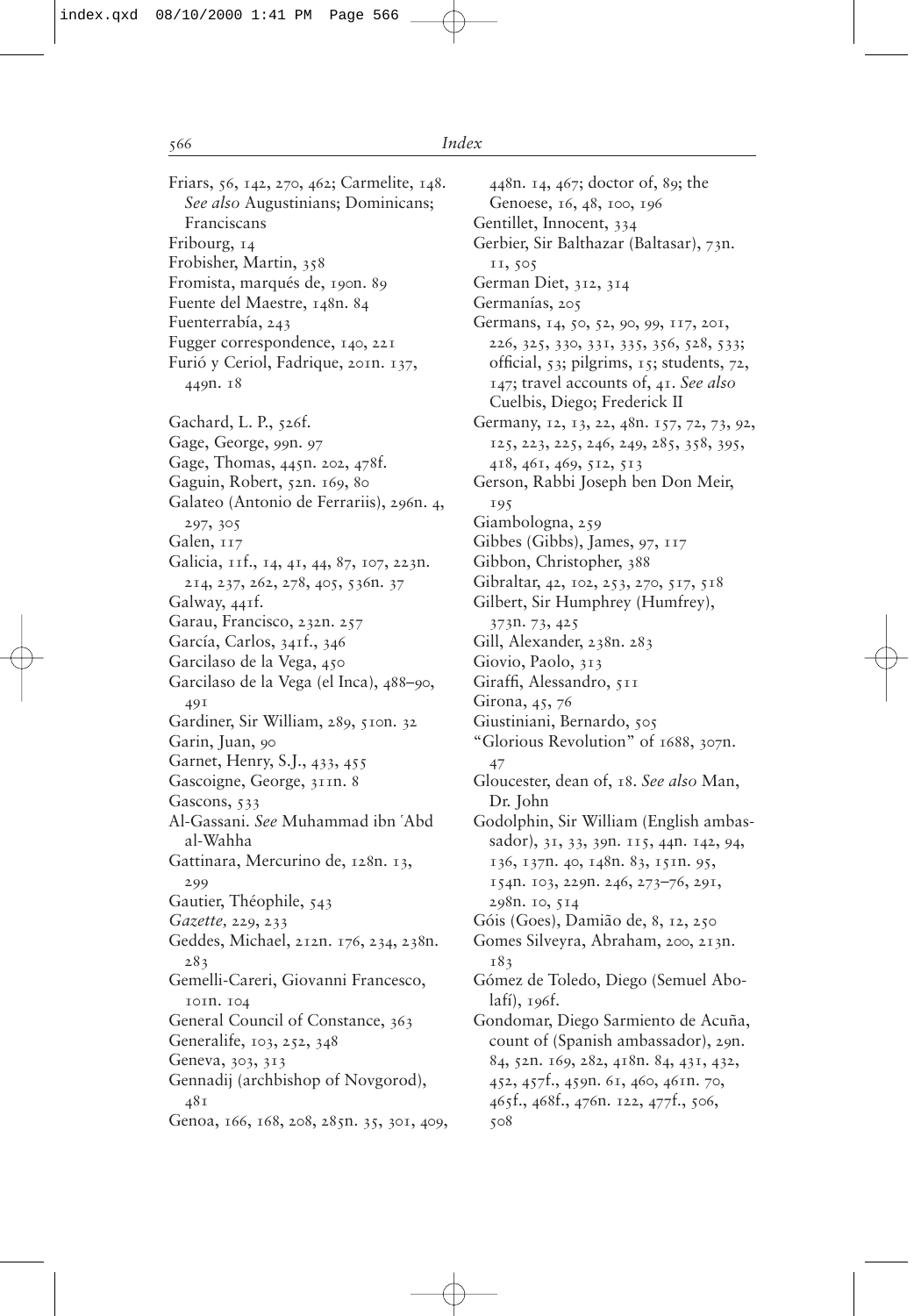Góngora y Argote, Luis de, 118n. 156, 222, 276 González de Cellorigo, Martín, 202n. 141 Goodricke, Sir Henry (English ambassador), 35, 275f. Googe, Barnaby, 57 Gordon, William, 435 Gorges, Sir Ferdinand, 24n. 71 Gornia, Dr. Giovanni Battista, 59 Goths, 297, 335, 366n. 54, 388, 393, 529 Gottfried, Johann Ludwig, 75n. 15 Gourville, Jean Hérault de, 538n. 46 Gracián, Baltasar, S.J., 5, 50, 51n. 163, 182, 231, 276, 350 Gracián de Alderete, Diego, 53 Gramont, Antoine Charles, Maréchal de, 115, 228, 347, 349; son of, 97, 115, 129, 228, 347 Granada, 11f., 26, 47f., 49n. 159, 52, 63, 75, 81, 92, 99, 103, 110, 123n. 174, 160, 164, 172, 197, 204, 205, 208, 210, 213, 219, 223, 231, 237, 242, 243, 249, 250, 251f., 262, 268, 270, 278, 287, 295n. 2, 296n. 4, 339, 349, 468, 541n. 58; cathedral of, 111; Colegio de los Nuevos Cristianos, 208; fray Luis de, O.M., 104, 105, 128, 191, 450, 452, 491; Morisco revolt in, 206, 220f.; Provincial Council, 206; relics in, 147. *See also* Alhambra; Generalife; Sacromonte Grand Tour, 543 Granvelle, Antoine Perrenot (cardinal), 64, 299, 306, 309, 310, 312 "Gravity," 532–34, 536, 540 Greek, 64f., 108n. 126, 117, 406, 407; manuscripts in, 117 Greene, Giles, 476 Greene, Robert, 387 Greville, Fulke, 449 Grimeston, Edward, 23n. 66, 377n. 88, 522f., 534 Grindal, Edmund (archbishop of Canterbury), 359 Grotius, Hugo, 86, 238 Guadalajara, 111 Guadalquivir River, 55, 63, 101

Guadalupe monastery, 12f., 77n. 24, 91, 144 Guadix, bishop of, 147 Guaman Poma de Ayala, Phelipe, 489, 490–99 Guatemala, 478 Gudannes, Madame de, 61f., 86, 142n. 58, 151, 230n. 249 Guernica, 441 Guevara (cardinal archbishop), 201n. 138 Guevara, Antonio de (bishop of Mondoñedo), 286, 446, 450 Guez, Jean-Louis (seigneur de Balsac), 237f., 345, 537 Guiana, 374–76 Guicciardini, Francesco, 40, 48n. 157, 48, 59, 82, 88, 91, 123n. 175, 128, 219, 236, 313, 504, 535 Guidebooks, 54, 74–76 Guinea, 371 Guipuzcoa, 84, 243 Guise, cardinal de, 106 Gulf of Lyons, 45 Gunpowder Plot, 25, 362, 433, 455, 470 Guyon, Madame, 350 Guzman, Luis de, 278 *Guzmán de Alfarache,* 43, 452, 467n. 88 Gypsies, 213 Habsburgs, Austrian, 31, 67, 190, 461, 513 Hacket, Thomas, 425 Hadoque, Ricardo, 427n. 121

- Hadrian VI (pope), 236
- 
- Hagthorpe, John, 469, 470
- Hakluyt, Richard, 358, 370f., 373–79, 383f., 447, 449, 479
- Hakluyt, Richard (lawyer), 371
- Ha-Kohen, Joseph, 168f., 172
- Hales, John, 362
- Halkett, Lady Anne, 289
- Hall, Joseph (later bishop), 73n. 10
- Hall, Richard, 376n. 82
- Hamburg, 52, 95, 179, 184, 192n. 100, 197, 368
- Hamilton, Lord Claude (Lord Paisley), 422n. 98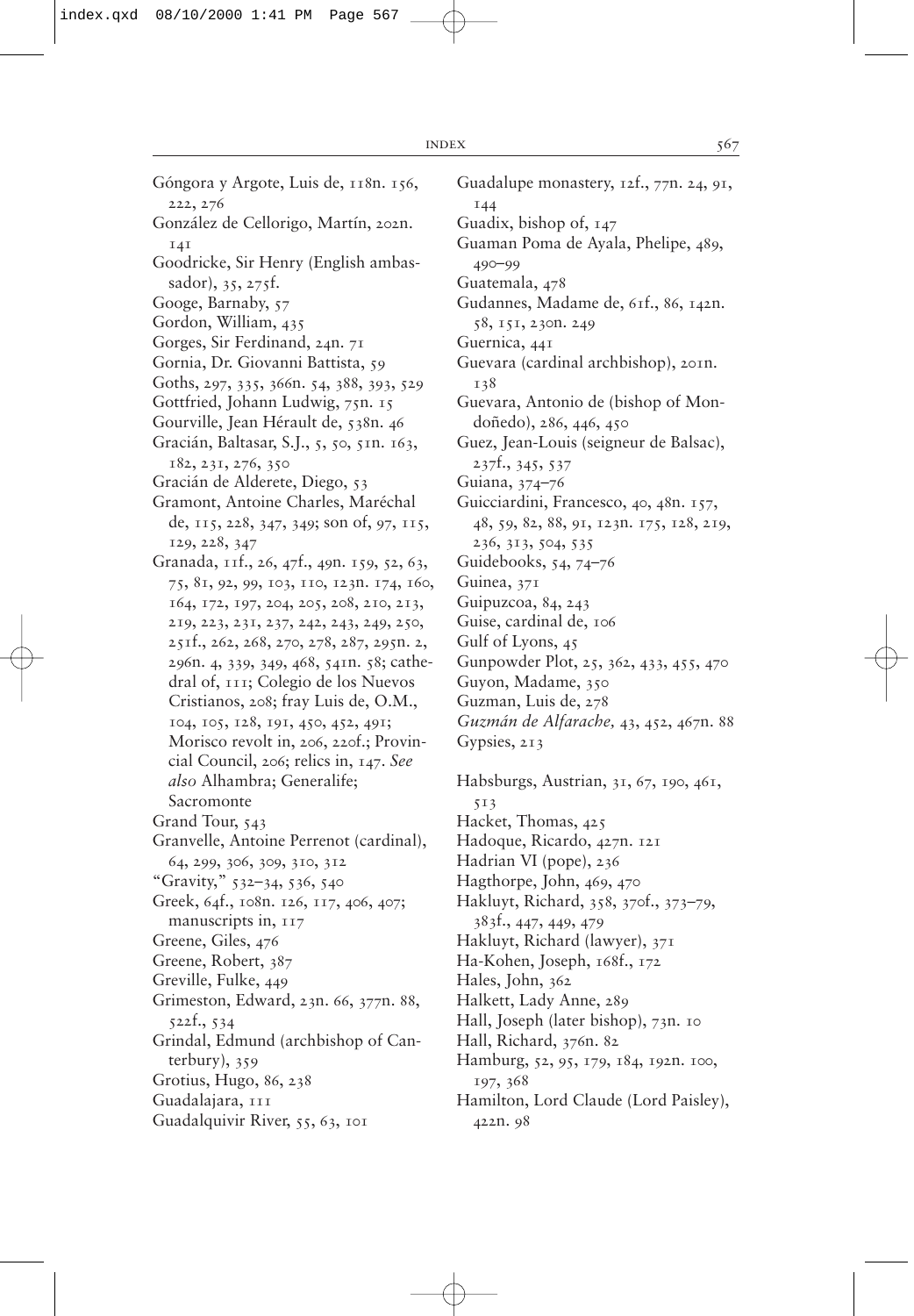Hannibal, 108 Hanse towns, 392f. Happel, Everhard, Graf, 130n. 20, 130 Hardales, 251 Hardington, Mr., 34 Haro, Luis de, 516 Harrach (count; Austrian ambassador), 119n. 158 Harrington, James, 193 Harrison, Sir John, 288 Hastings, Sir Francis, 390 Hawkins, John, 364, 371, 376, 378, 394 Hawks, Henry, 371, 378 Hebrew, 166, 168, 169f., 171, 176, 182n. 67, 184, 406, 407 Hebrides, 423 Hebron, 175 Heidelberg, 233, 313 Heighinton, Robert, 368n. 58 Heldt (Hagelsheimer), Sigmund, 246, 249 Heliche, marqués de, 255n. 36 Hennin, Georges de, 507 Henrietta Maria (queen of England), 342, 475, 476 Henry (duke of Guise), 334, 336 Henry (Prince of Wales), 72, 131, 132, 134, 257, 280, 416, 431, 454, 455, 456n. 50, 459, 460 Henry II of England, 421 Henry II of France, 328, 332, 363 Henry II of Spain, 315 Henry III of France, 20, 311, 328, 334, 336, 337, 340, 520 Henry IV of England, 363 Henry IV of France (of Navarre), 208, 237, 301, 328, 340–43, 349, 369, 383, 403, 467 Henry V of England, 363 Henry VII of England, 296n. 4, 373n. 73 Henry VIII of England, 17, 22, 219, 342, 351, 357, 360, 363, 373n. 73, 402 Herbert, George, 47 Heretics, 128, 142; Dutch, 64; German, 12, 222 Hermits, 90 Herod, 522

Herrera, Antonio de, 300n. 18, 484f., 542n. 59 Heylyn, Peter, 234, 235, 529, 534n. 28, 536 Heywood, Thomas, 41, 278, 469n. 99 Hidalguía, 184, 214, 420, 442, 531, 534f. Hieronymites. *See* Escorial *Hispania Illlustrata or the Maxims of the Spanish Court,* 542 Hispaniola, 303 *Hispanus,* 390 Hobbes,  $118$ Hoefnagel, Joris (Georg), 251–53, 254, 262, 269 Hogenberg, Franz, 251 Holanda, Francisco de, 242f. Holinshed, Raphael, 362, 376n. 82 Holland, 37, 63, 65, 72, 77, 130, 203, 211, 223, 283, 285, 345, 511 Holles, John (first earl of Clare), 73, Holles, John (second earl of Clare), 238n. 283 Holten, Arnold von, 108, 130n. 21 *The Holy Bull and Crusado of Rome* (1588), 381n. 103 Holy Week, 138f., 155, 246 Honour code, 299, 531f. Hooker, Richard, 238 Hopton, Sir Arthur (English ambassador), 31, 32 illus., 33–35, 82n. 44, 84, 85, 146n. 76, 198n. 125, 227n. 235, 258, 259, 260n. 50, 435n. 161, 503, 505, 508n. 18, 509, 510, 531n. 13 Host, the, 138, 142, 144, 150n. 89, 153, 154, 155, 156, 226 Houblon, J. A., 58, 229n. 247 Howard, Henry (earl of Northampton), 449 Howard, Thomas, 416 Howard of Effingham, Lord Charles (later earl of Nottingham), 23, 274n. 12, 381n. 99 Howell, James, 3, 38n. 114, 43n. 138, 46n. 149, 57, 71n. 5, 78n. 25, 80f., 89, 90, 91n. 69, 96, 99, 100, 107, 115n. 146, 124n. 178, 143n. 64, 229n. 245, 232, 282–87, 284 illus., 289, 291, 451,

466, 474, 510, 511, 530f., 533n. 23, 535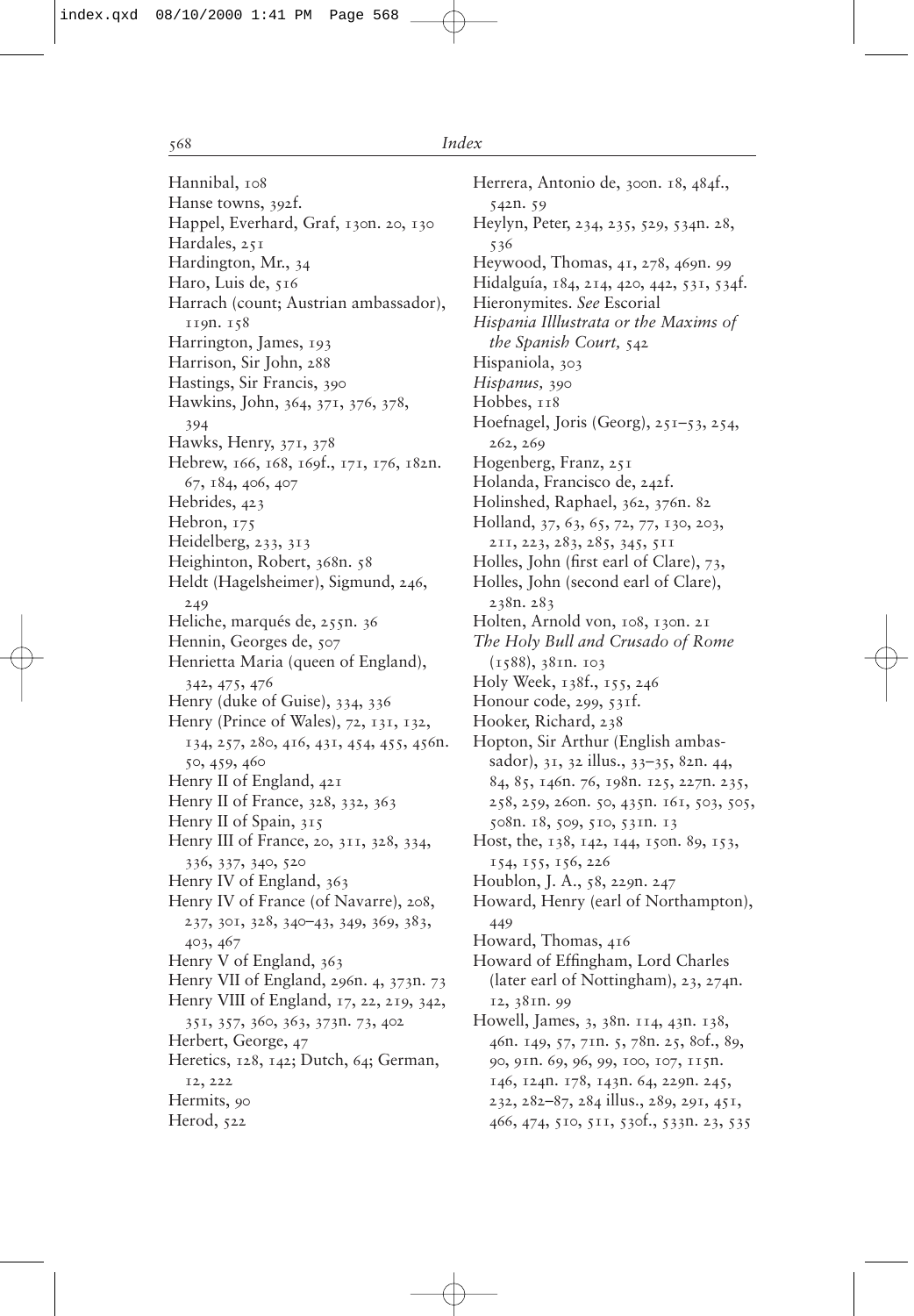- Huelva, 212n. 177
- Hugo, Victor, 229, 346
- Huguenots, 206, 233, 342. *See also* Protestants, French
- Humanists, Italian, 17, 160. *See also* Marineo Sículo, Lucio; Martire d'Anghiera, Pietro; Schott, André, S.J.; Vasaeus, Joannes
- Hungary, 72, 285
- Hunting, 94, 112n. 143
- Huntley, George Gordon, earl of (later marquess), 422, 423n. 105
- Hyde, Edward (later Lord Clarendon), 31, 44n. 143, 58n. 185, 71, 116n. 147, 272f., 512n. 37, 542n. 59
- Ibn Verga, Solomon, 163, 169, 178
- Idana, Abraham (Gaspar Mendes del Arroyo), 179
- Idiáquez y Olazabal, Juan de, 20, 369, 404
- Idleness, 76f., 534–36, 538n. 46, 540, 541, 542n. 61
- Ignatius of Loyola, St., 133, 153
- Illescas, 166
- Immaculate Conception, 142
- Imperiale, Giovanni Vincenzo, 89n. 64
- Incas, 304, 483, 486–88, 490, 493f., 496
- Indians, 243, 302f., 304, 317f., 323, 328, 333f., 339, 343, 453n. 32, 469, 482f., 493–500, 504
- Infantado, dukes of, 9, 464
- Inns, 40–44, 356, 412; kept by Flemings, 55
- Inquisition: Jewish, 185f.; Portuguese, 8, 233; Spanish, 6, 8, 9, 18f., 20, 24f., 36n. 97, 36, 37, 47, 67, 72, 73, 74n. 11, 79, 90, 118, 129, 140, 146f., 150n. 89, 159, 161, 165f., 171, 173f., 176, 177, 178f., 181, 182, 185, 187f., 190, 192f., 195f., 197, 198f., 200–203, 207, 209, 215–40, 270f., 287, 300, 310, 312, 313, 314–16, 318, 324–26, 327, 331, 338, 342, 359, 363, 371, 372n. 69, 375, 381n. 103, 383, 404, 411, 412n. 56, 416n. 73, 441, 443, 452, 458, 470, 472, 480f., 485, 522, 524–27, 541, 543; Venetian, 167 Ireland (the Irish), 8n. 14, 16, 37, 117,
- 193, 209, 279, 380, 403, 408, 409, 423, 424–42, 456, 514, 534, 541; exiles from, 157–59, 421, 424–42
- Irun,  $51$
- Isaba, M. de, 201
- Isabel, Infanta (daughter of Philip II), 116, 237, 255n. 36, 280, 326, 334, 336f., 368, 390, 399, 400n. 15, 402n. 21, 403, 410, 411, 423, 522
- Isabel I (Isabel the Catholic; queen of Spain), 77, 82, 121. *See also* Ferdinand I of Spain, and Isabel
- Isidore of Seville, St., 106, 163n. 13, 190, 242
- Isidro. *See* San Isidro
- Isla, Luis de la, 166, 167
- Islamic monuments, 110
- Itálica, 107, 109n. 127, 253, 270
- Italy, 56, 72, 73, 75, 95, 99, 104, 117, 123, 133, 138, 158, 162, 163, 167, 168, 169f., 189, 192, 198n. 123, 199, 227, 252, 277, 283, 285, 287, 295–308, 314, 316, 358, 380, 422, 446, 448, 467, 468, 504, 509, 513, 521, 529; artists of, 241; compared with Spain, 288; Italians, 16, 49f., 51n. 163, 52, 88, 89, 107, 129, 138, 201, 331, 378, 409, 480, 505, 522, 528; language of, 81
- Ivan III (Grand Duke of Moscow), 481
- Ivan IV (Ivan the Terrible; Grand Duke of Moscow), 482, 520 Ivarra, Francisco de, 300n. 21
- 
- Jabez, Jacob, 158 Jackson, John, 40n. 127, 43
- Jacob, William, 231n. 256
- Jacob of Burgos, 193
- Jaén, 12, 144
- 
- Jamaica, 395n. 147, 444
- James, Thomas, 411f.
- James I of England (James VI of Scotland), 23, 24n. 74, 25, 29, 39, 72, 126, 133, 209, 277, 281f., 287, 379n. 95, 379n. 96, 384, 394, 399, 402f., 411, 418n. 84, 422, 423, 431, 432, 433, 437, 443, 446, 450, 452–57, 459–65, 470, 473, 474, 476n. 122, 477, 506
- James II of England, 34, 55n. 177, 362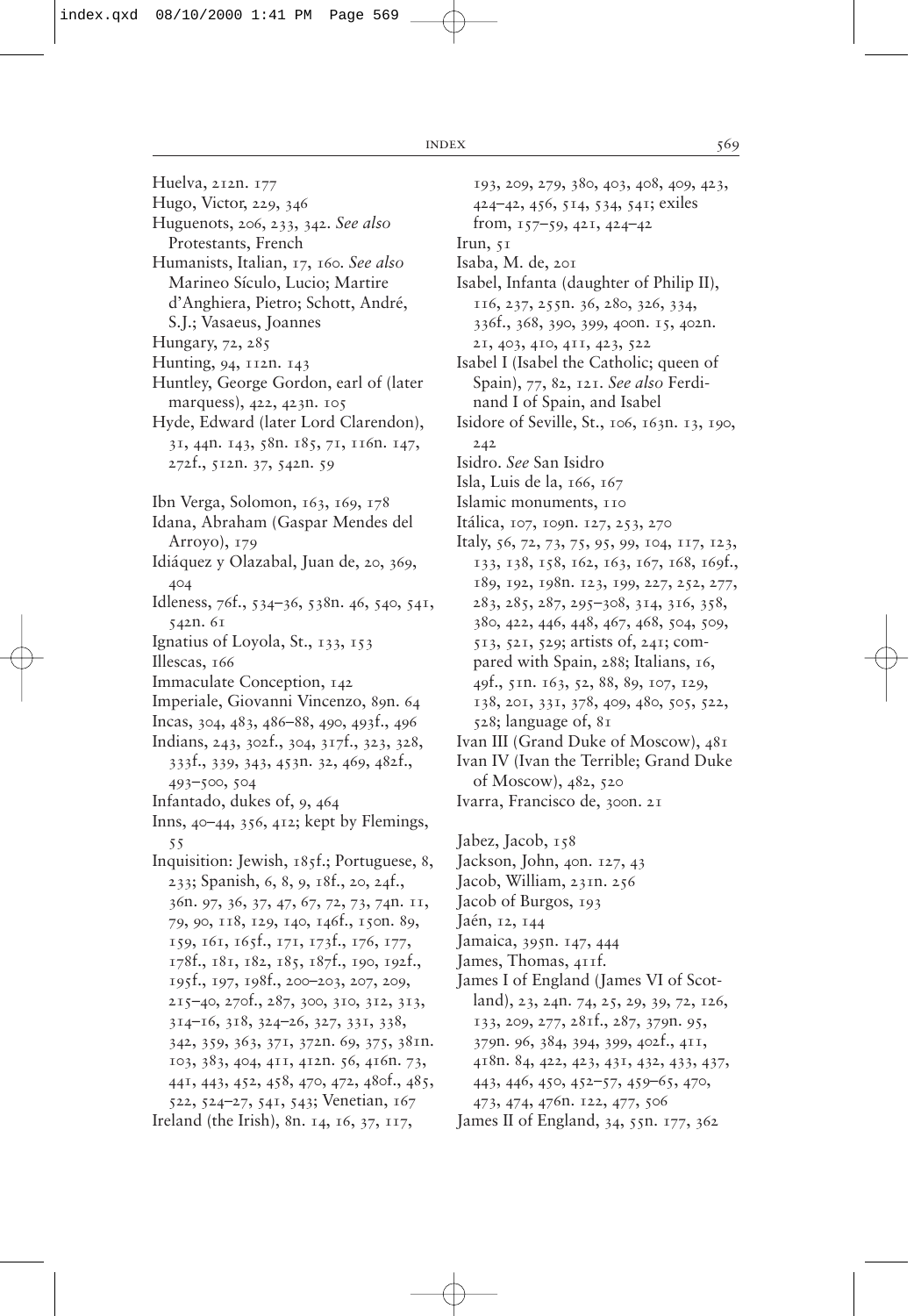James V of Scotland, 363 Jansenius, 49n. 161, 63, 228, 344 Japan, 358 Jassy (Yash), 93 Játiva, 541 Jeffries, Peter, 440 Jerez de la Frontera, 102, 251; charterhouse of, 58. *See also* Sherry Jerusalem, 170, 190, 192n. 100, 470 Jesuit College, 153 Jesuits. *See* Society of Jesus Jewel, John (bishop of Salisbury), 360n. 32, 361 Jewish authors, 67 Jews, 17, 25, 26, 50, 67, 72n. 8, 78, 251, 270, 339, 482, 493, 511, 518, 529; expulsion of, 157f., 160–62, 170, 195n. 111, 230, 342, 357, 536, 541. See also *Conversos,* from Judaism; Exiles, Jewish, of 1492; Marranos; "New Christians" John III of Portugal, 178, 242 John IV of Portugal, 187, 203 John (Juan) of Avila, St., 350, 539 John of the Cross, St., 350 Johnson, Robert, 303f. Joly, Barthelémy, 43, 60n. 192, 79n. 35, 84, 89, 90n. 67, 92, 99, 100, 111, 147n. 79, 227, 530 Jordan, Claude, 76n. 18, 153n. 101 Joseph, Father, 86 Josephus, 182 Jouvin de Rochefort, A., 43n. 139, 49n. 162, 56, 71, 109n. 129, 110n. 132, 142n. 62, 145n. 73 Joyeuse, cardinal-duke of, 89 Juana, Infanta (daughter of Charles V), 521 Juan of Austria (son of Charles V), 311n. 8, 312, 327, 426 Juan of Austria (son of Philip IV), 298n. 10, 514 Judah, Jacob (Yahacob Yehuda), Leon Templo, 184n. 73, 184 Judah del Bene, 178n. 52 "Judaising heresy," in Russia, 480–82 Julius II (pope), 236, 301 Julius Caesar, 330

Ken, Thomas (bishop of Bath and Wells), 452 Kent, 352 Kerr (Car), George, 430 Khevenhüller, 14n. 34 Kinsale, 383, 421, 430, 438 *La Celestina,* 169, 447, 450, 452 La Coruña, 25, 38n. 114, 44, 107, 262, 411, 440; British consuls at, 39 Lactantius, 191, 361 Lacy, John, 441 La Fayette, Madame de, 349 Laffi, Domenico,  $15n$ . 38,  $143n$ . 66 La Fontaine, 538 La Gasca, Pedro de, 486 Lake, Lady, 281, 282n. 29 Lake, Sir Arthur, 282n. 29 La Mancha, 41, 46, 48, 121n. 165, 174n. 42 La Mesnardiére, Jules de, 349f. Lancelot, Claude, 347 Lancre, Pierre de, 234f., 237 Landscapes, 103, 105–7, 259, 260–68, 270 Lange, Dr. Johannes, 52n. 169, 92, 109n. 129, 220 Langton, Robert (archdeacon of Salisbury), 12f. Language study, 73 Languet, Hubert, 51f., 448n. 12, 449 Lansdowne, Lord, 29 Lansius, Thomas, 504 Lantéry, Raymond, 42n. 135, 101n. 105 La Rochefoucauld, François, duke of, 350 La Rochelle, 227, 408 Las Casas, Bartolomé de, O.P. (bishop of Chiapas), 6f., 7n. 12, 242, 303, 317–23, 328, 333, 343, 372, 376f., 383, 425, 470, 483, 485f., 487, 490, 491, 527n. 35, 542 Las Casas, Ignacio de, S.J., 205n. 156 Lassota von Steblau, Erich, 14, 79n. 32, 101n. 103, 107n. 119, 144, 145 La Torre, Francisco de, 273n. 9 Laud, William (archbishop of Canterbury), 452, 477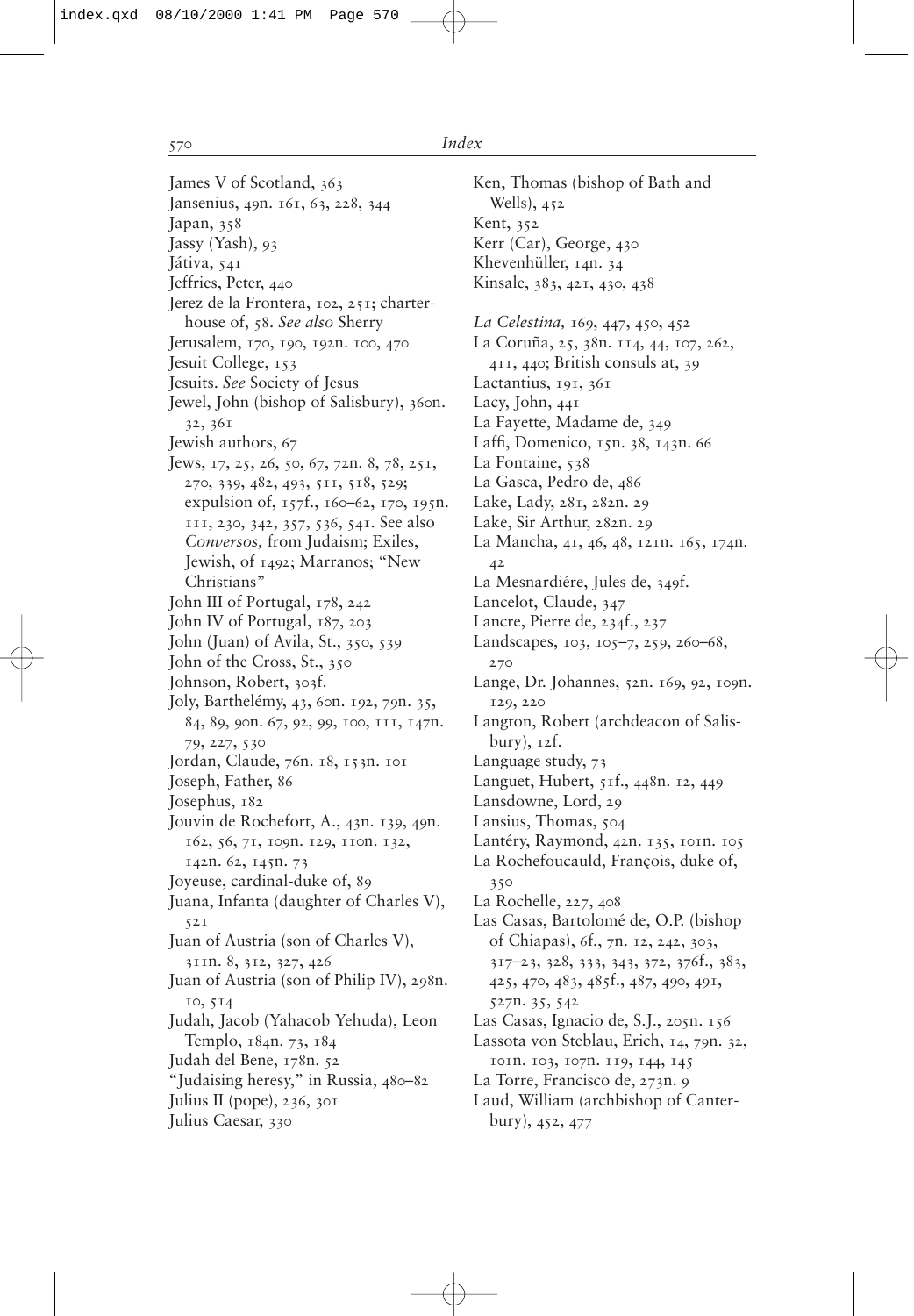Laynez, Joseph, O.S.A., 202f. *Lazarillo de Tormes,* 6f., 7n. 12, 313, 348, 349, 450, 469, 534 Lead books, 63, 147, 210, 211n. 173 Learning and literature,  $116-18$ ; lack of, 537f., 539, 542 *Le Bon François,* 340 Ledesma, María de, 423 Lee, Hugh, 38 Leghorn, 166, 192n. 100, 194, 239, 517 Leibniz, Gottfried Wilhelm, 538 Leicester, Robert Dudley, earl of, 38, 315, 449n. 18 Leiden, 63, 211, 325 Leigh, Edward, 75, 76n. 16 Leigh, Richard, 385 Leighton, Alexander, 325n. 50, 363n. 45, 466n. 85 Leinster, 439 Leipzig, 73, 252. *See also* Cuelbis, Diego Le Nôtre, André, 98 León, 12, 107; fray Luis de, 65, 276 Leonardo da (de) Vinci, 35, 258 Lepanto, battle of, 22, 183n. 70, 254, 298 Lérida, 40, 108, 109n. 127, 260 Lerma, Francisco, duke of (cardinal), 21, 112, 131, 209, 258, 281, 457n. 55 L'Estoile, Pierre de, 237n. 280 Leti, Gregorio, 523 *L'Europe galante,* 350 Le Vayer, François de la Mothe, 212n. 176 Levet (Levett), Peter, 123n. 177, 276n. 18 Lewis, J. F., 270 Lewkenor, Samuel, 443f., 472 Lewkenor, Sir Lewis, 443 Lexington, Lord Robert Sutton, 518 Lhermite, Jehan, of Antwerp, 66, 90, 91n. 71, 96n. 88, 98n. 94, 105n. 111, 112n. 142, 144n. 69, 147n. 78, 204n. 149, 217, 225 Lichefield, Nicholas, 449 Liège, 63 Lima, 179, 490, 491, 494 Limburg, Georgius Fridericus, baron of, 504 Limerick, 442n. 185 Lionello (Venetian ambassador), 281 Lipsius, Justus, 63n. 200

Lisbon, 37n. 114, 37f., 44, 64, 104, 105, 167, 179f., 187, 194n. 105, 197, 225n. 227, 234n. 266, 235, 250, 262, 281, 361, 381, 489, 510, 530; Irish College, 437, 440n. 174, 440 Lithgow, William, 52, 110, 470f. Little Gidding, 57 Llorente, Juan Antonio, 216n. 192 Locke, John, 4n. 4, 273 Loja,  $75$ Lombard, Peter (archbishop of Armagh),  $42I$ Lombardy, 72 London, 18, 44, 184, 193n. 104, 198, 313n. 17, 352, 370, 404, 409, 410, 416, 457n. 55, 472, 517; Inns of Court, 450 Longlée, sieur de (French ambassador), 19f. Lope de Vega, 8, 15, 119, 141, 286, 348, 380n. 97, 452, 468n. 93 Lopes Suasso, Antonio (Isaac) (baron d'Avernas de Gras), 180 Lopes Suasso, Francisco (Abraham) (second baron), 180 López de Gómara, Francisco (Fernando), 313, 333, 357, 372, 484n. 11 López Pereira, Manuel, 180 Loretto, 13 Lorkin, Thomas, 279–81 Lorraine, 329 Loudun, nuns of, 146 Lough Derg, 441 Louis XI of France, 12 Louis XIII of France, 306, 344, 345, 455 Louis XIV of France, 60, 71, 116, 151, 152, 181, 233f., 256, 346f., 349, 516f. Louvain: Scottish College, 423n. 106; University of Louvain, 64n. 201, 65, 228, 440 Louville, Charles Auguste d'Allonville, marquis de, 49, 94 Low Countries, 4, 56, 64f., 73, 83, 104, 175, 188, 215, 235, 252, 254, 280, 295, 309–27, 332, 335, 336, 337, 338, 344, 351, 355, 366, 367, 380, 383, 387, 391, 394f., 398, 405, 412, 423, 427, 443, 466f., 468, 469, 504, 505, 507, 508, 509,

521f., 525, 529; exiles from, 18, 449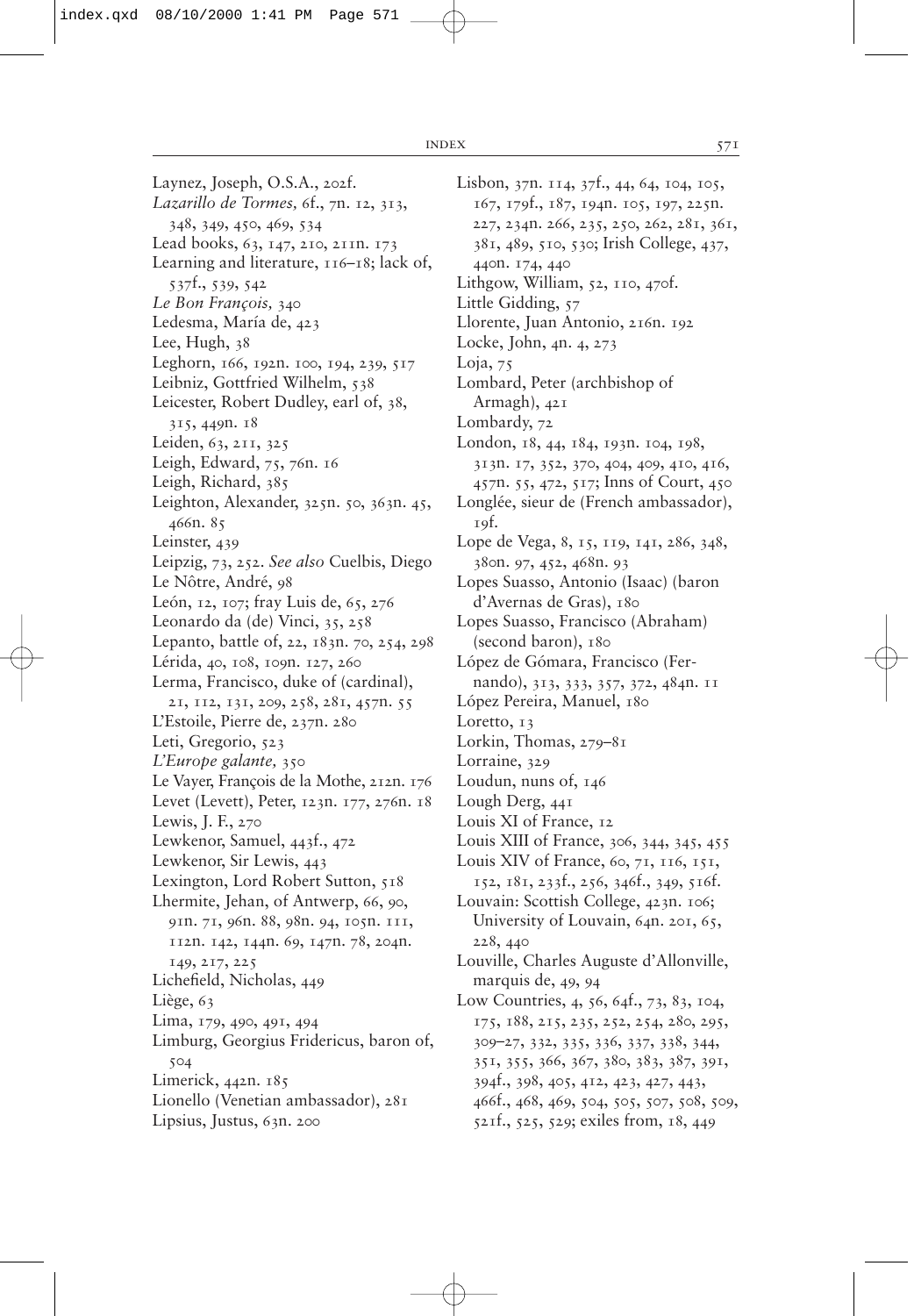Lucca, representatives of, 83, 96, 213n. 183, 225n. 223, 298, 307n.47 Lucero, Hernando, S.J., 417f. Lull, Ramon, 499, 538 *Lust's Dominion; or the Lasivious Queen,* 390n. 129 Luther, Martin, 224n. 219, 237, 238, 458 Lutherans, 26, 42, 90, 221f., 226, 230, 232, 233, 323, 360, 371, 385, 393, 435, 442, 456, 493; Lutheranism, 224 Lyon, 227, 344 Maastrict, 325 Mabbe, James, 28, 112f., 451f., 458 MacCarthys, 435 MacDonnell, Reynaldo, 442 MacGeoghegan, Ross, O.P. (bishop of Kildare), 440 Machado, Roger, 53n. 172 Machiavelli, 8, 128, 191, 303, 313, 477, 523 Madagascar, 234n. 268 Madrid, 6, 17, 25, 29, 38, 44–47, 49–51, 55–57, 60f., 64, 67, 74, 79, 85, 86, 87, 92–95, 98, 100, 112, 113, 115, 116, 119n. 158, 119, 120, 121, 129, 133, 135, 137, 141, 144, 147, 149, 150, 151f., 154, 171, 178, 180, 187, 196, 197, 201, 209, 227, 228, 229, 230, 233, 238, 250, 253, 255, 256, 257, 258, 259f., 262, 269, 270, 275, 277, 281, 282n. 29, 283, 287, 288, 297, 298, 299, 330, 345, 347, 364, 368, 405, 415, 416, 420, 434, 435, 436, 438, 456n. 50, 457n. 55, 462, 463, 474f., 510, 511, 513, 514, 515, 519, 521, 522, 530, 535, 538f., 542n. 59, 543; Buen Retiro, 95, 115, 119, 153n. 101, 255f., 503, 509; food in, 41, 42n. 135, 151; Nuestra Señora de Atocha, 13, 131f., 152; Royal Palace in, 75, 255f., 257; San Placido, 146; Scots College, 31, 424 Madrigalejo, 329 Magalotti, Count Lorenzo, 59, 111n. 139, 117 Magellan's Strait, 373 Magg Ogg (McOge), 433 Magic, 140

Maintenon, Madame de, 60 Mair (Major), John, 328 Majorca, 81, 103f., 188, 194, 197, 230, 232, 336, 518; bishop of, 414; cathedral at, 104 Málaga, 33, 52, 75, 102, 148, 176n. 45, 181, 196, 251, 268, 330, 370, 470, 541n. 58; English merchants in, 39 Malines, 64 Malta, 329, 331 Malvezzi, Marchese Virgilio, 505 Man, Dr. John (dean of Gloucester; English ambassador),  $18f, 23, 34$ 276n. 17, 522 Man, Stephen, 475n. 121 Manco II (Inca), 488 Mandeville, Sir John, 370 Manesson Mallet, Allain, 268f., 540n. 55 Manresa, 88 Manrique, Rodrigo, 240 Mansell, Robert (naval commander), 107 Manuel (king of Portugal), 105 Maps, 249–51, 253 Maqueda, duke of, 58, 120 Maranchon, 265 Marbeck, Dr. Roger, 101n. 105 Marbella, 268 Marco Polo, 372 Marcus Aurelius, 273, 446 Margaret (duchess of Parma), 309 Margaret (queen of Navarre), 328 Margaret of Valois (first wife of Henry IV of France), 328 María (empress of Austria), 189 María, Infanta (daughter of Philip III), 146, 257, 434, 436, 446, 455, 461f., 463, 464, 473f. Mariana, Juan de, S.J., 117, 141, 203, 276, 286, 306, 339f., 504, 537, 538n. 41, 542n. 59 María Teresa, Infanta (wife of Louis XIV), 116, 256, 349, 516 Marie de Médici (queen of France), 341, 344n. 74 Marie Louise (queen; first wife of Charles II of Spain), 276n. 18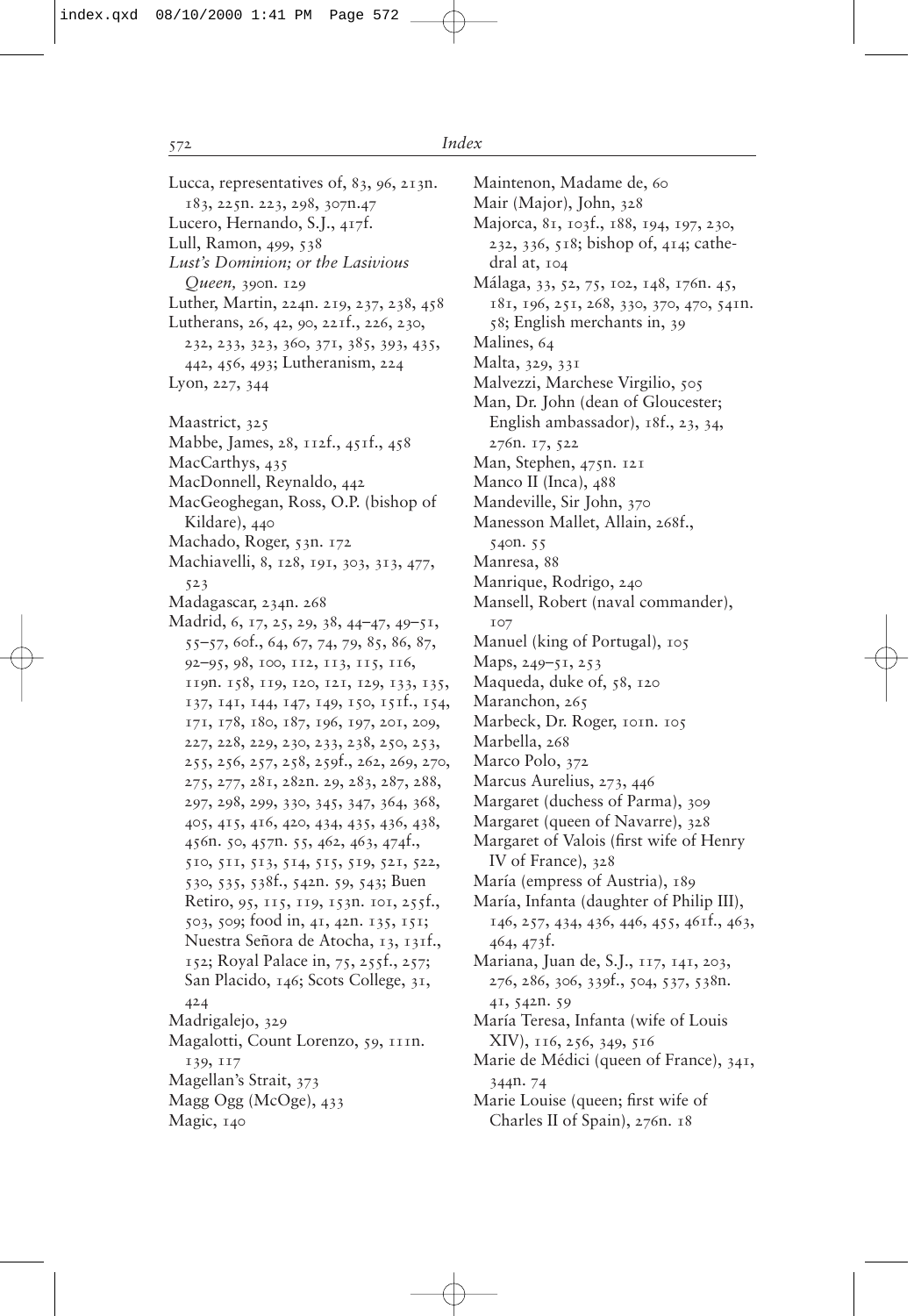- Marineo Sículo, Lucio, 17, 106, 144, 252, 295n. 2, 504
- Marnix de Sainte-Aldegonde, Philippe de, 84n. 51, 313–15, 323, 324, 336, 376, 383, 448
- Marrano, as term, 236–40
- Marranos, 224, 225, 316, 342. See also *Conversos,* from Judaism; "New Christians"
- Marseilles, 45
- Marsolier, J., 350n. 103
- Martin, Bernardin, 122n. 169, 123n. 174, 139n. 46, 142n. 61, 155n. 109
- Martin, Thomas, 58n. 187
- Martire d'Anghiera, Pietro, 17, 24, 103, 295f., 333, 357, 374, 425, 482
- Mary, queen of Scots, 364, 367
- Mary I of England, 132, 159, 332, 342, 351–59, 360–63, 370, 386, 391, 417, 425, 447
- Mason, John (English ambassador), 17f., 107
- Mathew (Mathews), Sir Tobie, 211n. 174, 280, 287f., 289, 291, 458, 473
- Matthieu, Pierre, 522, 523n. 14
- Mauregatos, 81
- Maurice (Morrice), 72, 211
- Mauroy, Henri, O.M., 200f.
- Maxfield, Thomas, 457
- Maximilian I (Holy Roman Emperor), 128n. 13, 481
- May, Louis de, 71
- May, Thomas, 532n. 18
- Mayerne Turquet, Louis de, 135n. 36, 165, 377n. 88, 458n. 57, 522, 534
- Mazarin (cardinal), 106, 115, 343
- Mazarin, duchesse de, 35
- Medicine, 208n. 165
- Medinaceli, dukes of, 181
- Medina de las Torres, duke of, 154, 514
- Medina del Campo, 227, 329
- Medina Sidonia, Juan Alonso Pérez de Guzmán, duke of, 382, 411f.
- Melancthon, 8
- *Memorabilia mundi* (1670), 482n. 6, 540
- Mena, Juan de, 191
- Menasseh ben Israel, Rabbi (Manoel

Dias Soeiro), 176f., 178n. 52, 183, 184n. 72, 191n. 94, 192f., 234n. 266 Mendes da Silva, Rodrigo (Jacob), 188n. 83, 198n. 123 Mendieta, Gerónimo de, O.M., 164f. Mendoza, Bernardino de (Spanish ambassador), 36, 334, 385 Mendoza, Sebastián de (bishop), 493 Mercedarians, 494 Merchants: in Burgos, 109; in Cádiz, 39; Dutch, 227; English, 23f., 36f., 55, 132, 227, 361, 364, 370f., 379; foreign, 16; German, 140; in Málaga, 39; in Portugal, 229; in Seville, 39, 100, 140; Spanish, 225 Meredith, Edward, 154n. 103 Mérida, 107, 108n. 125 Mérimée, Prosper, 3, 56, 61 Mérode-Westerloo, count of, 44, 49, 66, 80, 116, 122 Merula, Paulus G. F. P. N., 75n. 15 Messianism, 10, 162f. Methuen, Paul, 518n. 63, 519 Mexico, 193n. 104, 285, 334, 371, 376, 378, 425, 478, 482–85, 487, 489n. 41; ex-viceroy of,  $148$ Mezquita of Córdoba. *See* Córdoba Middleton, Thomas, 468f. Midnight Mass, at Christmas, 152f. Milan, 21, 64, 93, 236n. 276, 275, 281, 285, 296, 298n. 9, 300, 301f., 304, 307, 309, 330, 335, 344, 354, 355, 368, 425, 507, 509, 512; the Milanese, 52n. 168, 302, 336 Military Orders, 231, 494; of St. Patrick, 441 Milton, John, 54, 444 Minorca, 103, 106, 518 Minsheu, John, 450 Miracles, 77n. 24, 140, 146f., 490 Mirandola, Pico della, 164n. 16 Mocatta, Abraham, 193 Mocenigo, Alvise (Venetian ambassador), 225 Modena, 79, 86, 301; duke of, 115 Moldavia, 93 Molière, 348

Molina, Cristóbal de, 486n. 24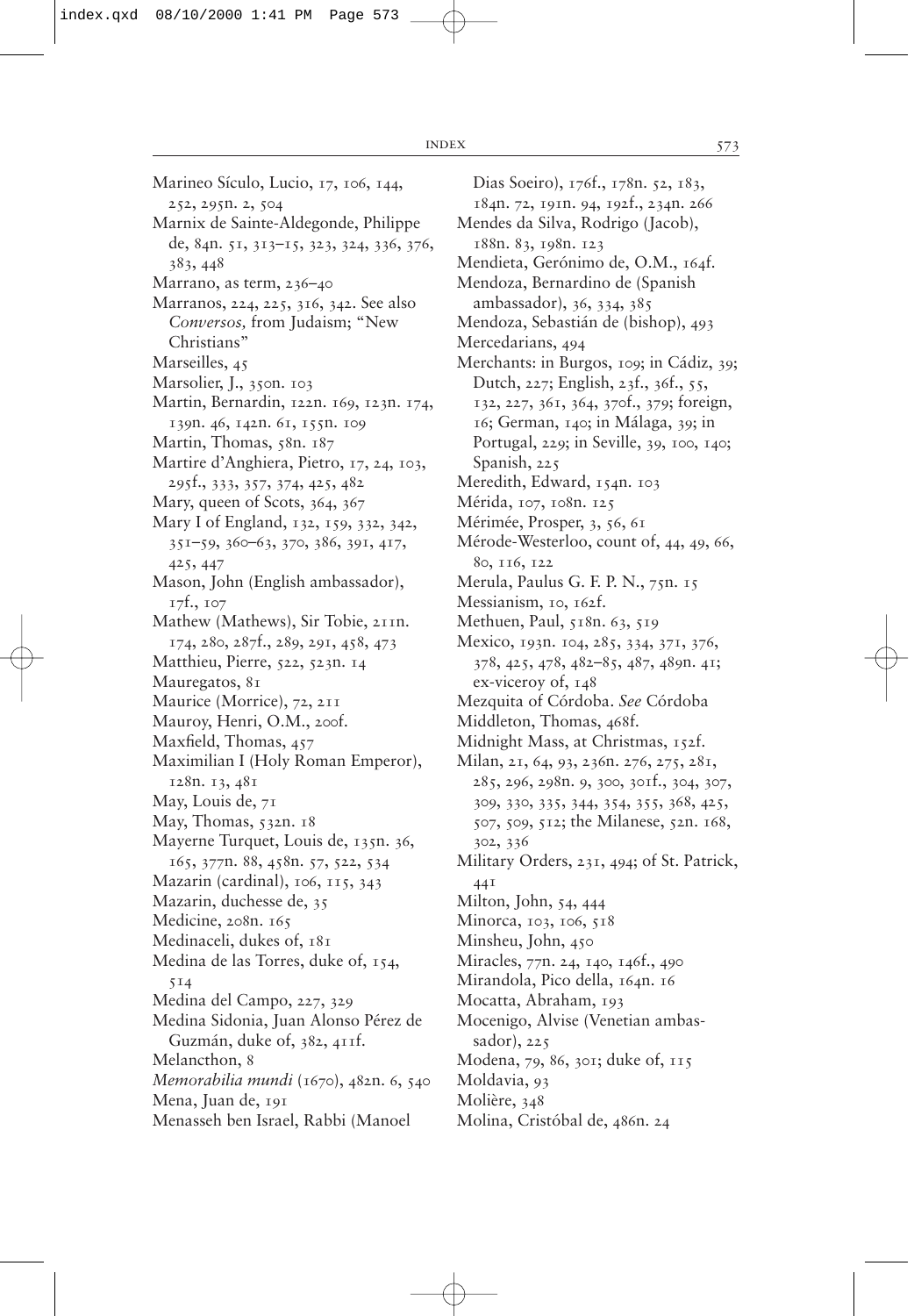Molina, Tirso de, 348 Molinos, Miguel de, 350 Monanni, Bernardo (Tuscan representative), 115 Monardes, Nicolás, 371n. 65 Monconys, Baltasar de, 109, 110, 116, 121, 122 Monks, 116; Benedictine, from Arras, 36, 42, 46, 64, 90, 120, 138, 143; from Mount Sinai, 117 Montaigne, 78, 333f., 458 Montalto, Dr. Eliau da Luna (Felipe Rodríguez), 177, 180 Montano, Arias, 63 Montemayor, Jorge de, 349, 448, 450 Montesquieu, 347 Montigny, baron de, 527n. 33 Montilla, 189 Montserrat, monastery at, 11f., 14, 45, 77n. 24, 87, 89, 90, 107, 109n. 127, 115, 144, 145, 146, 253, 262, 452 Monzón, 85 Moors, 31, 129, 130, 387, 402, 491n. 52, 493, 543; corsairs, 46 More, Sir Thomas, 160, 447 More, Thomas (grandson of Sir Thomas More), 406 Moretus, Baltasar, 94, 230 Morgan, Michael, 442 Morgues, Mathieu de, 344n. 74 Morigi, Paulo, 112n. 141 Moriscos, 9, 47, 50, 79, 83, 91, 100, 103, 122, 130, 137, 147, 148, 160, 204–11, 216, 219–21, 222, 223, 224, 225, 238, 242, 243, 249, 252, 268, 276, 279, 286, 287, 302, 314, 339, 342, 393, 401, 402, 403, 404, 539; expulsion of, 162, 171, 211–14, 434n. 156, 536, 541 Morison, Fynes, 7, 54 Morocco, 208, 210f., 366 Mortera, Rabbi Saul Levi, 176, 192n. 100 Mortimer, John, 15 "Morton," William Douglas (earl of Angus), 422n. 98 Moryson (Morison), Fynes, 54, 534 Moscoso, Felipe de, 197

Motley, John Lothrop, 236, 526, 543n. 66 Motteville, Madame de, 60, 148n. 82 Mudejars, 99, 204, 209, 219; decoration of, 92n. 75; palaces of, 111 Muhammad ibn `Abd al-Wahha, 67 Munster (town), 421, 425, 430, 435, 439 Münster, Sebastian, 53n. 170, 249f., 251, 253, 313, 357 Murcia, 166, 215, 224, 287 Muret, Jean, 49, 51n. 165, 60n. 193, 109n. 129, 129, 138, 148, 150, 152, 153 Murillo, 56 Murviedro. *See* Sagunto Muslims, 339, 529; as authors, 67; as exiles, 68; forced conversions of, 160, 161f. Nanni, Giovanni (Joannes Annius of Viterbo), 164n. 16, 295n. 2 Naples, 64, 72n. 8, 88, 166, 256, 274, 275, 278, 281n. 26, 282, 285, 296, 297, 299n. 13, 300, 301, 305, 306, 307, 309, 330, 335, 336, 344, 354, 355, 368, 399, 404n. 33, 425, 441, 468, 507, 511f.; Neapolitans, 99, 101, 113, 298, 387 Nash, Thomas, 389 Nasi, Joseph, 166, 171, 192 Nassau, countess of, 243 Nationalism, 16, 126 Navagero, Andrea (Venetian ambassador), 91n. 71, 92n. 79, 92, 100, 101, 103, 108, 109n. 127, 109, 111, 134n. 33, 134, 223, 296, 533n. 24 Naval architecture, 63 Navarre, 50, 87, 172, 220, 231, 296n. 3; expulsion of Jews from, 160, 162; the Navarrese, 243, 336, 339, 511 Navarrete, Domingo, O.P., 22n. 64, 234n. 268 Navarrete, Juan Fernández, 112 Navarrete (town), 139n. 47 Navy, Spanish, 58 Negro, Zuan, 48n. 157, 49n. 159, 219f. Negros, 100, 209, 220, 243 Nero (Roman emperor), 323 *A new Ballet* (1588), 385f.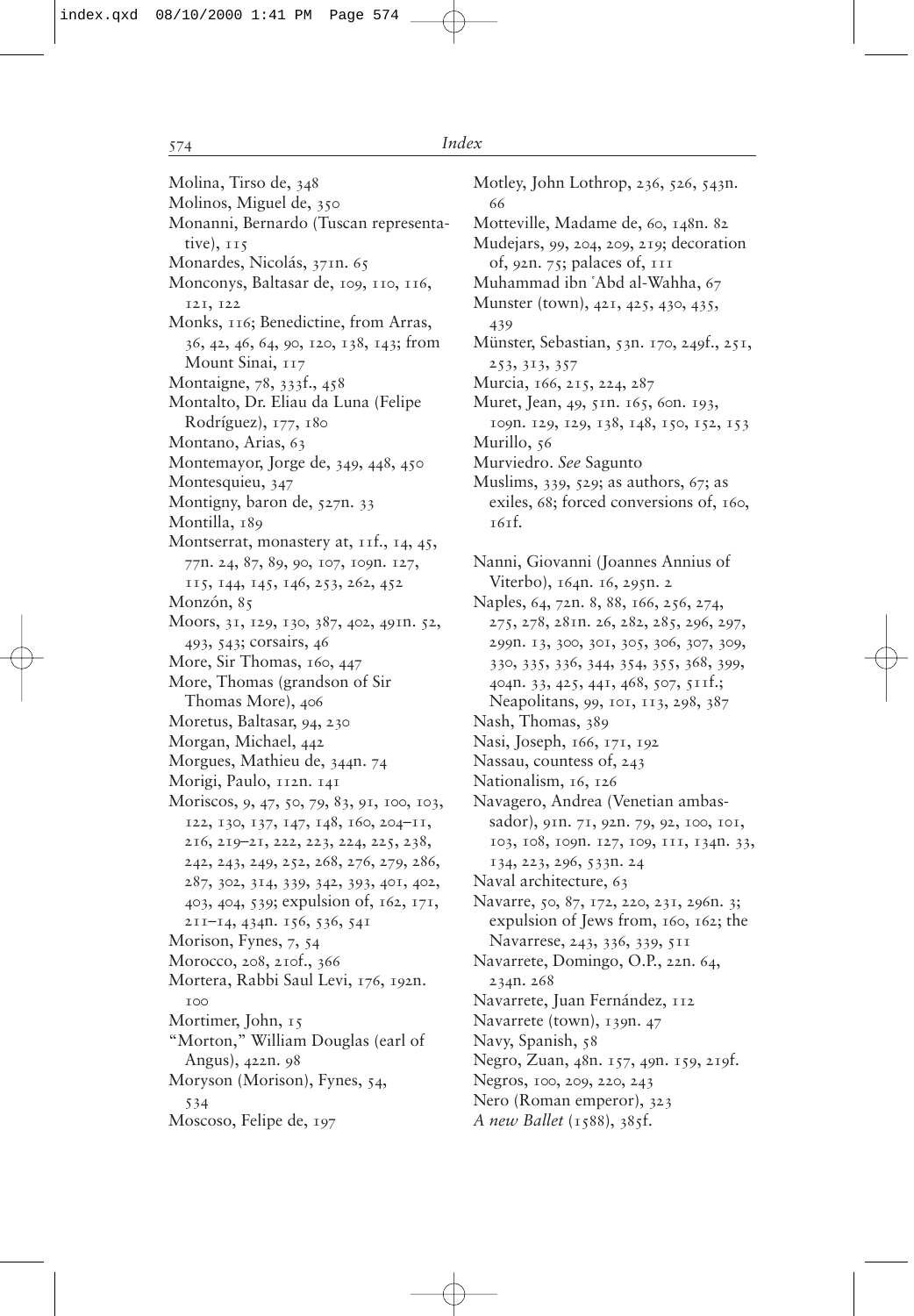"New Christians," 179, 181, 220, 231, 234, 336, 510 *Newes from Spain,* 131n. 25 Newton, Adam, 280 New World, 18, 36, 56, 59, 104, 123, 148, 168, 173, 177, 178, 207, 241f., 253, 269, 295, 297, 301–3, 304, 306, 314, 316–19, 321, 323, 324, 326f., 328, 330, 333f., 335, 338, 357, 371, 376, 383, 400f., 419, 425, 441, 447, 453n. 32, 469, 478, 482–500, 503, 504, 505, 513, 540 Nicholas, Thomas, 372 Nicolas, Daniel, 33f. Nicolay, Nicolas de, 172 Nijmegen, Peace of. *See* Peace of Nijmegen Nobles: Flemish, 79; German-Polish, 14, 79, 107, 144; Spanish, 62 Nonius, Ludovicus, 109n. 127, 116 Nördlingen, battle of, 509 Norfolk, 391 North Africa, 163n. 13, 166, 169, 192n. 100, 194, 209, 210, 219, 253, 268, 276, 297, 402 Northumberland, Thomas Percy, earl of, 368n. 58 Noue, François de la, 72n. 6, 331 Novgorod, 481 Nun, Thomas, 388f. Nunes da Costa, Duarte (Jacob Curiel), 179f. Núñez, Isaac (Manuel de Belmonte), 189 Núñez, Mihael, 193 Núñez de Reinoso, Alonso, 166f. Nuns, 56, 59, 104, 146, 148n. 84, 148, 149n. 86, 156, 447n. 7, 493; Cistercian, 220. *See also* Carmelites, Discalced; Colmenares, Madre Luisa; Teresa of Avila, St. Nuremberg, 52, 242, 246 Oates, Titus, 275 Oaths: religious, 141f.; Spanish, 43, 250 Obregón, Marcos de, 276 O'Donnell, Hugh (earl of Tyrconnell), 426f., 429f., 431, 438 O'Duffy, Patrick, O.M., 514

Ojén, 268

Old Castile. *See* Castile Oliva (Cistercian monastery), 220 Olivares (count; Spanish ambassador), 301n. 24 Olivares, count-duke of, 10n. 19, 31, 83n. 50, 85, 119, 121, 122, 126, 128, 129n. 14, 180, 196, 197, 198, 201–3, 214, 254, 258, 300, 306, 307, 345, 424, 435n. 161, 457n. 55, 458f., 462–65, 468n. 93, 474, 505f., 508–13 Oliver y Fullana, Nicolás de (Daniel Juda),  $188$ O'Neill, Hugh (earl of Tyrone), 427, 428, 429, 430f., 432 O'Neill, John (titular earl of Tyrone), 432 O'Neill, Shane, 426n. 114

Oporto, 184n. 72, 194

Oran, 197, 198

O Rathaille, Aogán, 435

- Orihuela, bishop of, 208
- Orléans, 13, 73, 74n. 12, 93
- Orléans, duchesse d' (Princess Palatine), 233
- Orléans, Marie-Louise d' (queen of Charles II),  $116$

Orobio de Castro, Isaac, 177n. 48, 178, 179n. 53, 182f., 185, 186, 187, 189,

- 193, 199f., 220, 223n. 216, 234n. 266
- Ortelius, Abraham, 251
- Ortigue, Annibal de l', 127n. 10
- Osborne, Francis, 73n. 11, 74
- Osorio, David, 194
- Ossat, cardinal d', 369
- O'Sullevan Beare, Philip, 431n. 138
- O'Sullivan Beare (Master of Beere), 434
- Osuna, dukes of, 113, 114 illus., 275, 297n. 6, 524
- Ottoman Empire, 113, 169, 170–72, 176, 191n. 94, 192n. 100, 287, 506, 542n. 61
- Otway, Thomas, 525f.
- Oviedo, 13, 144
- Owen, John, 273n. 9
- Owen, Lewis, 13f., 154n. 103, 412f., 451, 470, 471f.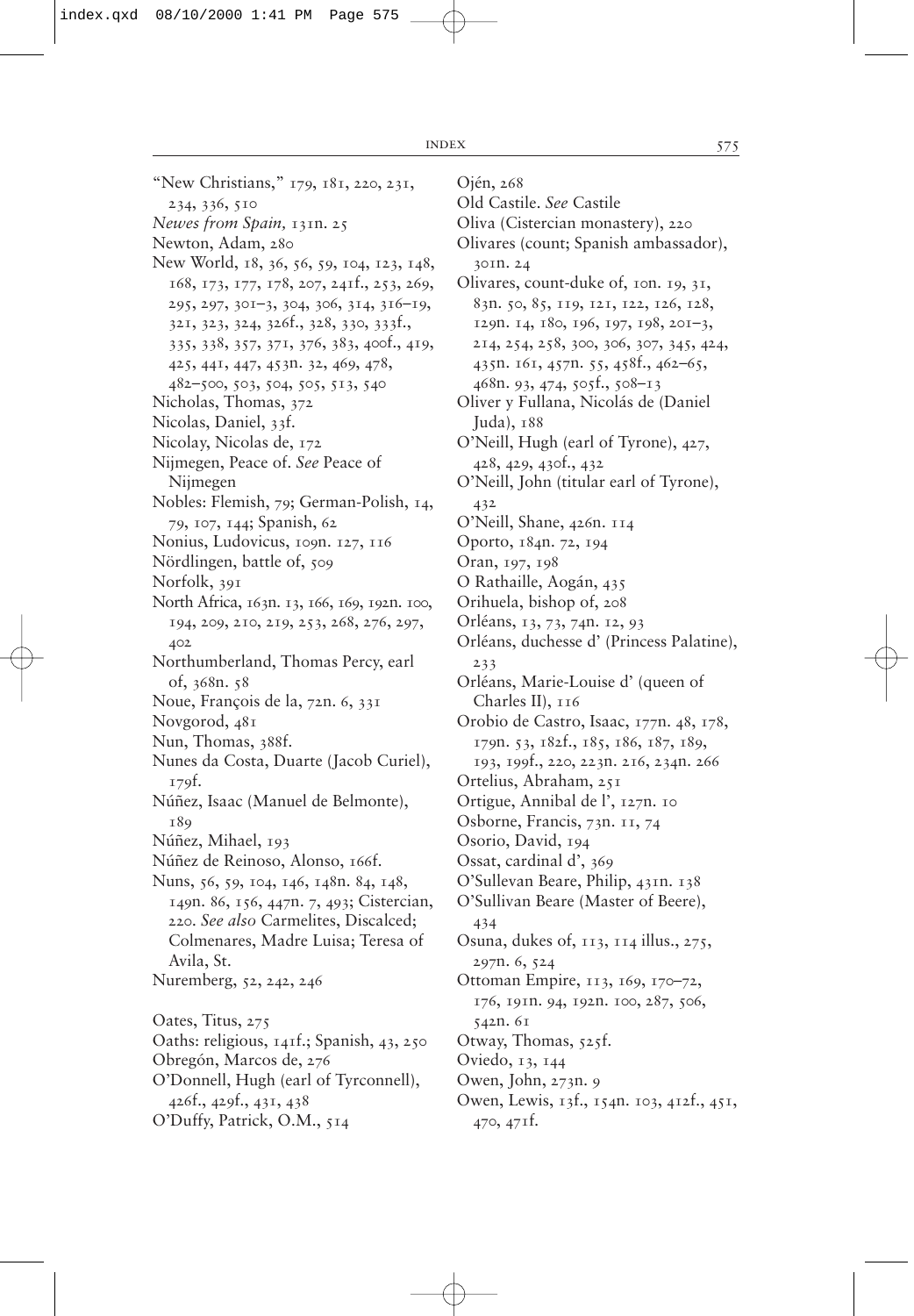- Oxford, 75, 473; Christ Church, 273; Jesus College, 283; Magdalen College, 451; Oxford University, 370, 447, 450; Queen's College, 12n. 28 Ozecha, 261
- Pacichelli, G. B., 144n. 69
- Pacific Ocean, 372, 373
- Padua, 13, 156, 164
- Palacios, 251
- Palamos, 46
- Palatinate, 343, 460, 462, 463, 464f., 469
- Palestine, 162. *See also* Hebron; Safed
- Palmer, Thomas, 73n. 11
- Pamplona, food in, 42n. 135
- Pantin, Pierre, 65, 66n. 206
- Papacy, 19, 121, 161, 238, 297, 363, 366, 384, 391, 399, 421, 431, 432, 447n. 7, 454, 472, 477, 491, 523, 532
- Papal Legate, 40. *See also* Caetani
- Papal nuncios, 19n. 57, 19, 22, 46, 86, 105n. 111, 218n. 200, 520, 521n. 7
- Papal States, 169, 302
- Paraguay, 334n. 30
- Paris, 6, 31, 57, 89, 118, 211, 306, 337, 338, 339, 341, 451, 528; Louvre, 256, 330; university of, 296n. 4, 328, 340
- Parma, Alexander Farnese, duke of, 300, 323, 337, 368n. 57, 382, 398, 422, 423n. 105, 428, 443
- Parma, prince of, 117n. 152
- Parsons. *See* Persons, Robert
- Pascal, 60, 538
- Pasquino, 236
- Pastrana and Infantado, duke of, 115
- Paul IV (pope), 22n. 64, 301
- Paul V (pope), 209
- Paz Salas, Pedro de, 381
- Peace of 1604, 23, 226, 418, 431, 433
- Peace of 1630, 435, 476
- Peace of Nijmegen, 61
- Peace of the Pyrenees, 5n. 7, 60, 345, 513, 516
- Peacham, Henry, 43n. 138, 73, 117n. 152
- Peake (Pike), Richard, 469
- Peasants, 80, 91, 94, 106, 246, 515, 535
- Pedro I (king of Spain), 315, 326
- Peiresc, Nicolas Claude Fabri de, 109

Peña, Francisco, 217 Peñalosa y Mondragón, Benito de, O.S.B., 178 Penitents, 246. *See also* Flagellants Pepys, Samuel, 55n. 177, 58, 71n. 5, 88n. 61, 123, 151f., 229, 273f., 531n. 15 Percyvall, Richard, 449f. Perellós, Ramon de, 441 Pereyra, Abraham Israel (Tomás Rodrigues), 176, 183, 184, 185n. 74, 186, 189n. 87, 191f., 193 Pérez, Antonio, 8, 235n. 271, 255, 256n. 37, 300, 325, 326n. 53, 389, 522, 523f. Pérez, S.J. (provincial of Andalusia), 418 Pérez de Chinchón, Bernardo, 205 Pérez de Herrera, Cristóbal, 149, 214 Pérez de Hita, Ginés, 349 Pérez de Maltranilla, Captain Miguel, 188 Pernambuco (Brazil), 176 Perpignan, 79, 80, 89 Perret, Pierre, engravings by, 96n. 88

- Persia, 192
- Persons, Robert, S.J., 37, 226, 368f., 390, 391, 392, 393, 396–401, 397 illus., 404–11, 414f., 418, 420, 421, 422f., 427f., 429, 431, 437, 438
- Peru, 157, 178, 180, 199n. 126, 285, 318, 334, 372, 467, 482, 483, 485–500
- Petrarch, 13
- Philip I of Spain, 205n. 154
- Philip II of Spain, 7, 9, 17–22, 36f., 46, 64, 66, 83, 85, 87n. 59, 88, 92, 95, 96, 97, 98, 104f., 126n. 5, 131, 143, 158, 159n. 115, 171, 173, 174, 201, 203, 204, 206n. 160, 208, 217, 221n. 211, 224, 230, 233, 236, 237, 252f., 254f., 257, 268, 297, 298n. 9, 299, 300, 301, 304, 309–11, 312, 314–16, 324, 326, 327, 328f., 331, 332, 334, 335n. 33, 336–39, 342, 343, 351–58, 360, 362, 363, 364, 365f., 367–69, 371n. 63, 372, 373, 375–80, 382, 384, 386, 387, 389, 390, 391, 396, 398–400, 404, 406–10, 411, 412, 414, 419, 420, 421–24, 426–29, 437, 441, 443f., 449, 460, 467, 483, 485, 486, 491n. 48, 505, 506, 509, 520–27, 539, 542n. 61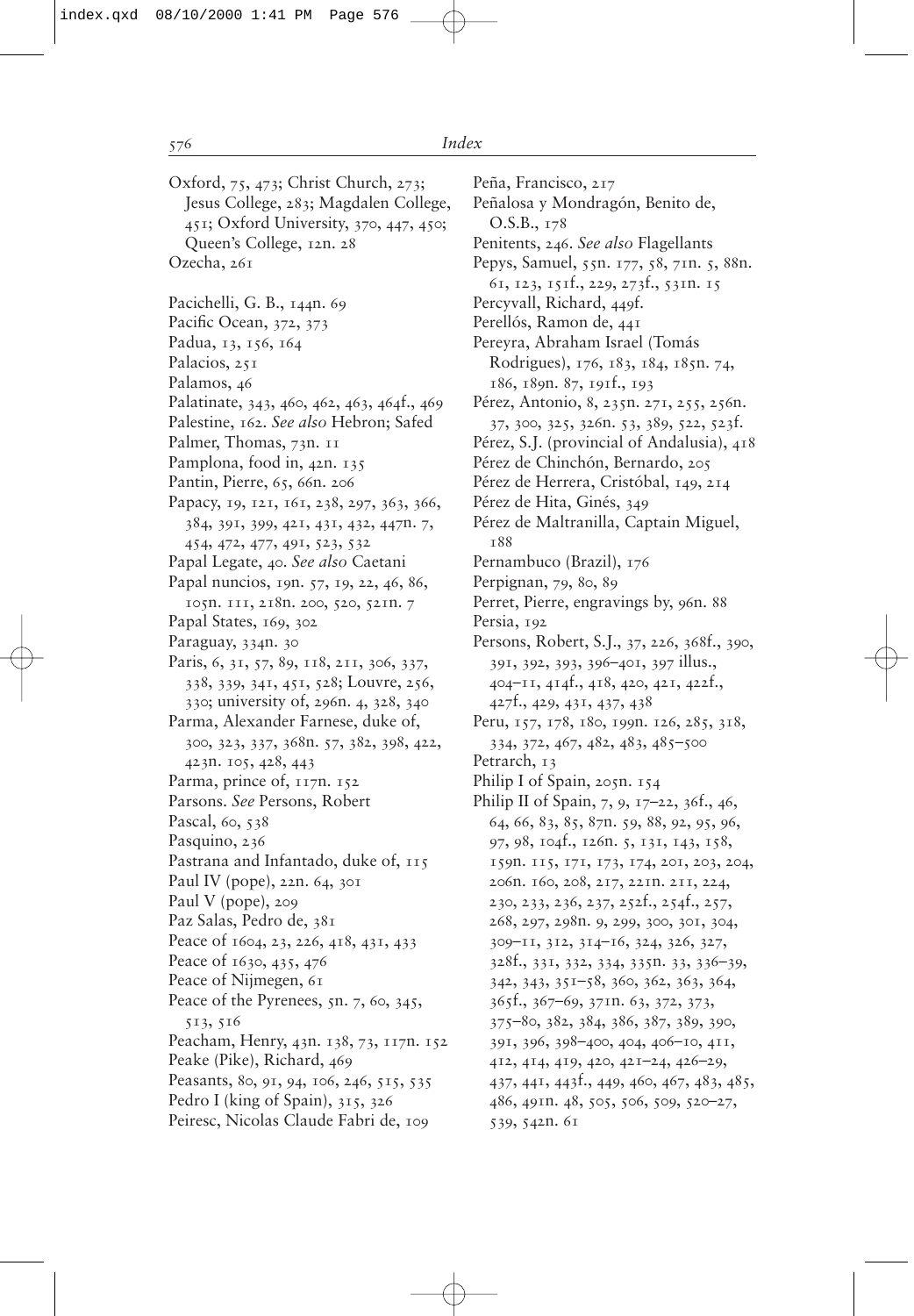Philip III of Spain, 9, 21, 25, 63n. 200, 66, 98, 113, 118, 126, 131, 132n. 27, 135, 158, 167, 201, 207f., 209, 212n. 176, 214, 217, 300n. 18, 305, 324, 346, 400–403, 413f., 417, 418, 422f., 429, 431, 432, 433f., 438f., 441, 444, 455, 460f., 491, 492, 493, 499, 506, 508, 535, 536 Philip IV of Spain, 6n. 1, 10, 26, 31, 34, 63, 84, 85, 89, 112, 115, 119, 149, 151, 154, 175, 178n. 52, 190, 201, 202, 214, 227n. 235, 254, 256–60, 272, 298, 300, 344n. 76, 346n. 84, 424, 432, 435n. 160, 436, 440n. 178, 446, 461, 462–64, 468n. 93, 473, 475f., 505f., 508–10, 513f., 516n. 51, 536 Philip V of Spain, 216,  $517f$ .,  $523$ Philippe (duc of Orléans), 345 Philippines, 371 Phillips, Francis, 466 Phillips (Phillipps), Miles, 371, 376 Phillips, Sir Robert, 460n. 65 Pilgrimage,  $11-15$ ,  $147$ Pineda, Juan de (Franciscan), 159n. 116 Pinedo, Tomás de, 212 Pinto Delgado, João (Moseh), 187, 188 Pirates, 46n. 149 Pisa, 410 Pius V (pope), 22, 236, 365 Pizarro, Francisco, 482, 486, 489, 491 *Placcart des Estats généraux,* 316 Plantin, 63 Platter, Thomas, 43, 76, 80, 81n. 40, 84, 89, 90, 91n. 69, 141n. 56, 232, 533n. 24, 535 Plautus, 7n. 12 Pliny the Elder, 242, 250 Plymouth, 391, 392 Poblet (Cistercian monastery), 91, 109, 143n. 66, 143 Pole, Reginald (cardinal), 351n. 1, 353 Poles, 53, 326, 480; nobles, 51, 55. *See also* Travellers Polo de Ondegardo, Juan, 488 Ponce de La Fuente, Constantino, 486 Pont, Robert, 395 Popplau, Nicolaus von, 128, 144, 218 Porter family, 28 Port Mahon, 103, 106 Port-Royal, 349n. 99

Portugal, 10, 31, 40, 56, 74, 75n. 15, 85, 86, 87n. 59, 91, 107, 123n. 177, 163, 164n. 14, 166, 167, 168, 169, 171, 172, 174, 176, 177, 180–82, 184, 194, 195, 196, 197, 198, 199, 203, 208, 223, 227n. 235, 229, 234n. 267, 237, 239, 250, 269f., 287, 288, 296n. 3, 300n. 18, 317, 364, 373, 374, 375, 380, 387, 391f., 400f., 422, 507, 511f., 513; forced conversions in, 160, 161f.; language of, 166, 196; the Portuguese, 84, 86, 336, 339, 345, 378; restored monarchy in, 175f., 179, 202f., 506, 510 Posidonius, 538 Potosí, 180, 491 Poyntz, Anthony, 38 Pozo, marqués del, 523n. 14, 525 Prado, Juan de, 183, 185, 186, 188 Prague, 448 Preachers, 151, 158 Prescott, William, 523, 526f. Prévost (abbé), 123n. 177 Pride, Spanish, 48, 58, 251, 345, 504, 530, 532, 540, 541n. 58 Pritchett, V. S., 56 Priuli, Francesco (Venetian ambassador), 506n. 11 Processions, 157; in Segovia, 156. *See also* Barcelona, procession in; Corpus Christi, procession on; Spanish Catholicism, and processions Profet Duran, Rabbi Isaac ben Moshe, 194 Protestants, 51f., 148, 206, 216, 223, 227, 235, 238, 241, 250n. 22, 283, 287, 291, 342, 344, 378f., 381, 396n. 1, 504, 537; burial of, 25, 39, 52n. 167; English, 237, 280, 351–55, 358–65, 368, 374n. 77, 375, 378, 379, 384, 386, 395, 448, 453, 472, 520, 522, 539, 542; French, 333, 335, 339, 340, 524 (*see also* Huguenots); German, 51, 136, 145, 530; Italian, 16, 523; Russian, 482; Spanish, 16, 370, 416n. 73, 447; Swiss, 228. *See also* Books, trade in; Brunel, Antoine de; Cuelbis, Diego; Embassies, English; Platter, Thomas; Welsch, Hieronymus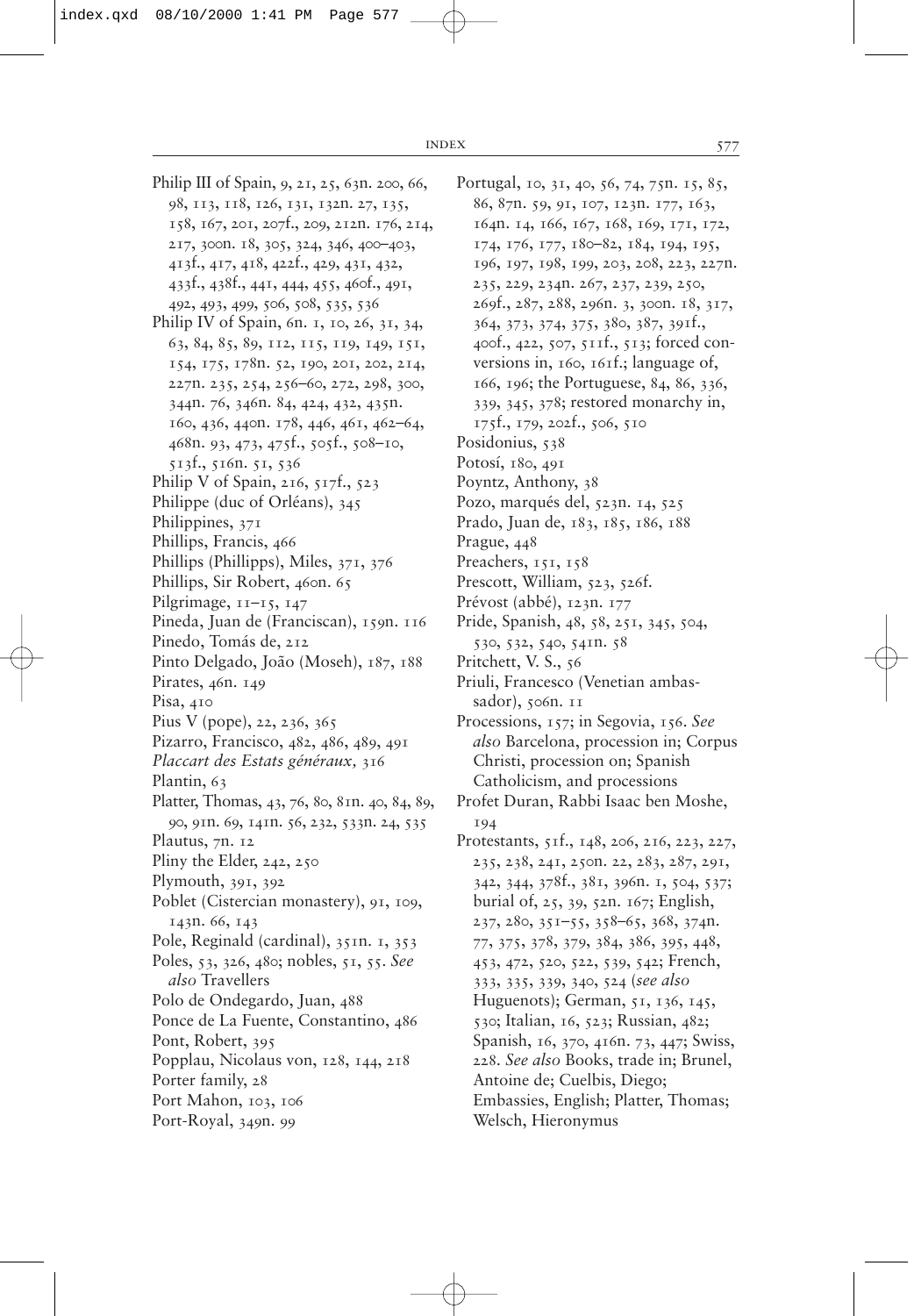Prynne, William, 307, 477 Ptolemy, 250 Puckering, Sir Thomas, 280, 281n. 26 Puffendorf, Samuel von, 215n. 189, 530, 532, 536 Purchas, Samuel, 377n. 87, 377n. 88, 378, 379, 469f. Purity of Blood, 189, 192, 213, 214, 215, 299, 420, 441, 493. *See also* Statutes of Purity of Blood Pyrenees, 44, 47, 80, 87, 106 Quemerford, Dr. Nicholas, 426 Quevedo, 58, 182, 191, 198, 223, 326n. 55, 348 Quinones, Suero de, 258 Quirini, Vincenzo (Venetian ambassador), 223n. 218 Quiroga, Gaspar (cardinal archbishop of Toledo), 65, 136 Rabelais, 98, 237 Racine, 348 Ragona, Alfonso, of Vicenza, 43n. 138, 84n. 52, 91, 99, 100, 111n. 139, 156, 300n. 21, 533n. 24 Ralegh (Raleigh), Sir Walter, 37, 326f., 374–76, 389n. 126, 430, 453, 459 Ramires, Lopo (David Curiel), 175 Ramusio, Gian Battista, 370 Ranke, Leopold von, 527 Raphael, 112, 255, 257, 260n. 51 Rapin, René, S.J., 537 Rastell, John, 447 Ravaillac, François, 340 Ray, John, 540n. 56, 541 Reformation, 7, 16, 173, 246. *See also* Counter-Reformation "Reginaldus Gonsalvius Montanus," 233n. 264, 313 Reims, 384, 437; English College at, 405. *See also* Douai Reina, Casiodoro de, 233n. 264, 313n. 17 *Relaciones geográficas, 482, 485* Religious Orders, 147–52. *See also* Friars

Renard, Simon (Spanish ambassador), 351, 352n. 6, 353 Renegades, 210 Retz, Cardinal de, 6, 40n. 127, 50, 51n. 163, 92, 103f., 106, 349, 533 Reubeni, David, 161 Reuchlin, Johann, 164n. 16 Rhine, 40 Rhône, 52n. 169 Ribadeneira, Pedro de, S.J., 407f. Ribera, Juan de (archbishop of Valencia and patriarch), 206f., 209, 212, 222f. Ribera, Jusepe de, 114 illus., 256 Richelieu (cardinal), 50, 86, 187, 196, 213, 306, 339n. 56, 341, 343, 345, 510 Righetto, Abraham (Enrique Núnez), 167 Roberts, David, 270 Roberts, Lewis, 171 Rocamora, Dr. Isaac de, O.P. (fray Vicente), 189 Rocroi, battle of, 509 Rodelgas, Juan, 210 Rodríguez, Abraham Raphael (Miguel Rodríguez Vitoria), 194 Rodríguez, Dr. Pedro, 177, 180 Roe, Sir Thomas, 297n. 6 Roland: horn of, 14; sword of, 11, 330 Roman emperors, 357 Rome, 13f., 45, 52, 72, 104, 249, 275, 278, 282, 296n. 4, 306, 417, 428, 431, 451n. 54, 494; English College, 393f., 405, 412f., 414, 437; Sack of, 311, 313, 447, 528 Roncesvalles, 44; priory of, 11, 14 Ronda, 251 Ronsard, 329, 333n. 27 Roos, Lady, 281, 282n. 29 Roos, Lord William Cecil, 43n. 138, 52, 57, 102, 117n. 152, 276–82, 289, 291, 458 Rosary, 155, 271, 355 Ross, bishop of, 426 Rosso, 259 Rotterdam, 323 Rouen, 187 Roussillon, 85, 243, 512 Rowland, David, 7n. 12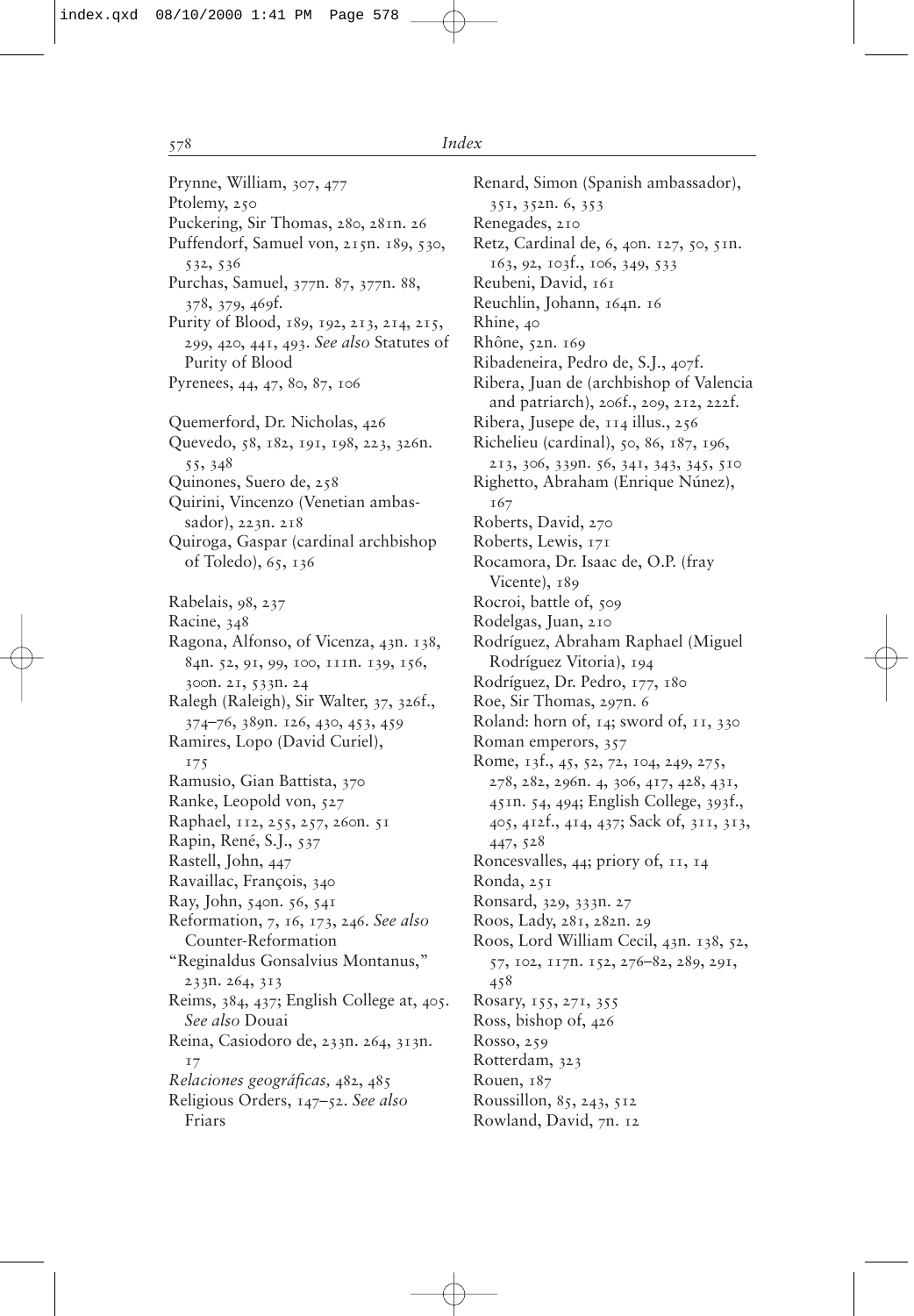Salucio, Augustín, O.P., 201, 202 San Clemente de La Mancha, 100n. 100 Sancroft, William (archbishop of Canterbury), 452 *Sanctae Inquisitionis hereticae artes aliquot detectae,* 233 Sanders, Nicholas, 367 Sandwich, Lord, 55n. 177, 273, 274 Sandys, G., 363n. 45, 395n. 147 Sandys, Sir Edwin, 76n. 16, 238f., 476 Sanford, John, 7n. 12, 451 San Isidro, 131, 133, 135, 152 San Juan de Ulúa, 371 San Lúcar de Barrameda, 55, 58, 370, 407, 408, 411, 412n. 56; chapel of St. George, 411 Sannazaro, 296n. 4 San Pedro de Cardeña (monastery), 106 San Sebastián, 25n. 77, 37, 44, 57, 74, 78, 243, 416 Santacruz Pachacuti Yamqui, Juan de, Santander, 44, 87, 88n. 60, 133, 214, 441 Santander, José de, 29 Santiago, Order of, 88, 114, 439f., 441, 579

442, 532 Santiago de Compostela, 11–15, 38, 77, 109, 110, 143f., 146, 226, 262, 343, 409;

Irish College, 437, 439

- Santillán, Hernando de, 488, 493
- Santillana, 57

489

Saragossa, 11, 14, 45f., 54, 65, 83, 84, 86, 87, 91f., 148n. 84, 227, 246, 260, 277; Aljafería, 84; Nuestra Señora del Pilar, 144

Sardana. *See* Barcelona

Sardinia, 308n. 50

Sarmiento de Gamboa, Pedro, 318, 483n. 10

Sarpi, fra Paolo, 238, 297, 523, 524

*Satire Ménippée de la vertu du Catholicon d'Espagne,* 237, 337–39, 340, 343, 345, 458

Savonarola, Girolamo, 236

Savoy, House of, 301, 308n. 50, 455, 459

Scamps, Philip, 37

Scandinavia, 344

Guard Rozmital, Leo von, 78 Rubens, 63, 73n. 11, 112, 258, 475, 505 Rudyard (Ruddierd), Sir Benjamin, 75, 76n. 16 Russia, 480–82 Rycaut, Paul, 78 Saavedra Fajardo, 182, 191 Sabellicus, Marcus Antonius, 160n. 1 Sablé, Madame de, 349n. 99 Sacromonte, 147 Safed, 170, 179, 184, 192n. 100 Sagard, Gabriel, 148n. 81 Sagredo, Nicolò (Venetian ambassador),  $511$ Sagunto (Murviedro), 107f., 253 Sahagún, Bernardino de, O.M., 484 Sainte-Beuve, 154 Saintes Maries de la Mer, 12 Saint-Évremond, 347, 525 St. Jean-de-Luz, 106 St. Leocadia, 131 St. Omer, 369, 405, 408, 413f., 451 Saint-Réal, César Vichard, abbé de, 523–26 Saints, Spanish, 133, 153 Saint-Simon, duc de, 11n. 24, 42n. 135, 51n. 163, 97n. 91, 98n. 94, 109, 152, 228n. 243, 517n. 59, 518n. 61, 523 St. Vaast (Arras). *See* Caverel, Philippe de, O.S.B. Salamanca, 8, 64f., 72, 77, 78n. 25, 140, 205n. 154, 227; Irish College, 421, 437–40, 451; university of, 65, 92, 116f., 278, 328, 440 Salazar, Ambrosio, 77n. 20, 90n. 68, 103 Salazar, Juan de, 183n. 70 Salazar de Mendoza, 213 Salces, 243

Royal Guard. *See* Archers of the Royal

- Salinas y Córdoba, Buenaventura de, O.M., 491n. 52, 499
- Salisbury, Lord Robert Cecil, 23, 28f., 36, 38, 102, 132, 276, 277, 279, 287, 378, 390, 416, 447, 450, 455, 456
- Salonica, 166, 170, 171, 174, 184, 192n. 100, 194, 209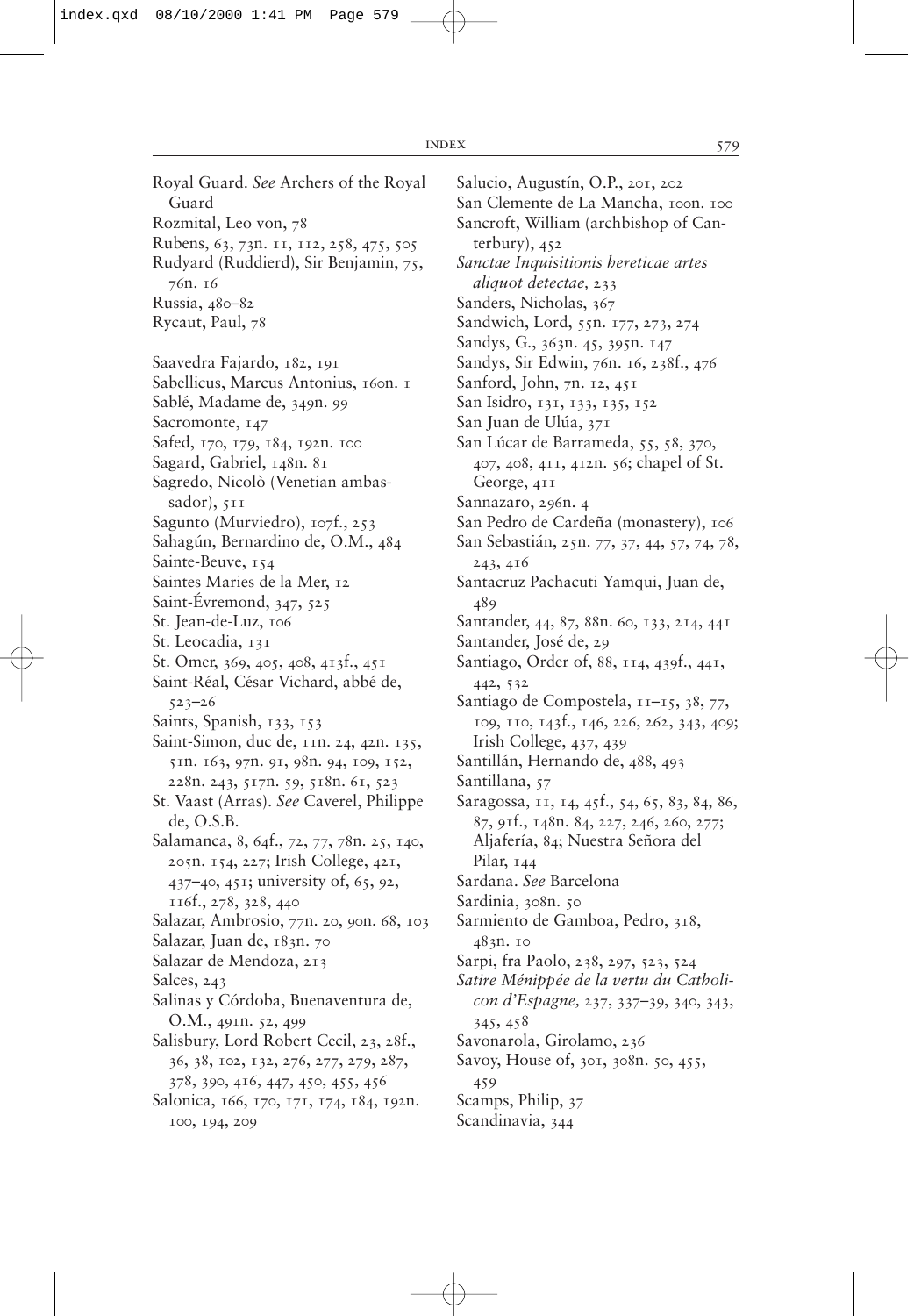Schiller, Johann Christoph Friedrich von, 3, 526 Schott, André, S.J., 65, 108 Schwyz, 14 Scotland (Scots), 16, 37, 117, 125, 201, 227n. 235, 314, 373, 380, 392, 395, 408, 409, 430, 436, 456, 457n. 54, 477; Catholics in, 421–24; exiles from, 157f. Scots Colleges. *See* Madrid, Scots College; Valladolid, Royal Scots College Scott, Mr., 227n. 235 Scott, Thomas, 41n. 133, 466f., 467n. 88 Scotto, Marchese Orazio, 300n. 18 *Scrinia sacra* (1654), 477 Scudéry, Mademoiselle de, 349 Second, Jean (Everaerts), 64, 89n. 64, 139 Segorbe, diocese of, 207 Segovia, 108f., 227; cathedral at, 111, 156 Selden, John, 453 Selim II (sultan), 171 Semple, Colonel William, 423f., 435, 436 Semple, Hugh, S.J., 436, 463n. 79 Seneca, 191, 273 Sephardic Diaspora, 165–69; to the East, 169–72; to the West, 172–200 Sepúlveda, Juan Ginés de, 328, 377n. 86 Sermons, 150, 155 Servet (Servetus), Miguel, 250 Sessa, duke of (Spanish ambassador), 301n. 24, 399n. 10 Sévigné, Madame de, 60, 346f. Seville, 36–38, 45n. 147, 52, 55f., 58, 75, 99, 100f., 102, 118, 123, 141, 147, 150, 151, 154n. 103, 180, 181, 187, 188, 194n. 105, 196, 221, 227n. 235, 231, 233, 238, 250, 251, 253, 262, 269n. 64, 277f., 287, 361, 370, 371, 372, 374, 404, 405, 455, 505, 541n. 58; alcázar, 123; archbishop of,  $143$ ,  $157n$ .  $113$ ; cathedral of, 110; English College, 405, 407, 408, 409, 415; English merchants in, 39; German visitors to, 49, 140; Irish College, 437; olives from, 35 Sforza, Ascanio (cardinal), 295 Shakespeare, 389

Sheep-raising, 278 Sherley, Sir Anthony, 25f. Sherry, 43, 279 Shirley, Robert, 287 Shrines, 143–45, 270 Sicily, 117, 274, 285, 298n. 9, 299, 307, 344, 368, 399, 425, 507, 512 Sidney, Robert (earl of Leicester), 448 Sidney, Sir Henry, 425f. Sidney, Sir Philip, 51f., 73, 74, 373f., 447–49 Sierra Morena, 46 Siliceo, Juan Martínez (archbishop of Toledo), 200, 203 Simancas, Bishop Jacobus, 200n. 134 Simon, Richard, 238 Siri, Vittorio, 532n. 16 Sitges, 42 Sixtus V (pope), 126n. 5, 301, 368n. 57 Skaters, Dutch and English, 95 Skipewithe, Sir William, 355n. 17 Slater, Stephen, 358n. 27 Slaves, 64n. 203, 100, 209, 243, 246, 371, 522; Muslim, 67, 181 Sloane, Sir Hans, 542n. 59 Smith, Richard, S.J., 414n. 65 Smyrna, 193 Soames, William (naval commander), 102n. 106 Sobieski, Jacobus, 55n. 177, 99, 144, 145 Society of Jesus, 8, 64n. 201, 65, 121, 134, 153, 157, 198n. 123, 234n. 268, 323f., 326n. 55, 334n. 30, 339, 358, 368, 392–94, 396n. 4, 404–20, 424, 440, 443, 444, 448, 457, 463n. 79, 469, 470, 471, 472f., 476, 488n. 34, 493, 494, 504 Sommaia, Girolamo da, 8, 205n. 154 Soranzo, Francesco (Venetian ambassador), 78, 79n. 31, 130, 225, 506 Soto, Pedro de, 360n. 32 Soto de Roma, 266 Sotomayor, Antonio de, O.P., 202 Spain: and Catholicism (*see* Spanish Catholicism); character of, 528–44; decline of, 306, 503–19; depopulation of, 54, 212, 213, 215, 304, 306n. 42, 388, 508f., 536, 541; doctors in, 118; language of (*see* Castile, language of)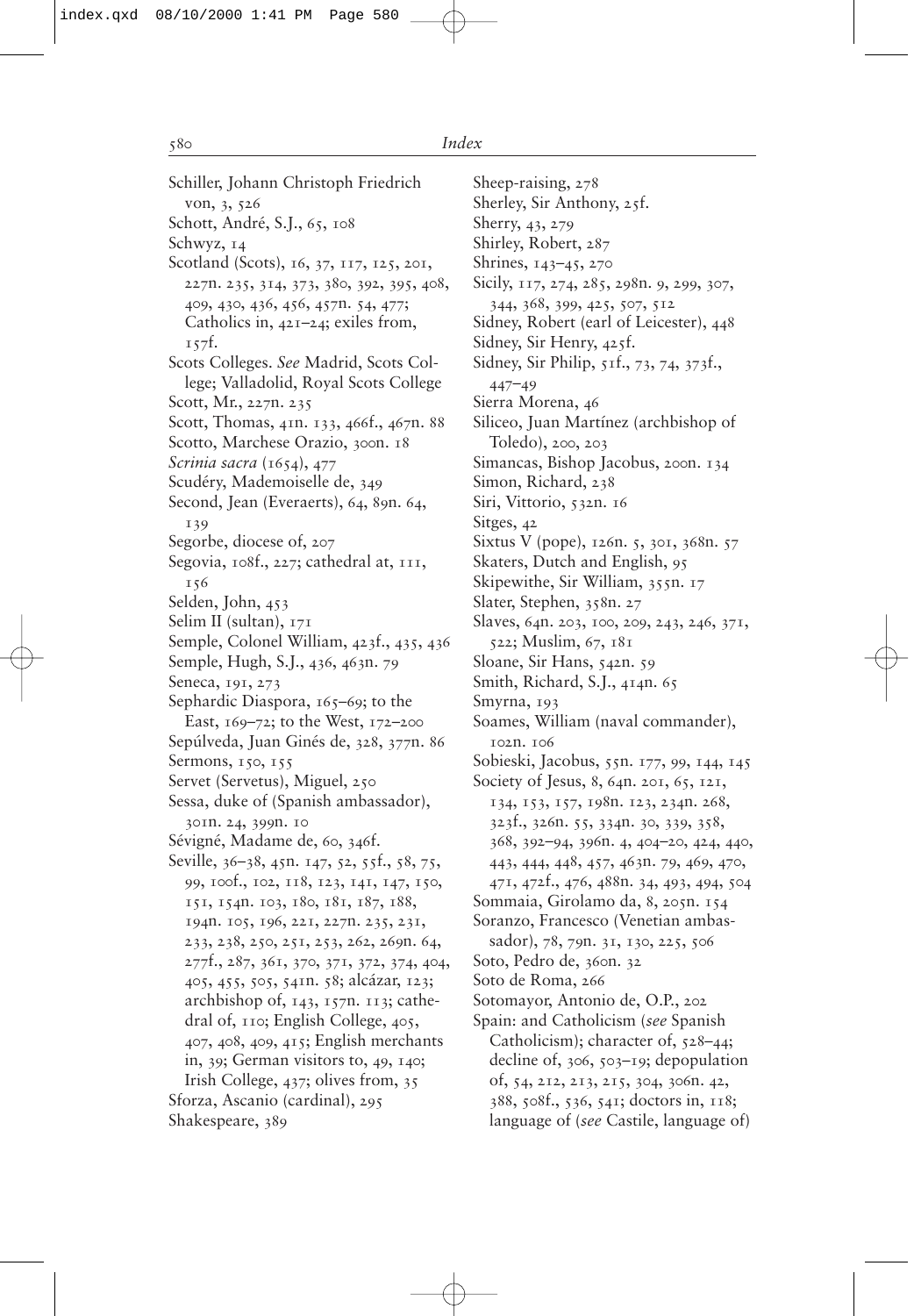Spanish Armadas, 22, 326, 331, 340, 362, 367f., 378, 379–88, 391f., 393, 395, 398f., 401, 408, 423, 426f., 435, 447n. 8, 449, 470, 478 Spanish Catholicism, 79, 125–59, 504; and processions, 134f. Spanish Marriage, 28, 29n. 84, 35, 446, 454–57, 459–65, 467, 471, 472–74, 475–78 *Speculum consiliorum hispanicorum contra evangelicos,* 341n. 63 Speed, John, 42n. 135, 250f., 362 Spenser, Edmund, 395n. 147, 434n. 156, 436f. Sperling, Dr. Otto, 117 Spies, English, 37f.; of the Inquisition, 129f., 227; Turkish, 37 Spinelly, Sir Thomas (Florentine), 79 Spínola (cardinal), 48, 153 Spínola, Ambrogio (Ambrosio), 300n. 18 Spínola, Federigo, 383 Spinoza, Benedict (Baruch) de, 178, 179n. 53, 182f., 185, 186, 188, 197n. 118 Standon (Standen), Anthony, 428n. 124 Stanhope, Alexander (English ambassador), 34, 86n. 58, 94, 104n. 110, 139n. 29, 151, 228n. 240, 276, 515f., 517 Stanhope, James (general; first earl), 81, 98n. 94, 104n. 110, 230, 517 Stanihurst, Richard, 427f., 429 Stanley, Sir William, 57, 280, 367, 398n. 7, 409n. 48, 410f., 423, 428 Stapleton, Thomas, 398 Statutes of Purity of Blood, 9, 173, 184f., 187, 200–203, 220, 231f. *See also* Purity of Blood Stepney, William, 450 Stevens, John, 212, 215n. 189, 452n. 27, 538n. 41, 542 Stile, John (English ambassador), 17, 48 Still, Henry, 15n. 41 Strabo, 538 Stuart, Jacobus, 422n. 99 Stubbs, William, 527n. 32 Stubenberg, Georg, baron von, 504

Suárez, Francisco, S.J., 8, 191, 537 Suárez, Joseph, 193 Suárez, Manuel Hamiz, 193 Suárez, Raquel, 193 Suffolk, Lady, 23n. 66 Suffolk, Lord, 23n. 66 Sugar-cane, 541 Superstition, 250f., 479, 487, 529, 540 *A supplicacyon to the Quenes Majestie*  $(1555), 353f.$ Surinam, 194 Sweden (Swedes), 117, 344, 345, 475, 509 Swiss, 305 Tagus River, 251, 539 Taine, Hippolyte Adolphe, 61, 154 Talavera, Hernando de (archbishop of Granada), 121 Talavera de la Reina, 120 Tangier, 58 Tarazona, 106 Tarifa, 270 Tarragona, 108, 253 Tassoni, Alessandro, 45n. 147, 47, 92n. 80, 95, 122, 255, 301f., 533 Taylor, Henry, 458 Téa, duke of, 120 Teresa of Avila, St., 43f., 50, 58, 82, 133, 350; journeys of, 43f. Testi, Fulvio (ambassador from Modena), 45, 79, 86, 118n. 156, 119, 301, 509 Thamara, Francisco, 372 Theatre, 76f., 118f., 256, 278, 289n. 48, 538 Thomas, Hubert, 41f., 48n. 157, 89f., 98n. 95, 226n. 230, 232n. 258, 504 Thomas of Signy-l'Abbaye, O.S.B., 145n. 73 Thorius (Thorys), John, 449 Thorne, Robert, 373n. 73 Thurn, Jörg von, 481 Tiberius (Roman emperor), 522 Tiepolo, Paolo (Venetian ambassador), 530n. 10 Timoleague, 435 Tintoretto, 255n. 36, 258 Tintoretto, Domenico, 281n. 28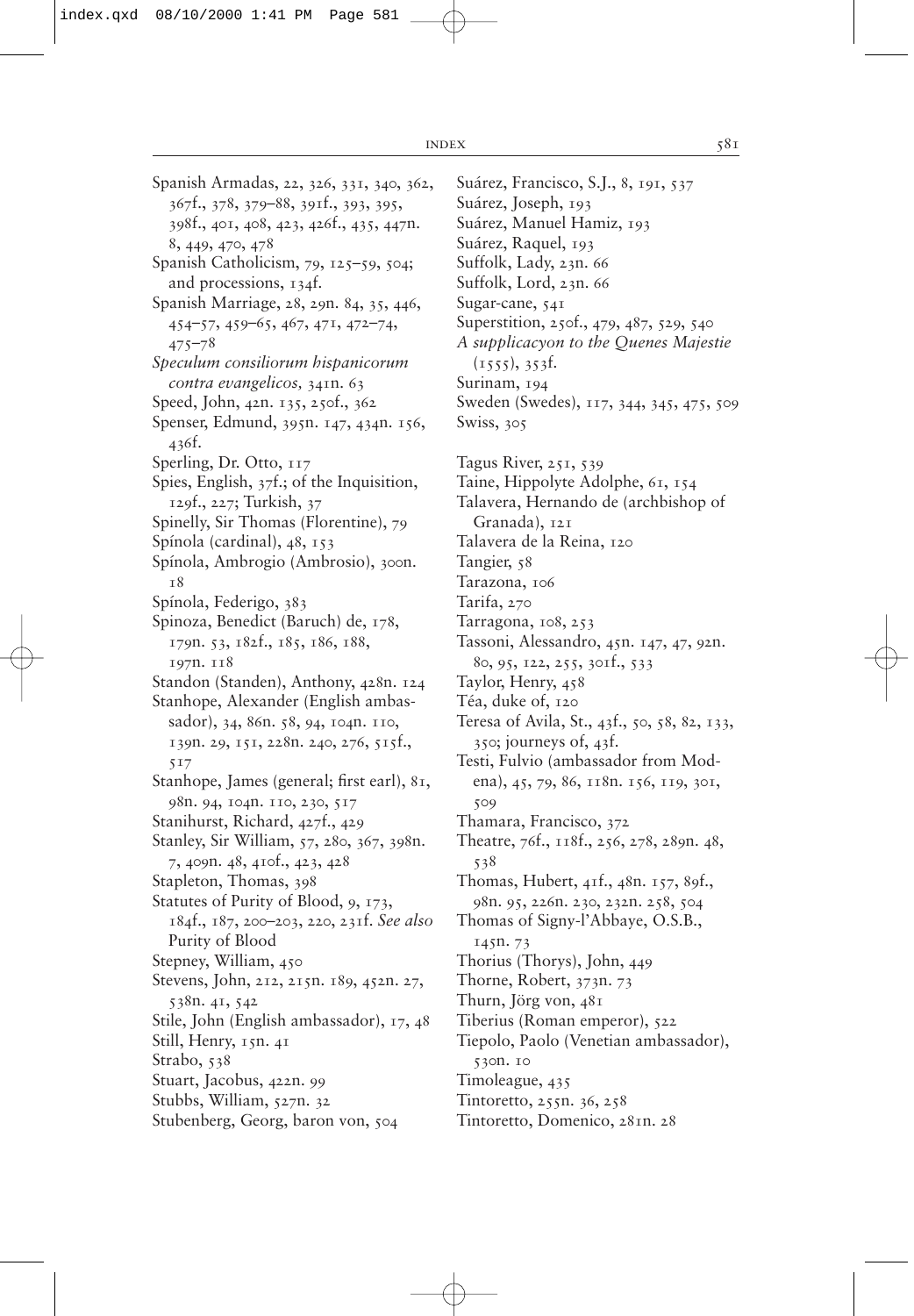Titian, 20n. 62, 97, 112, 115, 254f., 256n. 37, 257 Titon de Servantes, Hugo, 412n. 56 Titon de Servantes, Juan, 412n. 56 Titu Cusi Yupanqui, 488 Titus (Roman emperor), 163n. 13, 190 Tobosa, 78 Toledo, 45n. 147, 65, 74, 88, 92, 98, 117, 131, 135, 149, 150n. 89, 163, 166, 173, 184, 200, 203, 208n. 165, 219, 221, 243f., 246, 250, 251, 253, 260, 262, 330; acting archbishop of, 22; alcázar, 539; archbishop of, 155n. 109; cathedral in, 98; church at, 134; San Juan de los Reyes, 109. *See also* Carranza, Bartolomé de Toledo, Bernardo de Rojas y Sandoval (cardinal archbishop of Toledo), 456 Toledo, Francisco de (viceroy of Peru), 318, 491 Toll, Thomas, 279 Tolmezzo, Francesco Janis da, 108n. 124, 119n. 157 Tomson, Robert, 371 Torquemada, Juan de, 489n. 41 Tortosa, 108, 138 Totnes (Devon), 383 Toulouse, 12; university of, 181 Tournai, 131 Tours, 337 Tower of London ("Spanish armoury"), 386 Townsend, Joseph, 3, 6n. 9, 56 Trade with England, embargo on, 37 Travel: dangers of,  $45-47$ ; difficulties of,  $44-51$ ; increase in,  $71f$ . Travel accounts: Genoese, 46n. 147; German, 41; Italian, 46n. 149; French, 54 Travellers, 10; from Basle, 43; crusaders, 15; English, 55–58, 543; Flemish and Walloon, 63–67, 535; French, 50, 59–62, 78, 84, 89, 145, 213, 234, 340, 345, 513, 530, 533f.; German, 41, 140, 232; German-Polish knights, 128; Italian, 45, 58f., 103, 115, 123, 535, 539; from Lucca, 89n. 63; Milanese, 11n. 23, 16, 88, 90, 99, 102, 108n. 124, 219;

Polish, 91, 103; Venetian, 48, 55, 119. *See also* Diplomats; Pilgrimage; Platter, Thomas Tresham, Sir Lewis, 121n. 164 Treswell, Robert, 23n. 66 Tribulzio (cardinal), 512 Trissino, Girolamo, 139n. 46, 155n. 107 Troterel, 347 Truce, between Spain and the Dutch, 175, 318, 324, 506, 507 Tuam, archbishop of, 427, 428 Tucumán, bishop of, 179 Tudela, 50 Tunis, 64, 192n. 100, 211, 330; Tunisia, 210 Tupa Amaru Inca, 483, 490, 491 Turkey. *See* Ottoman Empire; Turks Turks, 21f., 26, 31, 67, 72n. 8, 78, 128, 167, 201, 206, 210, 211, 241, 254, 298, 304, 305, 331, 332, 342, 357, 366, 367, 444, 448n. 12, 456, 459, 491n. 52, 511, 520 Turriano (Italian engineer), 539 Tuscany, 72, 169, 193, 298; prince of (*see* Cosimo III) Túy, bishop of, 223n. 214, 414 Ubaldini, Petruccio, 381n. 102, 389n. 127 Uceda, Cristóbal de Sandoval y Rojas, duke of, 457n. 55 Ulster, 425, 426, 430, 434, 438f. Universities, Spanish, 542. *See also* Alcalá de Henares; Salamanca, university of; Valladolid, university of Unterwalden, 14 Urban VIII (pope), 306 Ursins, Madame la Princesse des, 62n. 199, 152n. 99, 155n. 107, 231n. 254, 518n. 62 Usque, Samuel, 163n. 12, 166f., 168, 178, 179n. 53, 195 Utrecht, Treaty of, 518 Utrera, 67 Valdés, Alfonso de, 224, 386n. 121, 447 Valencia, 10, 12, 37, 46, 49f., 66, 81, 85,

87, 88, 99f., 103, 104, 108, 111, 130,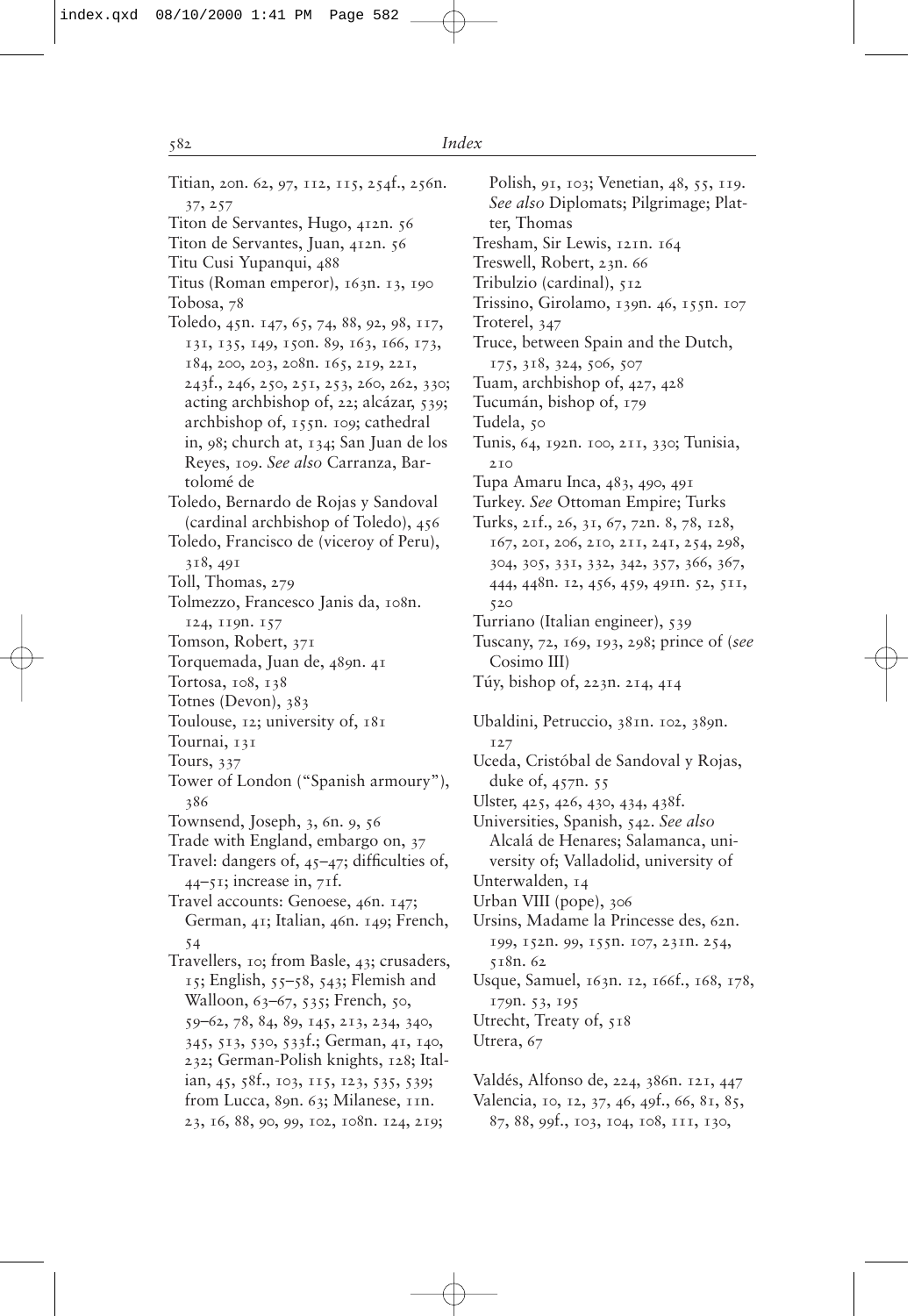156, 166, 189, 196, 204f., 206f., 209, 212, 218, 219, 278, 287, 300, 393, 403f., 518, 535, 539; brothels in, 123n. 172; cathedral at, 36; Colegio del Patriarca, 139; courtesans of, 99f.; Valencians, 82, 511 Valera, Blas, S.J., 490n. 44 Valera, Cipriano de, 447n. 7 Valladolid, 18, 51, 52n. 169, 55, 73, 74n. 12, 74, 88, 92, 98f., 107, 111, 112, 120, 135, 139, 146, 152, 157, 201, 203, 222, 230, 233, 243, 250, 253, 360, 433; English College, 23, 405–15, 416, 417, 420, 422; Jesuit College, 420; Royal Scots College, 423f.; San Benito monastery, 413n. 62; university of, 405 Valldigna (Cistercian monastery), 220 Valona, 194n. 105 Valverde, Vicente, O.P., 489 Vandenesse, Jean de, 108, 230 Van den Wyngaerde, Anton, 252–54, 262, 268 Van Dyck, Anthony, 258, 259 Van Erpen, Thomas, 63n. 200, 211n. 173 Van Heemskerck, Martin, 241f. Van Limborch, Philip, 184n. 72, 185, 199f., 234 Van Meteren, Emanuel, 233 Vasaeus, Joannes, 65, 504 Vasari, Giorgio, 254 Vaughan, William, 466f., 469 Vayrac, abbé de, 61f. Velada, marqués de, 120, 403 Velázquez, 5n. 7, 112, 116, 119, 254, 255f., 258, 259 Venetians, 52, 55, 301, 305, 339n. 56. *See also* Diplomats Venice, 13, 52, 72, 117, 163, 166, 167, 169, 171, 174, 185n. 74, 186, 192, 193, 194n. 105, 221n. 211, 277, 285, 291n. 51, 298, 301–3, 305, 366, 448, 505, 524; government of, 20, 297n. 6 Venta Nueva, 267, 268 Verardi, Carlo, 296n. 4 Verdi, 526 Vergara, Juan de, 92 Versailles, 98, 349 Verstegan, Richard, 233, 398n. 7

Veryard, Ellis, 111n. 136, 111, 235, 541 Vespasian (Roman emperor), 190 *Viaje de Cosme,* 77n. 24, 91n. 70. *See also* Cosimo III Vicenza, 84, 278. *See also* Ragona, Alfonso, of Vicenza Vieira, António, S.J., 187 Vigo, 222 Vilcabamba, 483, 488 Villa Mediana, count of, 531n. 14 Villars, Pierre de (marquis; French ambassador), 20n. 62, 60; secretary to (Pseudo-Villars), 60, 122n. 169, 139n. 46, 229n. 248, 289n. 49; Madame de Villars, 60, 94, 98, 122, 139, 229, 290n. 50, 347n. 87 Villaviciosa, 50 Virginia, 376n. 83, 435 Visigoths, 190, 344, 543. *See also* Goths Visitors. *See* Travellers Vital, Laurent, 106n. 116, 111, 535 Vitoria, 440n. 178 Vitoria, Francisco de, O.P., 58n. 186, 202, 317, 328, 491, 537 Vives, Luis, 240, 446f., 450 Vizcaya, 83, 84n. 51, 442n. 185 Voiture, Vincent de, 345, 348f., 538n. 46 Voltaire, 5n. 6, 235f., 339n. 56, 347 *Voyages historiques,* 215n. 189. *See also* Jordan, Claude Wadding, Richard, 441 Wadsworth, James, 73, 145, 146, 470, 472f., 477f., 529 Wadsworth, Joseph (Seth), 23, 145, 415n. 72 Wales (the Welsh), 404, 429, 541 Walloons. *See* Flanders, the Flemish Walpole, Richard, S.J., 404n. 33, 415n. 72, 416n. 73 Walsingham, Sir Francis, 311, 363, 365n. 52, 372n. 70, 375 Walton, Sir Isaak, 57 Warford, William, 409n. 48 *Warhaffte Relation . . . der Kriegstrüstung oder Armada* (1588), 381n. 103

*A Warnyng for Englande* (1555), 354